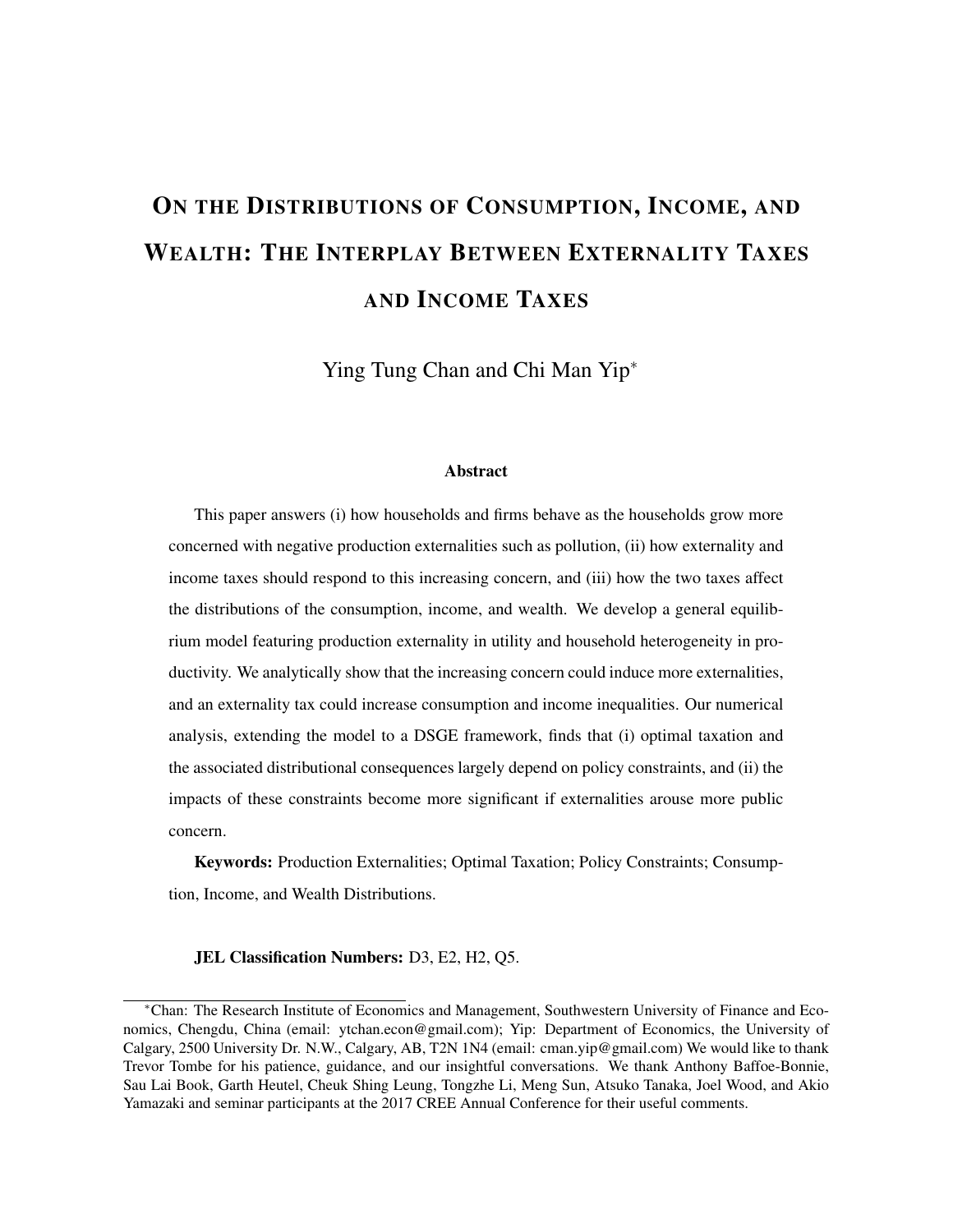## 1 Introduction

The public becomes increasingly conscious of negative production externalities such as pollution. These concerns have stimulated interest in a number of potential policy responses including externality taxes. "*The distributional impacts of [these] policies clearly are highly revelent to social welfare, and such impacts often critically influence political feasibility*" [\(Bovenberg et al.,](#page-40-0) [2005\)](#page-40-0). Yet we know little about the distributional consequences of these policies. This paper purposes to answer (i) how households and firms behave as the households grow more concerned with negative production externalities, (ii) how externality and income taxes should respond to this increasing concern, and (iii) how the two taxes affect the distributions of consumption, income, and wealth.

This paper contributes to the analytical and empirical literatures on externality taxes. It develops an analytical general equilibrium model featuring production externality in utility and household heterogeneity in productivity, both of which are directly relevant to the problem at hand. While an extensive literature assumes a utility function separable in externality, this paper relaxes this assumption: each household has a nonseparable utility function in goods, leisure, and externality. Such an extension allows us to uncover mechanisms through which increasing concerns over production externalities and the two taxes affect aggregate variables such as consumption, income, externality, and two critically important yet often ignored variables—the distributions of consumption and income—in a stylized analytical model.<sup>[1](#page-1-0)</sup>

Moreover, this paper quantitatively characterizes the optimal externality and income taxes and investigates their distributional consequences via the [Aiyagari](#page-39-0) [\(1994\)](#page-39-0) model, the main workhorse in the heterogeneous agent literature. Our paper thus combines the strengths of analytical and numerical approaches: while a stylized analytical model uncovers major mechanisms at play, a numerical model measures the empirical significance of these mechanisms in a more realistic model framework.

Our analytical results indicate that externality could increase as the public grows more concerned with externality. An increasing concern over production externalities reduces the utility derived from consumption, raising the marginal utility of consumption and thus both

<span id="page-1-0"></span><sup>&</sup>lt;sup>1</sup>We interpret the increase in households' disutility towards negative production externalities as an increasing concern over negative production externalities.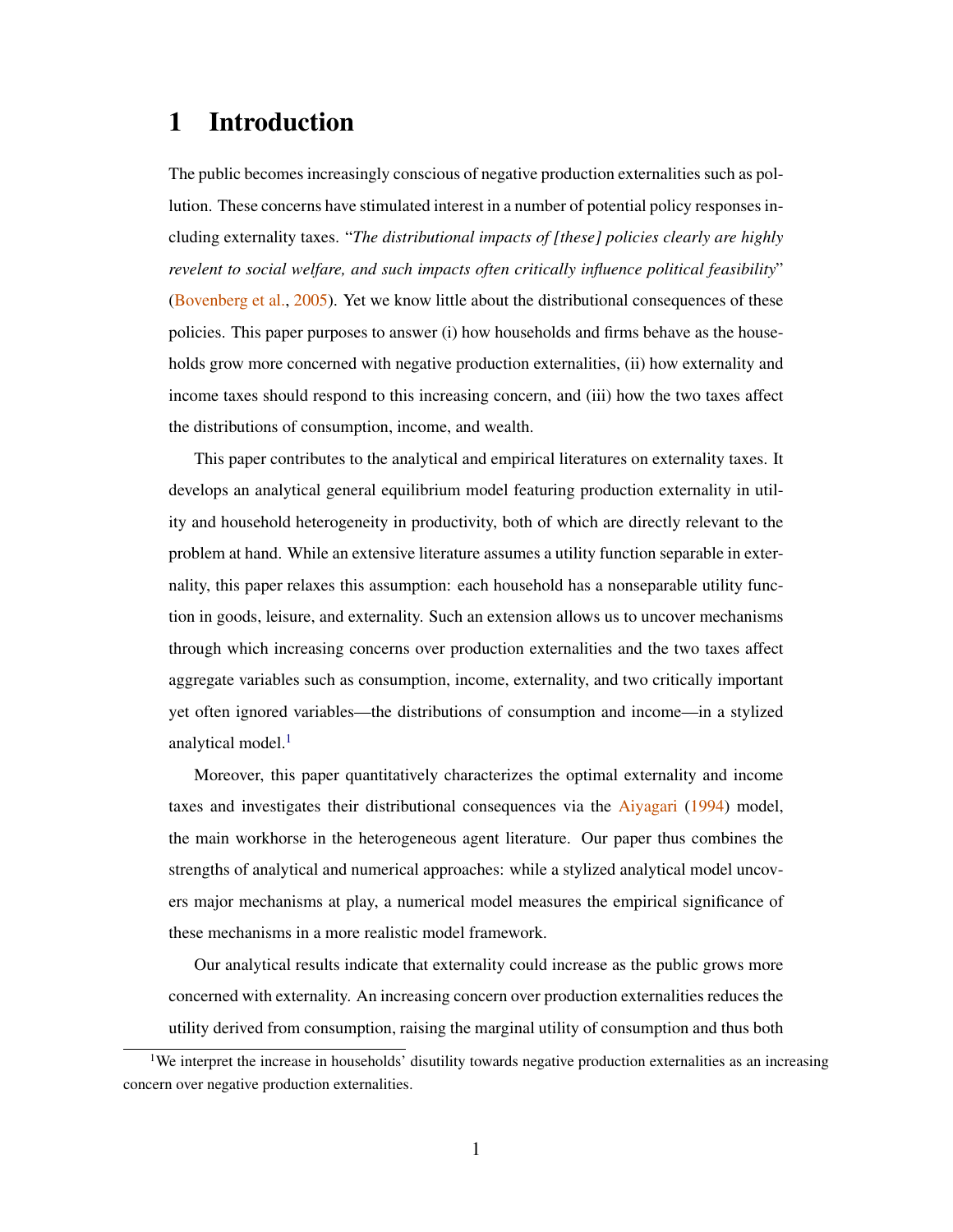household consumption and labor supply.<sup>[2](#page-2-0)</sup> Aggregate consumption increases in a general equilibrium; firms respond by producing more goods and thus externalities. Since moreproductive households tend to work more, their marginal utilities of leisure are larger: the labor supply of a more-productive household is less sensitive. In response to the increasing concern, the labor supply of a more-productive household increases less; therefore, the Gini coefficients of labor income and thus consumption decline.

Our analytical model predicts that an externality tax reduces externality because of the increase in the marginal cost of externality. Such a reduction in externality increases the utility derived from consumption, decreasing the marginal utility of consumption and thus both household consumption and labor supply. In a general equilibrium, aggregate consumption, aggregate output, and externality drop. As the labor supply of a moreproductive household is less responsive, this externality tax reduces the labor supply of a more-productive household less. Consequently, the externality tax increases consumption and income inequalities.

Another contribution of this paper is its numerical investigation of optimal externality and income tax policies under realistic policy constraints. Our numerical results show that under no policy constraint, the optimal externality tax rises with the increasing concern, and the optimal income tax hardly reacts to this concern. [Bovenberg and Goulder](#page-40-1) [\(1996\)](#page-40-1) show that policy constraints could substantially affect the optimal externality tax rate.[3](#page-2-1) This paper contributes to the literature by showing that neglecting these policy constraints could lead to the prescriptions of the externality and income tax codes that deviate substantially from the optimum and to the distributional consequences on consumption, income, and wealth that could be qualitatively and quantitatively different. Furthermore, this paper finds that the impacts of these constraints become more significant as households grow more concerned with externality.

Several previous studies [\(Schwartz and Repetto,](#page-43-0) [2000;](#page-43-0) [Williams,](#page-44-0) [2002;](#page-44-0) [Carbone and](#page-40-2) [Smith,](#page-40-2) [2008\)](#page-40-2) investigate the impacts of a nonseparable utility function in externality. [Williams](#page-44-0) [\(2002\)](#page-44-0) shows that this non-separability could create a benefit-side tax-interaction effect.

<span id="page-2-0"></span><sup>&</sup>lt;sup>2</sup>This result is analogous to the "over-consumption" in the literature on consumption externality [\(Dupor and](#page-41-0) [Liu,](#page-41-0) [2003;](#page-41-0) [Wendner and Goulder,](#page-44-1) [2008;](#page-44-1) [Eckerstorfer and Wendner,](#page-41-1) [2013\)](#page-41-1).

<span id="page-2-1"></span><sup>&</sup>lt;sup>3</sup>In [Bovenberg and Goulder](#page-40-1) [\(1996\)](#page-40-1), the constraints involve either the inability to alter all tax rates or the inability to use revenues from environmental taxes in optimal ways. The policy constraints in this paper belong to the class of the inability to alter all tax rates.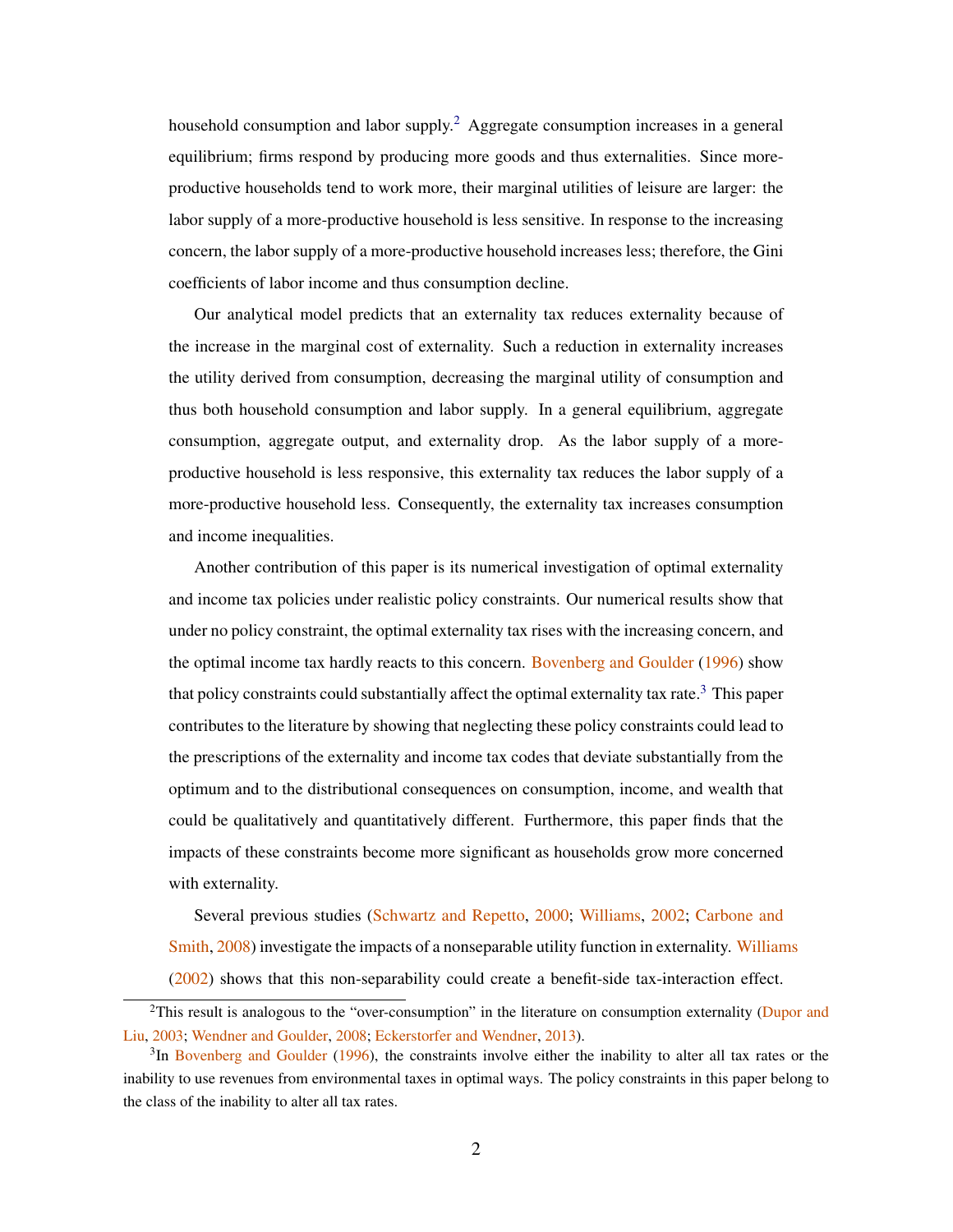[Carbone and Smith](#page-40-2) [\(2008\)](#page-40-2) calibrate a general equilibrium model with a nonseparable utility function in externality to the U.S. economy; they find that the tax-interaction effect is substantially affected by the non-separability. Households in all of these models are, however, homogeneous. Integrating the non-separability utility function and household heterogeneity allows us to, first, examine explicitly the role that an externality preference plays in determining consumption, income, and wealth inequalities and, second, link externality preference to the relationship between optimal taxation and consumption, income, and wealth inequalities. These two issues, though important in a policy circle, have not been addressed in previous formal models.

This paper also complements a series of influential papers by Fullerton and others [\(Fullerton and Heutel,](#page-41-2) [2007,](#page-41-2) [2010a;](#page-41-3) [Fullerton et al.,](#page-41-4) [2012;](#page-41-4) [Fullerton and Monti,](#page-42-0) [2013\)](#page-42-0) that study the incidences of externality taxes. This paper differs from the contributions in [Fuller](#page-41-3)[ton and Heutel](#page-41-3) [\(2010a\)](#page-41-3) and [Fullerton et al.](#page-41-4) [\(2012\)](#page-41-4) by integrating household heterogeneity. [Fullerton and Monti](#page-42-0) [\(2013\)](#page-42-0), integrating two types of households, study the distributional impacts of a pollution tax swap. While these models are concerned with the incidence of environmental policies, none is strictly an examination of policy effects on inequalities.

Our quantitative exercise, by considering a dynamic framework, adds to the literature on the optimality and the distributional impact of externality taxes in a general equilibrium setting [\(Bovenberg and Goulder,](#page-40-1) [1996;](#page-40-1) [Fullerton and Heutel,](#page-41-2) [2007;](#page-41-2) [Carbone and Smith,](#page-40-2) [2008;](#page-40-2) [Fullerton and Monti,](#page-42-0) [2013;](#page-42-0) [Rausch and Schwarz,](#page-43-1) [2016\)](#page-43-1). [Goulder](#page-42-1) [\(1995\)](#page-42-1), [Bovenberg](#page-40-1) [and Goulder](#page-40-1) [\(1996\)](#page-40-1), and [Goulder et al.](#page-42-2) [\(1997\)](#page-42-2) show that externality taxes could induce the so-called "tax interaction effect" with other pre-existing distortionary taxes such as income taxes. Any analysis, abstracting pre-existing distortionary taxes, may significantly bias the cost assessment of externality taxes. The literature [\(Fullerton and Metcalf,](#page-42-3) [1997;](#page-42-3) [Parry](#page-43-2) [and Bento,](#page-43-2) [2000;](#page-43-2) [Bento and Jacobsen,](#page-40-3) [2007\)](#page-40-3) on environmental policies proposes revenueneutral environmental taxes that recycle the tax revenue from externality taxes to lower a pre-existing income tax, generating the so-called "double-dividend" (i.e., mitigating externality and the social cost of a pre-existing income tax). The pre-existing income tax there-fore plays an important role in characterizing the optimal externality tax rate. While [Hsu](#page-42-4) [and Yang](#page-42-4) [\(2013\)](#page-42-4) show that shutting down the tax distortion imposed on the consumptionsaving decision will substantially affect the optimal income tax, works under a dynamic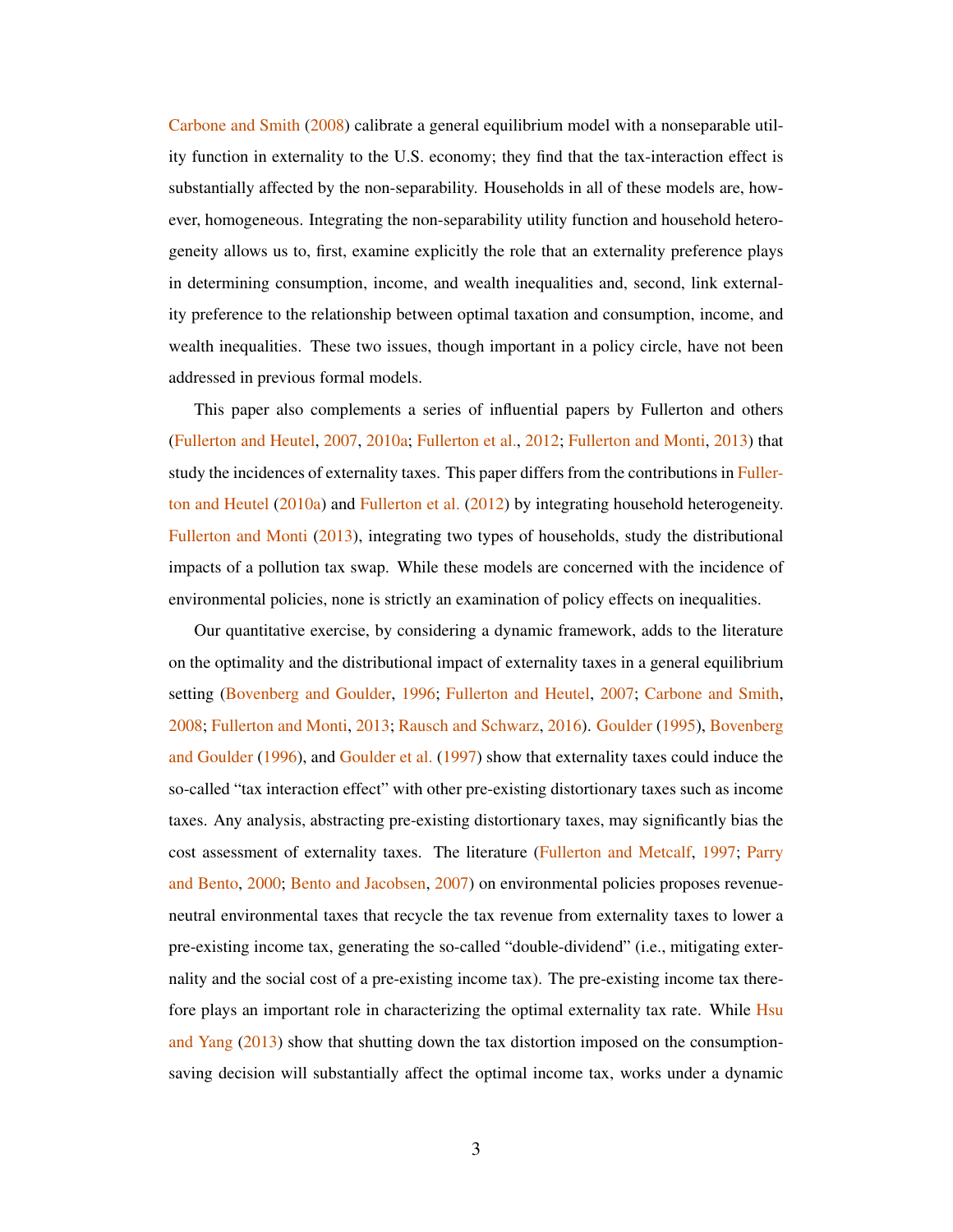framework are rare in the literature on optimal externality taxation. Our quantitative exercise extends the general equilibrium to a dynamic stochastic general equilibrium (DSGE) to remedy this deficiency.

In our DSGE model, the motives for redistributive taxation are for equity per se and social insurance as in [Mirrlees](#page-43-4) [\(1971\)](#page-43-3) and Mirrlees [\(1974\)](#page-43-4), respectively. These two semi-nal works generate two lines of the optimal taxation literature.<sup>[4](#page-4-0)</sup> This paper contributes to these two strands of literature by considering the optimal taxation (i.e., the combination of the optimal externality and income taxes) that purposes to correct income distribution for equity, to provide social insurance against households' idiosyncratic risk, and to mitigate negative production externalities. The abstraction of the motive for either equity or social insurance may lower the optimal income tax. In either case, the introduction of an externality tax may underestimate the "tax interaction effect" and the "double-dividend". This paper contributes to this line of the literature on the front that the introduction of an externality tax combats externalities, and the tax revenue from this externality tax mitigates the social cost of a pre-existing income tax and serves as equity per se and social insurance.

This paper proceeds as follows. Section [2](#page-4-1) introduces a stylized model in a general equilibrium. Section [3](#page-14-0) extends the model to a dynamic and stochastic framework. Section [4](#page-20-0) calibrates the parameter values of the model. Section [5](#page-22-0) discusses the impact of the increasing concern over production externalities, and the policy constraints are examined in Section [6.](#page-25-0) Section [7](#page-36-0) concludes the paper.

## <span id="page-4-1"></span>2 A Static Model

This section presents the simplest possible stylized model to shed light on the major mechanisms through which an income tax, an externality tax, and a concern over production externalities affect an economy in a general equilibrium. It analytically shows how the concern and the two taxes affect aggregate consumption, labor, and production externalities; moreover, it investigates their effects on the Gini coefficients of consumption and income, two critically important yet often neglected variables. This exercise is important because it

<span id="page-4-0"></span><sup>4</sup>Subsequent works on the former literature include [Strawczynski](#page-43-5) [\(1998\)](#page-43-5), [Low and Maldoom](#page-43-6) [\(2004\)](#page-43-6), and [Kanbur et al.](#page-42-5) [\(2008\)](#page-42-5). Readers who are interested in a recent study on the latter literature are referred to [Tuomala](#page-44-2) [\(2010\)](#page-44-2).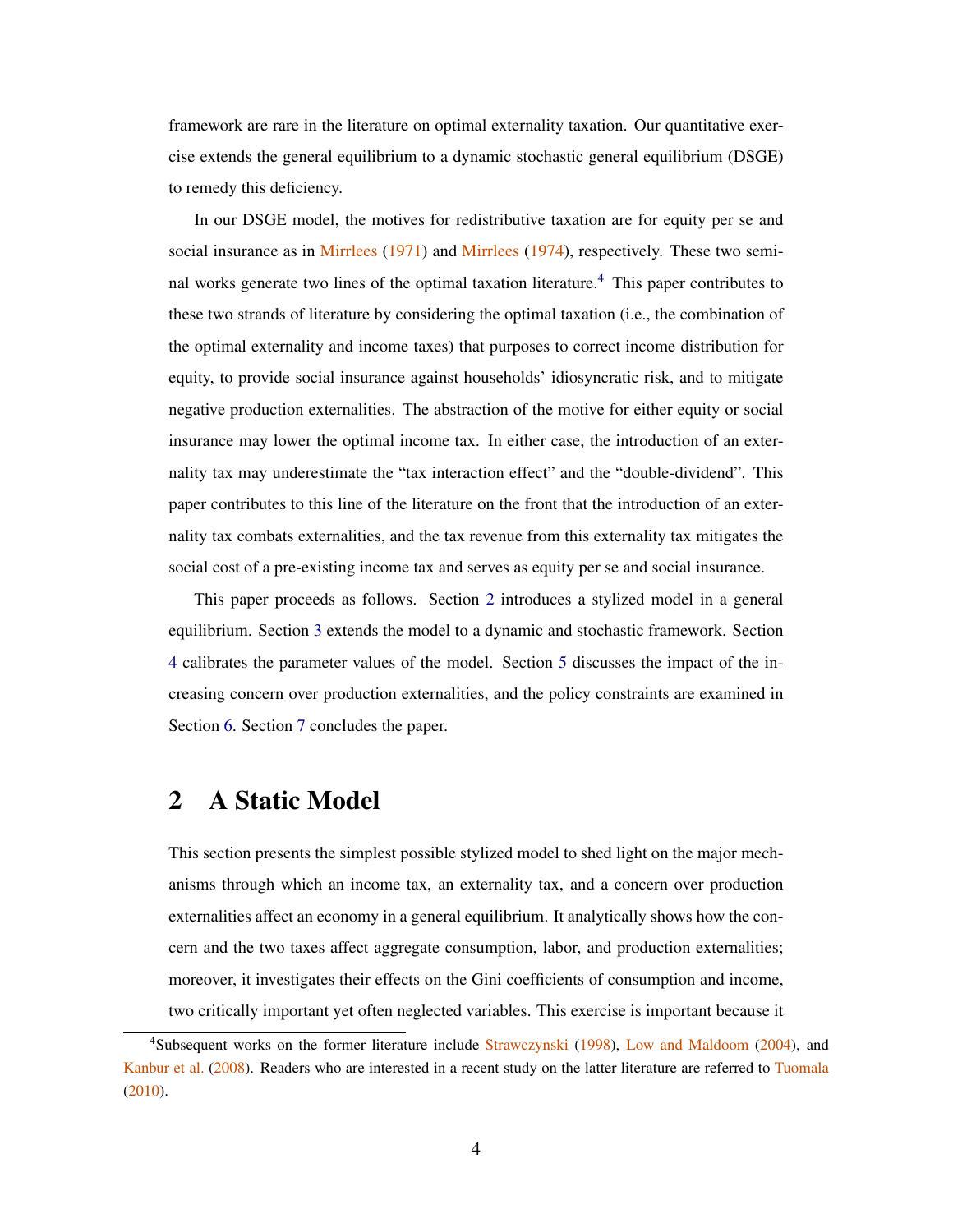will help us understand the major mechanisms at play in the numerical analysis presented in the rest of the paper.

In this model economy, there is one period. The economy has three sectors: households, a production sector, and a government. There is a unit measure of utility-maximizing households. Households differ by their labor productivity  $l$ , where  $l$  follows a distribution  $H(l)$ , with l and l the lower and the upper supports of the distribution, respectively. In a production section, risk-neutral firms employ labor hours to produce final goods with a production externality. The government implements its policy instruments: the two taxes. There are two types of goods: labor hours and final goods. The final good is the numeraire.

### 2.1 Household

Each household is endowed with a unit of time, which is divided between labor  $n$  and leisure  $1 - n$ . Given a wage rate w, a government transfer T, and production externality E, each household chooses consumption  $c$  and leisure to maximize its utility. Following the literature on consumption externality, we embed the negative production externality into a utility function as follows:

<span id="page-5-1"></span>
$$
U(l) = \max_{\{c,n\}} (c - \eta E)^{\phi} (1 - n)^{1 - \phi},
$$

where  $\phi \in (0, 1)$  is a parameter denoting the relative importance of consumption versus leisure and  $\eta \geq 0$  measures the importance of the disutility from production externality relative to consumption.<sup>[5](#page-5-0)</sup> A higher  $\eta$  reflects a higher disutility from externality. When  $\eta$  = 0, households are not concerned with production externality. Therefore, we can interpret  $\eta$ as the degree of concern over production externality relative to the consumption of a final good.

This functional form coheres with two empirical regularities. First, a higher level of production externality reduces household utility. Second, the marginal utility of production externality is given by  $-\phi\eta\big(\frac{1-n}{c-\eta E}\big)^{1-\phi}$ . It is well documented that the poor tend to consume less and work less. Hence, their marginal disutility of production externality is larger than

<span id="page-5-0"></span><sup>&</sup>lt;sup>5</sup>We consider production externality in utility as in the literature on consumption externality in utility [\(Clark](#page-40-4) [and Oswald,](#page-40-4) [1998;](#page-40-4) [Dupor and Liu,](#page-41-0) [2003;](#page-41-0) [Abel,](#page-39-1) [2005;](#page-39-1) [Bowles and Park,](#page-40-5) [2005;](#page-40-5) [Alonso-Carrera et al.,](#page-39-2) [2008;](#page-39-2) [Wendner](#page-44-1) [and Goulder,](#page-44-1) [2008;](#page-44-1) [Tideman et al.,](#page-43-7) [2008;](#page-43-7) [Wendner,](#page-44-3) [2010;](#page-44-3) [Bishnu,](#page-40-6) [2013;](#page-40-6) [Eckerstorfer and Wendner,](#page-41-1) [2013\)](#page-41-1).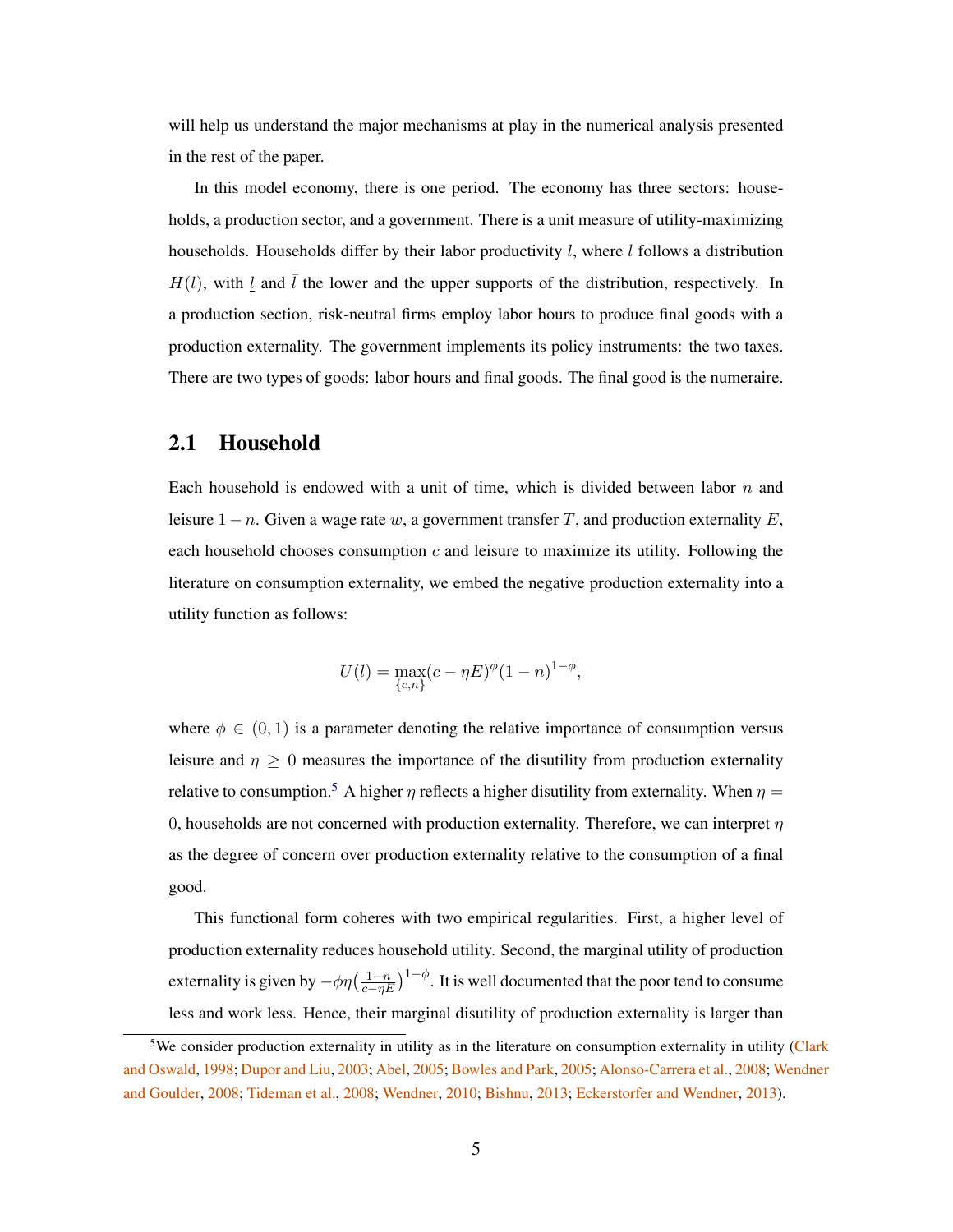the rich. While the literature on environmental injustice provides evidence that traditionally disadvantaged groups, including the poor, tend to expose themselves more to each unit increase in pollution [\(Banzhaf and Walsh,](#page-40-7) [2008;](#page-40-7) [Kaswan,](#page-43-8) [2008;](#page-43-8) [Gamper-Rabindran and](#page-42-6) [Timmins,](#page-42-6) [2011\)](#page-42-6), a higher level of production externality may reduce household utility. Hence, the implied marginal disutility of externality does capture this feature.

The decisions on consumption and leisure are subject to a budget constraint. Each household receives a labor income  $wnl$ , where  $nl$  is an effective labor hour. Each household pays an income tax at a rate of  $\tau \geq 0$  and receives a lump-sum transfer T from the government. The budget constraint is given by

$$
c + (1 - \tau)wl(1 - n) = (1 - \tau)wl + T.
$$

The optimal household consumption is given by the following to maximize the utility function under the budget constraint:

$$
c^* = \phi[(1 - \tau)wl + T] + (1 - \phi)\eta E.
$$
 (1)

The income effect is standard: consumption strictly increases with income. Hence,  $c^*$ strictly increases with a wage rate  $w$ , a productivity level  $l$ , and a lump-sum transfer  $T$ . A higher income tax rate  $\tau$  reduces income, thereby reducing consumption. It is well known that a household equates the marginal rate of substitution (MRS) (i.e.,  $MU_{1-n}/MU_c$ , where  $MU_j$  is the marginal utility of j) to the relative price  $(1 - \tau)wl$  at the optimum. Both higher  $\eta$  and E increase the marginal utility of consumption and thus reduces the MRS; therefore, a household consumes more and supplies more labor hours to increase the marginal utility of leisure in response to higher  $\eta$  and E.

At the optimum, a household labor supply is given by

<span id="page-6-0"></span>
$$
n^* = \phi - (1 - \phi) \left( \frac{T - \eta E}{(1 - \tau)wl} \right).
$$
 (2)

More transfers generate a positive income effect: while leisure is considered a normal good, the optimal household labor supply  $n^*$  decreases with T. Both a higher wage and a higher productivity level increase returns to labor hours, inducing a substitution effect. Hence,  $n^*$ increases with  $w$  and  $l$ . A higher income tax rate, on the contrary, reduces returns to labor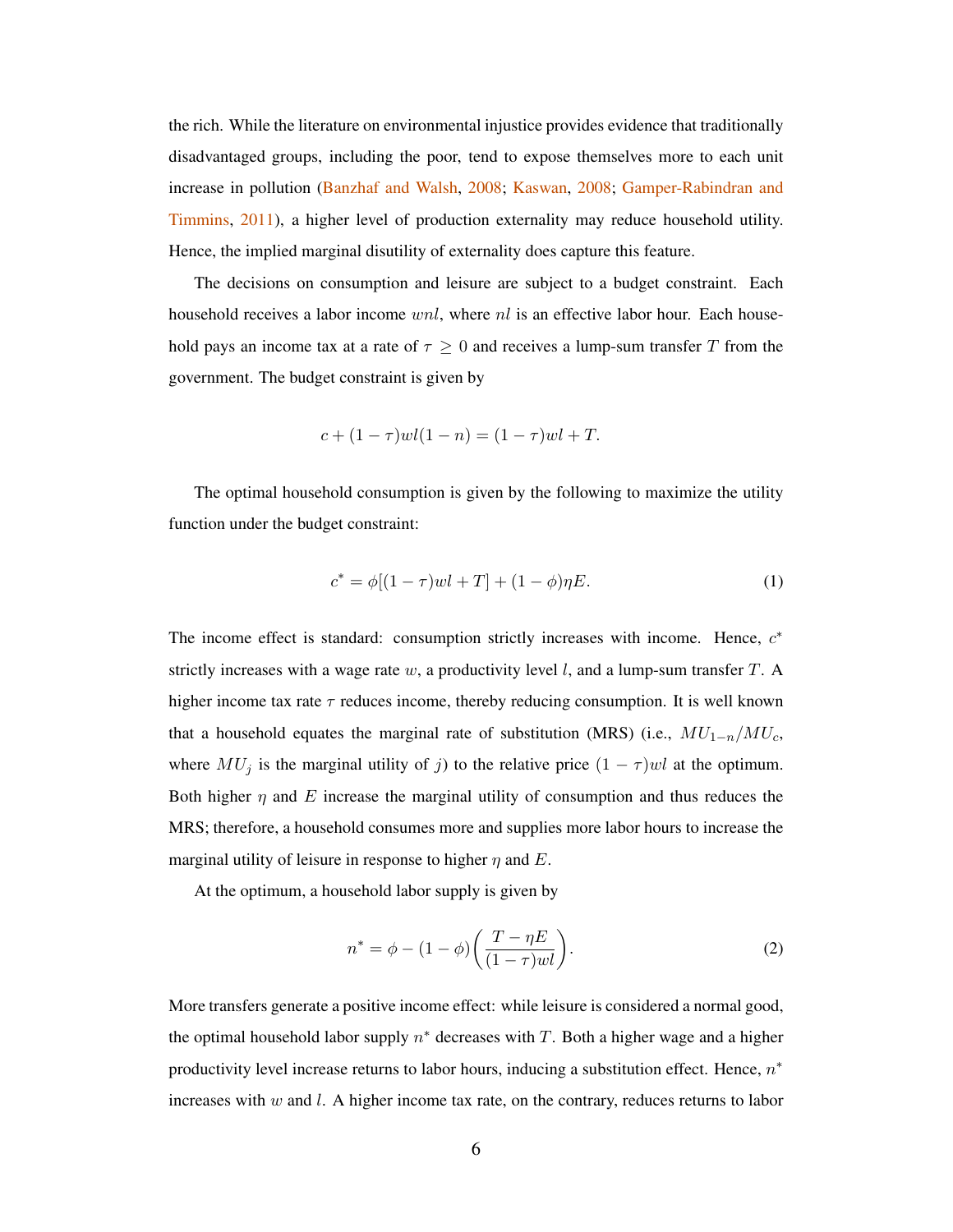hours and thus  $n^*$ .

It is straightforward to show that  $n^* = 0$  if  $l \leq \frac{1-\phi}{\phi(1-\tau)}$  $\frac{1-\phi}{\phi(1-\tau)w}(T-\eta E)$  and  $n^*=1$  if  $l \leq \frac{\eta E - T}{(1 - \tau)g}$  $\frac{\eta E-T}{(1-\tau)w}$ . Hence, a corner solution arises if  $l \leq \frac{1-\phi}{\phi(1-\tau)}$  $\frac{1-\phi}{\phi(1-\tau)w}(T-\eta E)$  or  $l \ \leq \ \frac{\eta E-T}{(1-\tau)\iota}$  $\frac{\eta E - I}{(1 - \tau)w}$ . For ease of exposition, we assume that the lowest productivity level is sufficiently high throughout the section to restrict our attention to the interior solution (i.e.,  $n^* \in (0,1)$ ). We will relax this assumption in our numerical exercise in Section [3.](#page-14-0)

## 2.2 Production Sector

The aggregate output of an economy is given by the following production function

<span id="page-7-2"></span>
$$
Y = L^{\gamma} E^{1-\gamma},\tag{3}
$$

where  $L \geq 0$  is the aggregate effective labor,  $E \geq 0$  is a by-product of production, namely production externality, and  $\gamma \in (0,1)$  is a technological parameter of a production function.[6](#page-7-0) All markets are assumed to be perfectly competitive. Without loss of generality, we assume the existence of a representative firm operating the production. A firm is required to pay an externality tax  $\nu \in (0,1)$  per unit of externality.<sup>[7](#page-7-1)</sup>

Given a wage rate w and an externality tax rate  $\nu$ , a firm chooses L and E to maximize the profit:

<span id="page-7-3"></span>
$$
\max_{L,E} Y - wL - \nu E.
$$

The following first-order conditions are satisfied in the equilibrium for the interior solutions:

$$
w = \gamma \frac{Y}{L}, \text{ and } \nu = (1 - \gamma) \frac{Y}{E}, \tag{4}
$$

<span id="page-7-0"></span>where the firm's choices of  $E$  and  $L$  equate the marginal cost to the corresponding marginal

<sup>&</sup>lt;sup>6</sup>[Copeland and Taylor](#page-41-5) [\(1994\)](#page-41-5) show that emission, a by-product of production, could be modeled as an input under certain mild conditions. Thus, it is common to assume emission as an input in the production function in the literature [\(Fullerton and Heutel,](#page-41-6) [2010b;](#page-41-6) [Tombe and Winter,](#page-44-4) [2015;](#page-44-4) [Goulder et al.,](#page-42-7) [2016;](#page-42-7) [Rausch and Schwarz,](#page-43-1) [2016\)](#page-43-1).

<span id="page-7-1"></span><sup>&</sup>lt;sup>7</sup>Instead of assuming  $\nu \in (0,1)$ , one can always normalize the unit of externality. See [Tombe and Winter](#page-44-4) [\(2015\)](#page-44-4).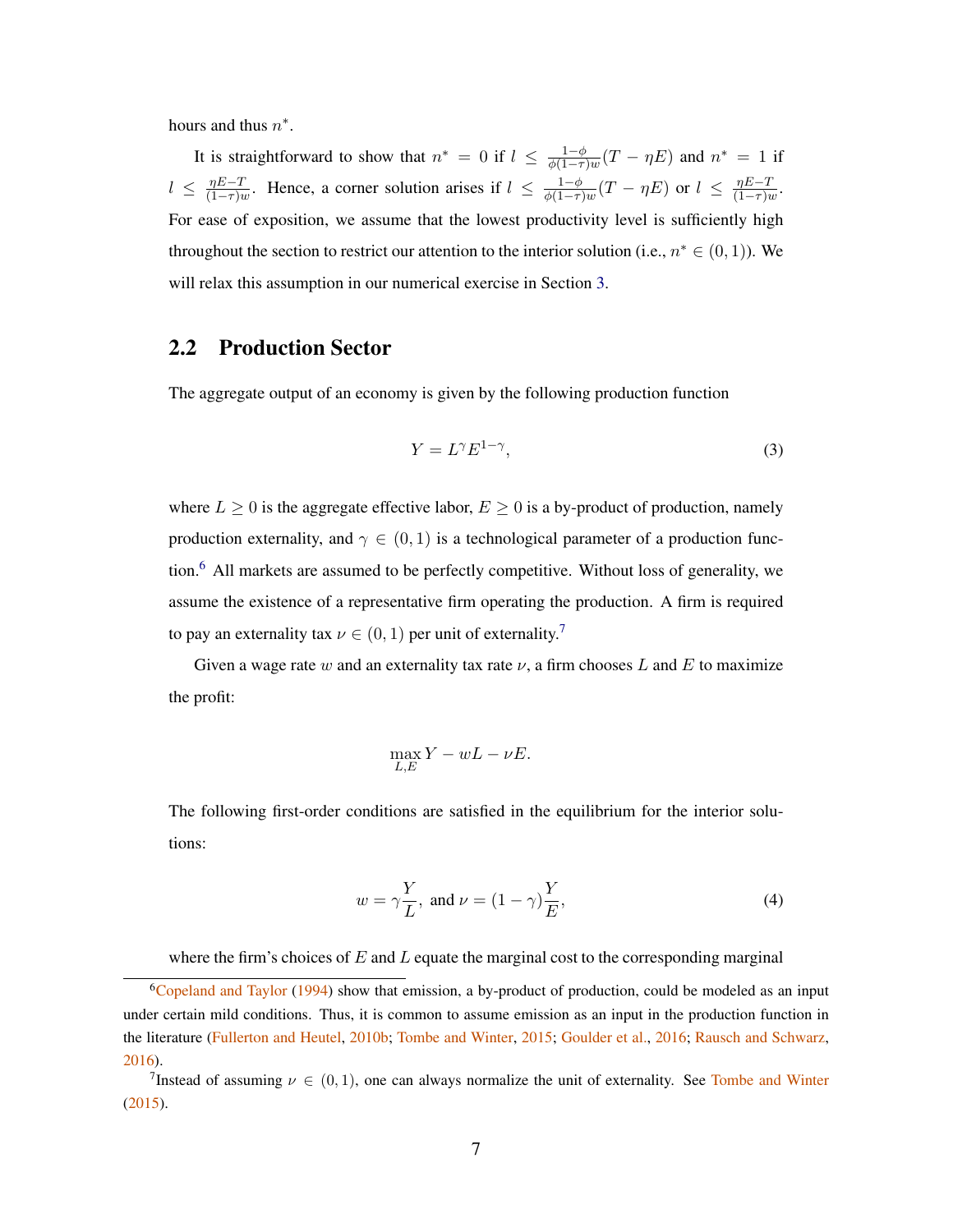product.

## 2.3 Government

The government redistributes tax revenues equally across households and, simultaneously, balances its budget so that

<span id="page-8-1"></span>
$$
\underbrace{T}_{\text{Government Transfer}} = \underbrace{\int \tau w n l dH(l)}_{\text{Income Tax Revenue}} + \underbrace{\nu E}_{\text{Externality Tax Revenue}}.
$$
\n(5)

The redistribution of income tax revenues to households corrects the income distribution for equity as in [Mirrlees](#page-43-3) [\(1971\)](#page-43-3). While the main purpose of the externality tax is to combat production externality, its tax revenue also benefits the economy for equity via a lump-sum transfer.[8](#page-8-0)

## 2.4 General Equilibrium

This subsection mainly analyzes the properties of the general equilibrium, which is defined as follows. Conditional on an income tax rate  $\tau$  and an externality tax rate  $\nu$ , a general equilibrium is defined as the decision rule  $(c^*(l), n^*(l))$  for households, aggregate consumption, externality, labor, the lump-sum transfer, and output  $(C^*, E^*, L^*, T^*, Y^*)$ , and the wage  $w^*$  such that

- 1. (Optimal Consumption and Leisure Levels): Given  $(w^*, T^*)$ ,  $(c^*(l), n^*(l))$  solves the household's optimization problem for all  $l$ , satisfying equations [\(1\)](#page-5-1) and [\(2\)](#page-6-0);
- 2. (Production of Goods):  $Y^*$  satisfies the production function [\(3\)](#page-7-2);
- 3. (Profits Maximization): Given  $w^*$ ,  $(L^*, E^*)$  maximizes the firm's profit, satisfying equations [\(4\)](#page-7-3);
- 4. (Government Balanced Budget):  $T^*$  matches the total government expenditure, satisfying the budget constraint [\(5\)](#page-8-1);
- 5. (All Markets Clearing):  $L^* = \int n^*(l)ldH(l)$  and  $Y^* = C^*$ , where  $C^* = \int c^*(l) dH(l)$ .<sup>[9](#page-8-2)</sup>

<span id="page-8-0"></span><sup>&</sup>lt;sup>8</sup>Of course, there are many ways to spend the externality tax revenue; for example, they can be recycled to lower income taxes. It is a fruitful research area in designing the optimal way to spend the externality tax revenue.

<span id="page-8-2"></span><sup>&</sup>lt;sup>9</sup>In the rest of this section, we omit \* but all the endogenized variables are meant in the general equilibrium.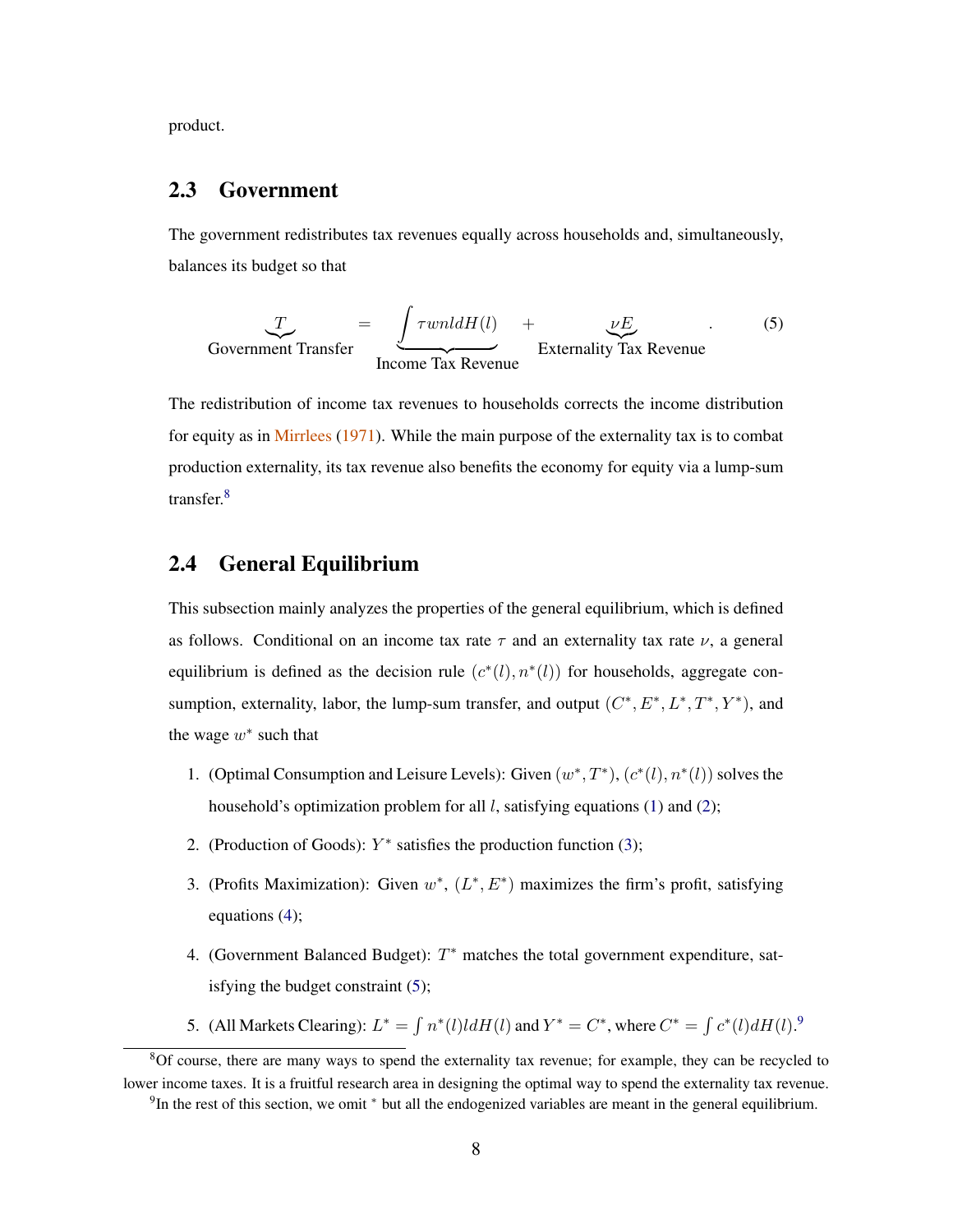The lump-sum transfer is given by the following using the government balanced budget condition and the labor market clearing condition:

<span id="page-9-0"></span>
$$
T = \tau w L + \nu E,\tag{6}
$$

which is independent of  $l$ . The aggregate labor supply is given by the following using the labor supply [\(2\)](#page-6-0):

<span id="page-9-1"></span>
$$
L = \phi \tilde{l} - (1 - \phi) \left( \frac{T - \eta E}{(1 - \tau) w} \right),\tag{7}
$$

where  $\tilde{l} \equiv \mathbb{E}_{l}(l)$ , the first moment of  $H(l)$ . Using the firm's first-order conditions [\(4\)](#page-7-3), the transfer [\(6\)](#page-9-0), and the aggregate labor supply [\(7\)](#page-9-1), it is straightforward to show that the aggregate labor supply can be further reduced to

<span id="page-9-2"></span>
$$
L = \frac{\phi \gamma \nu (1 - \tau) \tilde{l}}{\gamma \nu (1 - \phi \tau) + (1 - \gamma)(1 - \phi)(\nu - \eta)}.
$$
\n(8)

The derivation of equation [\(8\)](#page-9-2) can be found in Appendix [8.1.](#page-37-0) The externality level is given by the following using the production function [\(3\)](#page-7-2), the firm's first-order conditions [\(4\)](#page-7-3), and the aggregate labor supply [\(8\)](#page-9-2):

<span id="page-9-3"></span>
$$
E = \left(\frac{1-\gamma}{\nu}\right)^{\frac{1}{\gamma}} L = \left(\frac{1-\gamma}{\nu}\right)^{\frac{1}{\gamma}} \frac{\phi \gamma \nu (1-\tau) \tilde{l}}{\gamma \nu (1-\phi \tau) + (1-\phi)(1-\gamma)(\nu-\eta)}.
$$
(9)

Given  $L^*$  and  $E^*$  in [\(8\)](#page-9-2) and [\(9\)](#page-9-3),  $Y^*$  is uniquely solved using the production function [\(3\)](#page-7-2). With  $E^*$ ,  $L^*$ , and  $Y^*$ , the firm's first-order conditions [\(4\)](#page-7-3) pin down the wage rate  $w^*$  as follows:

<span id="page-9-4"></span>
$$
w = \gamma \left(\frac{1-\gamma}{\nu}\right)^{\frac{1-\gamma}{\gamma}}.\tag{10}
$$

The aggregate labor supply  $L^*$ , the externality level  $E^*$ , and the wage rate  $w^*$  are uniquely pinned down in equations [\(8\)](#page-9-2), [\(9\)](#page-9-3), and [\(10\)](#page-9-4), respectively. Hence, the unique  $T^*$  can be found using equation [\(6\)](#page-9-0). The aggregate consumption level  $C^*$  is given by the following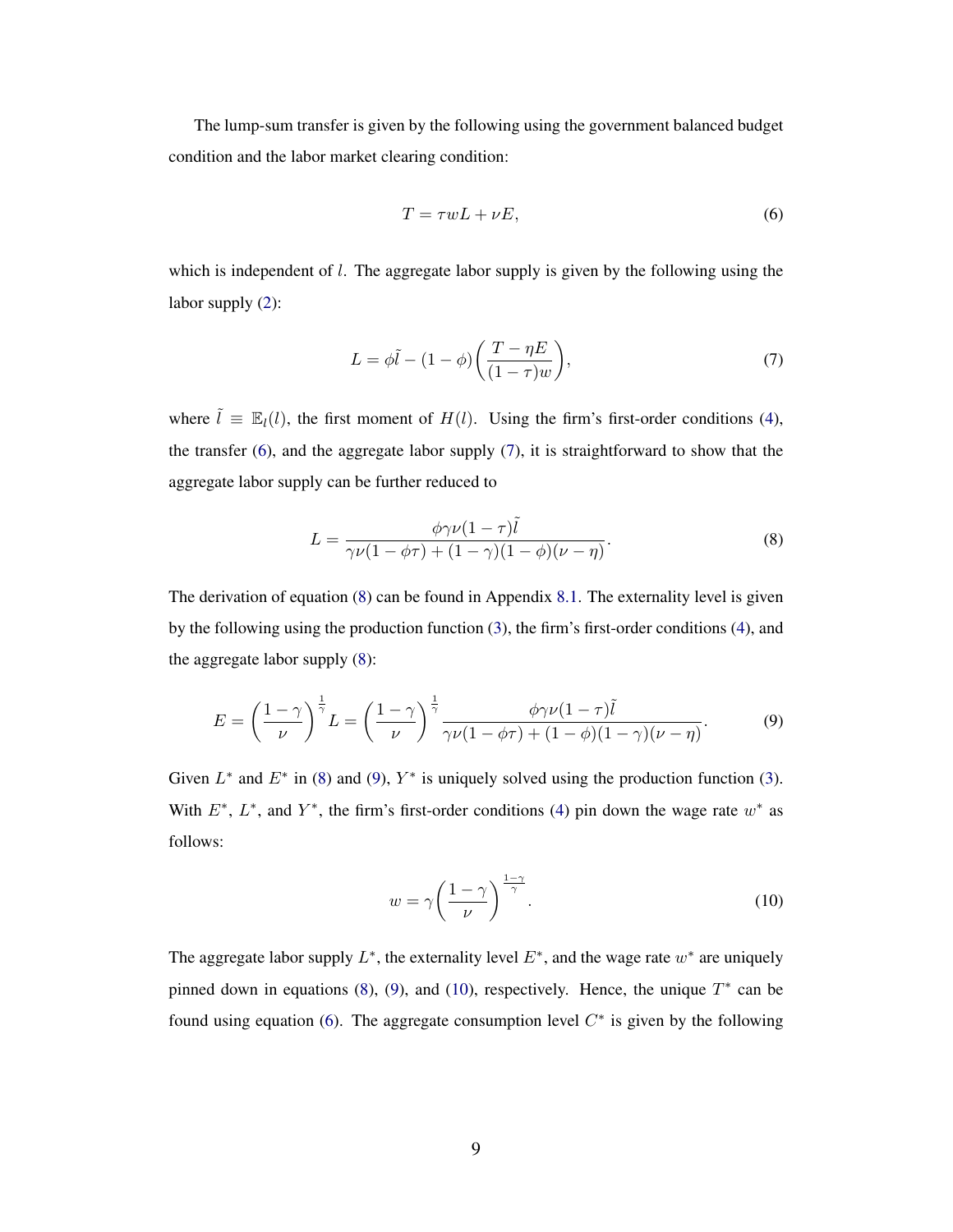using the household consumption schedule [\(1\)](#page-5-1) and the transfer [\(6\)](#page-9-0):

<span id="page-10-0"></span>
$$
C \equiv \int_0^1 \phi \left[ (1 - \tau)wl + T \right] + (1 - \phi)\eta EdH(l)
$$
  

$$
= \phi \left[ (1 - \tau)w\tilde{l} + T \right] + (1 - \phi)\eta E
$$
  

$$
= \phi \left[ (1 - \tau)\tilde{l} + \tau L \right] w + \left[ \phi \nu + (1 - \phi)\eta \right] E.
$$
 (11)

Since  $C^*$  strictly increases with  $w^*$ ,  $E^*$ , and  $T^*$  and since the  $w^*$ ,  $E^*$ , and  $T^*$  are all unique,  $C^*$  is unique. Using equations [\(1\)](#page-5-1) and [\(2\)](#page-6-0), it is straightforward to see that both  $c^*$  and  $n^*$ are unique for all l.

#### Proposition 1. *There exists a unique general equilibrium.*

Before proceeding to explore the impacts of  $\eta$ ,  $\tau$ , and  $\nu$  on an economy, we discuss the measures of consumption and income inequalities. Consumption and labor income inequalities are, respectively, measured by the Gini coefficients of consumption  $c$  and the after-tax labor income  $z \equiv (1 - \tau)$ *wnl*, denoted by  $G(c)$  and  $G(z)$ . The Gini coefficient for  $c$  is given by the following using the change-of-variable technique:

<span id="page-10-1"></span>
$$
G(c) = \frac{1}{C} \int_{\underline{c}}^{\overline{c}} H(\xi)[1 - H(\xi)]dc,
$$

where  $\bar{c} \equiv \phi[(1-\tau)w^*\bar{l} + T^*] + (1-\phi)\eta E^*, \ \underline{c} \equiv \phi[(1-\tau)w^*\underline{l} + T^*] + (1-\phi)\eta E^*,$ and  $\xi \equiv [c - \phi(\tau w^* L^* + \nu E^*) - (1 - \phi)\eta E^*]/\phi(1 - \tau)w^*$ . Using the integration by substitution, one can show that the Gini coefficient for  $c$  is given by

$$
G(c) = \frac{\phi(1-\tau)w}{C} \int_{\underline{l}}^{\overline{l}} H(x)[1 - H(x)]dx.
$$
 (12)

Since Gini coefficients are unaffected by any scale effect,  $G(z) = G(nl)$ . Using equa-tion [\(2\)](#page-6-0), one can show that  $n^*l = \phi l - B$ , where  $B \equiv (1 - \phi)(T^* - \eta E^*)/(1 - \tau)w^*$ . The Gini coefficient for  $z$  is given by the following using the change-of-variable technique:

<span id="page-10-2"></span>
$$
G(z) = \frac{1}{L} \int_{n\underline{l}}^{n\overline{l}} H\left(\frac{nl+B}{\phi}\right) \left[1 - H\left(\frac{nl+B}{\phi}\right)\right] dnl,
$$

where  $L^*$  appears in the Gini coefficient of z because  $\int n(l) l dH(l) = L$ . The Gini coeffi-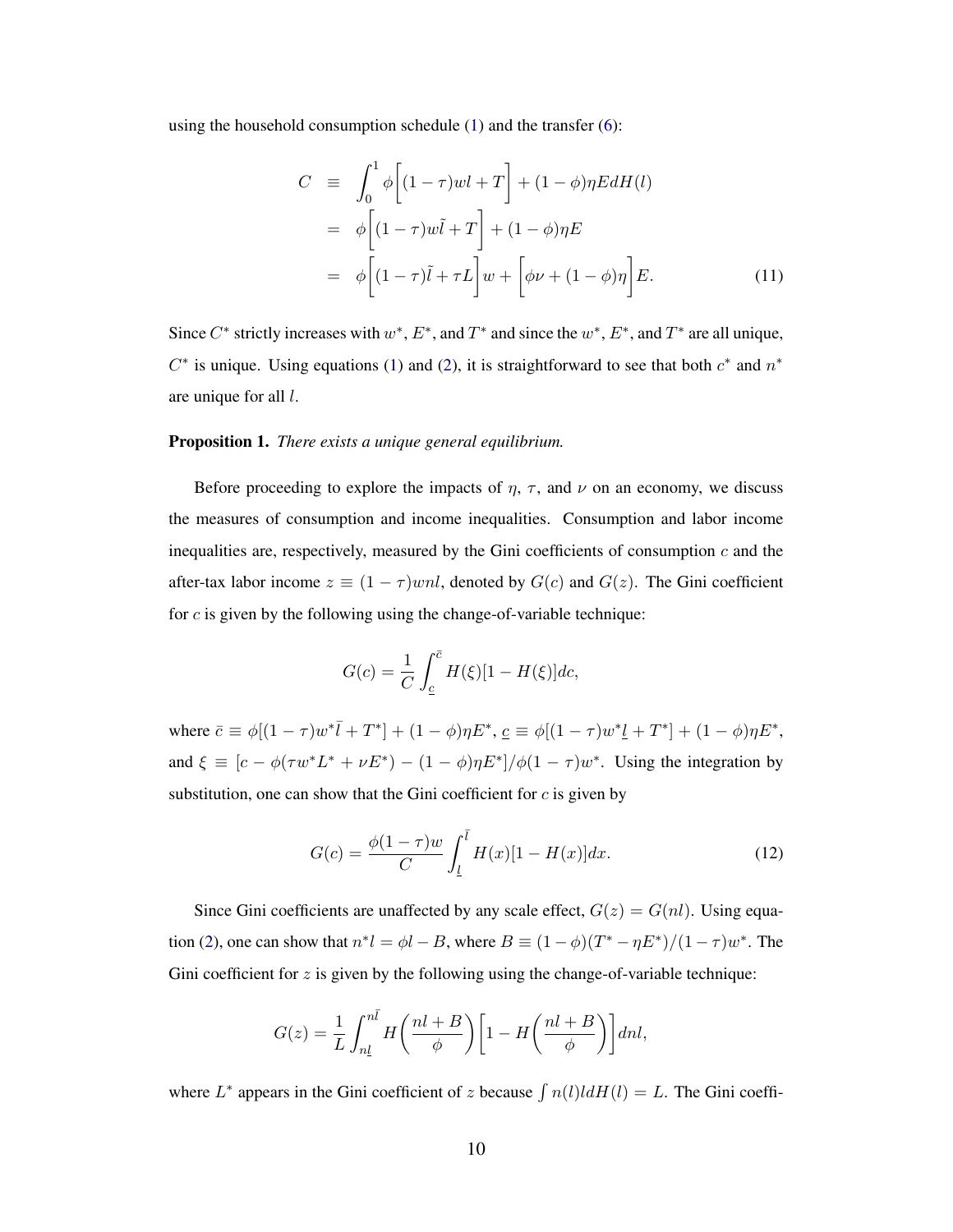cient for  $z$  is given by the following using the integration by substitution:

$$
G(z) = \frac{\phi}{L} \int_{\underline{l}}^{\overline{l}} H(x)[1 - H(x)]dx.
$$
 (13)

The Impacts of Externality Concerns. An increasing concern over production externality reduces the utility derived from consumption, thereby increasing the marginal utility of consumption and thus decreasing the marginal rate of substitution (i.e.,  $MU_{1-n}/MU_c$ ). Since households optimize their utility-maximizing problem by equating the marginal rate of substitution to a relative price between consumption and leisure, the decrease in the marginal rate of substitution alters the household's consumption and leisure schedules. Consequently, households respond by increasing their consumption and labor supply.

In an equilibrium, aggregate consumption, externality, labor, and output increase. The rise in the household consumption increases aggregate consumption and stimulates the demands for final goods. Firms respond by employing more labor hours, thereby increasing the demand for aggregate labor. On the other hand, the rise in the household labor supply increases the supply of aggregate labor. In the equilibrium, aggregate labor increases because of the increases in both the demand and supply of aggregate labor. With a higher level of aggregate labor, the marginal product of externality rises; firms respond by generating more output and externality. As a result, the increasing concern over a production externality increases aggregate consumption, externality, labor, and output.<sup>[10](#page-11-0)</sup>

The response is heterogeneous across households: the labor supply of a more-productive household is less responsive to the rise in  $\eta$  for two reasons. First, a more-productive household tends to have more consumption and thus has less marginal utility of consumption. As discussed above, the rise in  $\eta$  will increase consumption because of the decrease in the marginal rate of substitution. The impact on more-productive households is smaller because they have less marginal utilities. Second, the marginal utility of leisure is larger for a more-productive household because it works more and takes up less leisure time. Hence, a slighter adjustment in the labor supply of a more-productive household allows it to reach new optimal consumption and leisure schedules. As a result, the increasing concern about externality increases a household labor supply disproportionately: the increase in the labor

<span id="page-11-0"></span> $10$ It is important to highlight that this result generally holds if the marginal utility of consumption increases with externality as in the literature on consumption externality.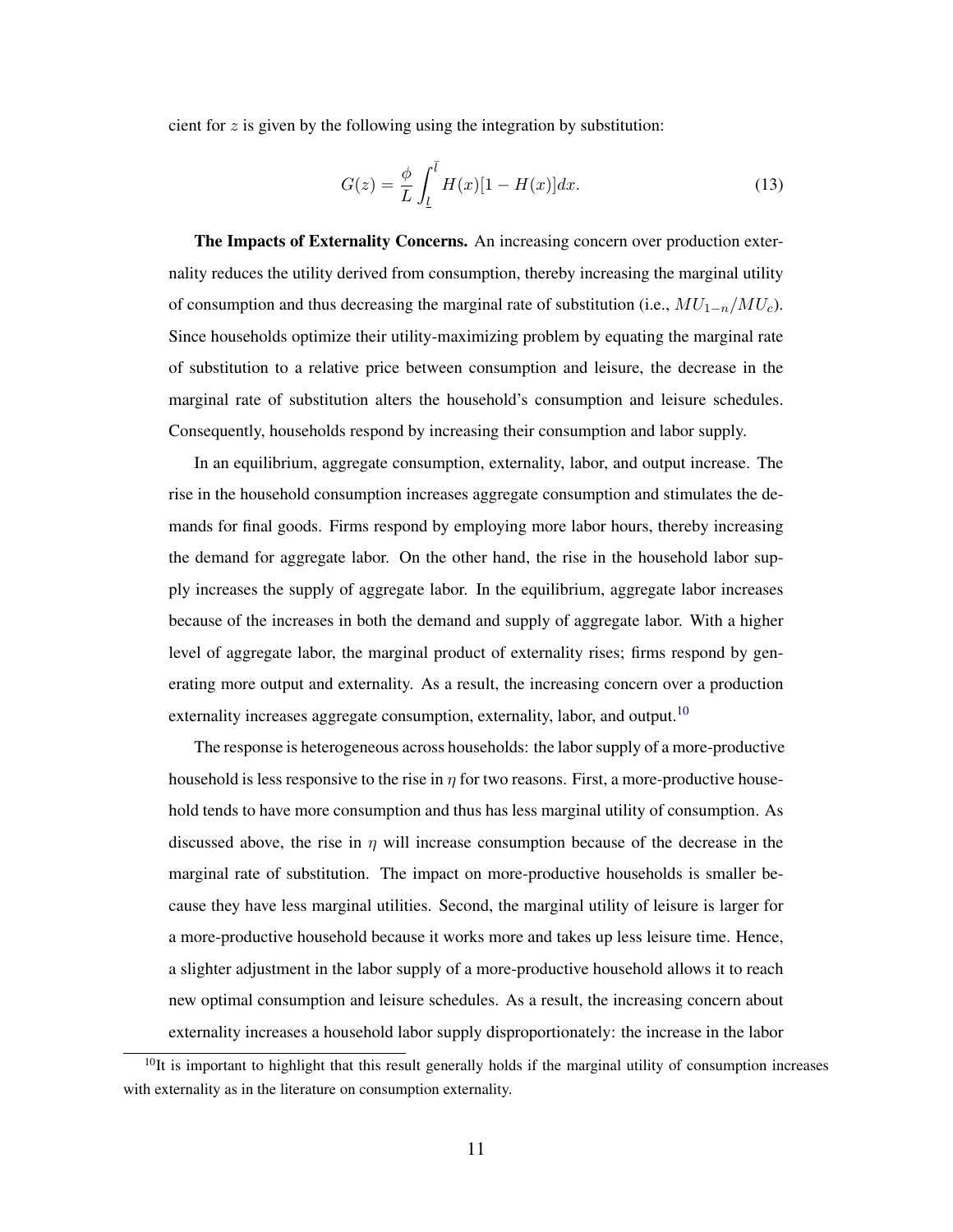supply of a more-productive household is smaller. In the end, the Gini coefficients of income and thus consumption decrease. The following proposition summarizes the impacts of externality concerns.

<span id="page-12-0"></span>Proposition 2. *An increasing concern over production externality increases aggregate consumption, aggregate labor, aggregate output, and externality. It increases household labor supplies, and the effect is less pronounced for more-productive households. Furthermore, the increasing concern decreases the Gini coefficients of consumption and labor income.*

*Proof.* See Appendix [8.2.](#page-37-1)

The Impacts of Externality Taxes. The literature has observed that a rise in an externality tax rate reduces externality because of the higher marginal cost of generating externality. This section adds to the literature by providing another channel. From the perspective of the firm, an increase in an externality tax rate reduces externality. The fall in externality reduces the marginal product of labor and thus the demands for labor. Meanwhile, the fall in externality, similar to the fall in concerns over production externality, increases the utility derived from consumption. Consequently, households will reduce their labor supplies. The fall in both the demand and the supply of labor decreases aggregate labor in the equilibrium. Such a decrease reduces the marginal product of externality and depresses the demands for externality. In the end, the externality drops further.

An increase in an externality tax rate reduces aggregate consumption and output. With the decreases in both aggregate labor and externality, aggregate output drops. The decrease in aggregate consumption, therefore, immediately follows in the equilibrium. Our model adds to the literature by providing one more channel. In fact, the reduction of externality, similar to the fall in the concern, reduces household consumption and labor supplies. Hence, the decrease in aggregate consumption is driven by the declines in both the demand and supply for final goods.

Similar to the response to changes in  $\eta$ , the effects of the increase in an externality tax rate is heterogeneous across households: the labor supply of a more-productive household is less responsive for the same reasons. Since a rise in an externality tax rate reduces externality, such a reduction decreases a household labor supply disproportionately: the decrease in the labor supply of a more-productive household is smaller. In the end, the

 $\Box$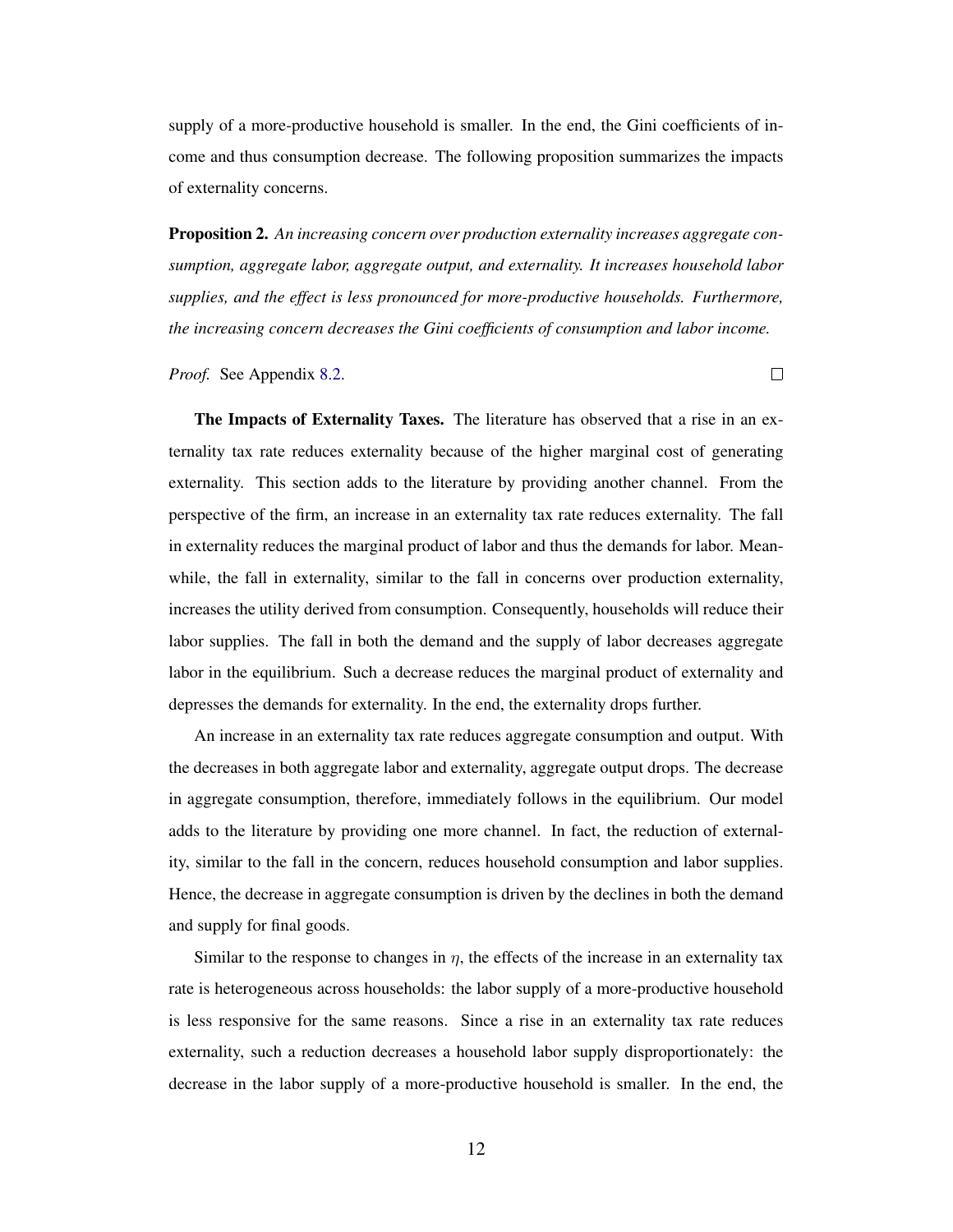Gini coefficients of income and thus consumption increase. The following proposition summarizes the impacts of an externality tax.

<span id="page-13-0"></span>Proposition 3. *An increase in an externality tax rate decreases aggregate consumption, aggregate labor, aggregate output, and externality. It decreases household labor supplies, and the effect is less pronounced for more-productive households. Furthermore, the increase in an externality tax rate increases the Gini coefficients of consumption and labor income.*

*Proof.* See Appendix [8.3.](#page-38-0)

The Impacts of Income Taxes. Our model provides a new insight on the channel through which an income tax affects aggregate consumption and labor. A higher income tax rate reduces returns to labor hours. This standard substitution effect reduces household consumption and labor supplies.

 $\Box$ 

 $\Box$ 

Such a decline in a labor supply lowers aggregate labor in the equilibrium. Consequently, the marginal product of externality drops; firms respond by producing fewer final goods and generating a lower level of externality. Again, such a reduction in externality increases the utility derived from consumption and stimulates a series of household responses: further declines in both household labor supply and consumption. This general equilibrium reinforces the effects of an income tax on the declines in aggregate consumption, aggregate labor, aggregate output, and externality. We skip the intuition of an income tax on income inequality because it resembles the mechanisms in Propositions [2](#page-12-0) and [3.](#page-13-0) The following proposition summarizes the impacts on an income tax.

<span id="page-13-1"></span>Proposition 4. *An increase in an income tax rate decreases aggregate consumption, aggregate labor, aggregate output, and externality. It decreases household labor supplies and the effect is less pronounced for more-productive households. Furthermore, the increase in an income tax rate increases the Gini coefficient of labor income.*

*Proof.* See Appendix [8.4.](#page-39-3)

In summary, this section shows that externality increases as the public's concern with production externality increases. Moreover, such an increasing concern is shown to improve consumption and income inequality measured in terms of a Gini coefficient. This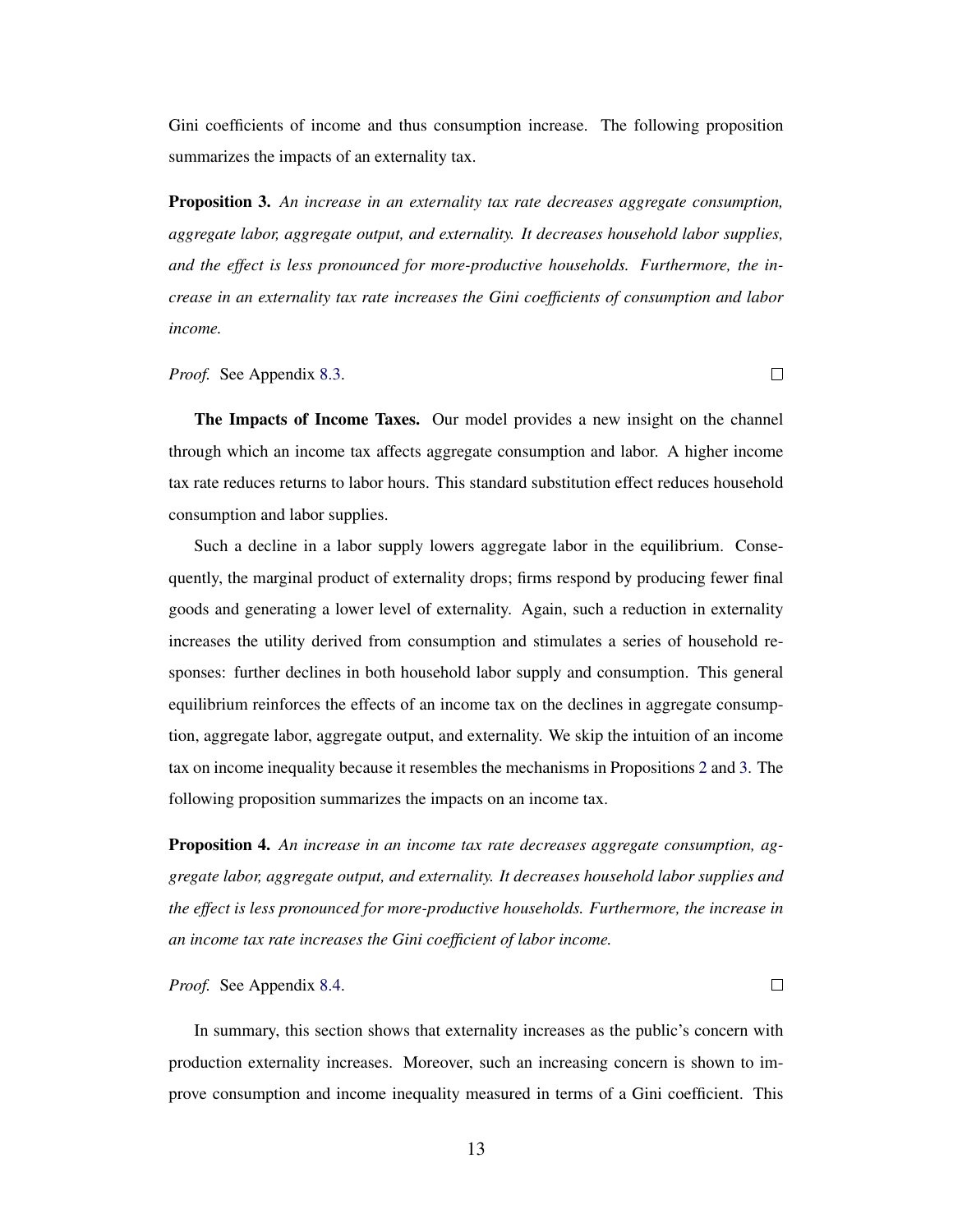section also uncovers an additional channel through which increases in externality and income tax rates depress externality. Furthermore, an externality tax is shown to increase consumption and income inequalities.

This analysis extends earlier analytical works on externality taxes in a general equilibrium by considering household heterogeneities and production externality in utility. These two features allow us to examine the impacts of concerns over production externality and the two taxes on other important variables, including aggregate consumption, aggregate labor, and the level of externality. More importantly, we can analytically examine how and why the impacts on household labor supply differ across households. This examination enables us to investigate the impacts of the two taxes on the Gini coefficients of consumption and income, two critically important yet often neglected variables.

Moreover, the rationales of this simple model provide clear explanations as to how the concerns and the two taxes affect the equilibrium variables not only in a static model but also in a more "realistic" framework in the next section. Our numerical analysis shows that all the features in the three propositions (Propositions [2](#page-12-0)[-4\)](#page-13-1) preserve in a dynamic framework and shows the empirical significance of these features.

# <span id="page-14-0"></span>3 A Dynamic Model

To study the impacts of externality and income taxes on income and wealth distributions, this section extends a general equilibrium to a DSGE model.The static model in the previous section differs from a DSGE framework in at least two dimensions. First, a static model abstracts the decision on savings. Nevertheless, both an income tax and an externality tax affect the tradeoffs between consumption and labor supply and between current and future consumptions. While the former decision mainly affects labor incomes, the latter decision changes capital incomes. In a dynamic framework, the two decisions influence the accumulation of wealth. Unlike a static model, a DSGE model allows us to account for the impacts of the two taxes on wealth and its distribution and, more importantly, the cost of the dynamic distortion via the accumulation of wealth.

Second, income/externality taxes and transfers provide additional benefit to an economy in a stochastic framework. In a static model, an income tax could play its major role in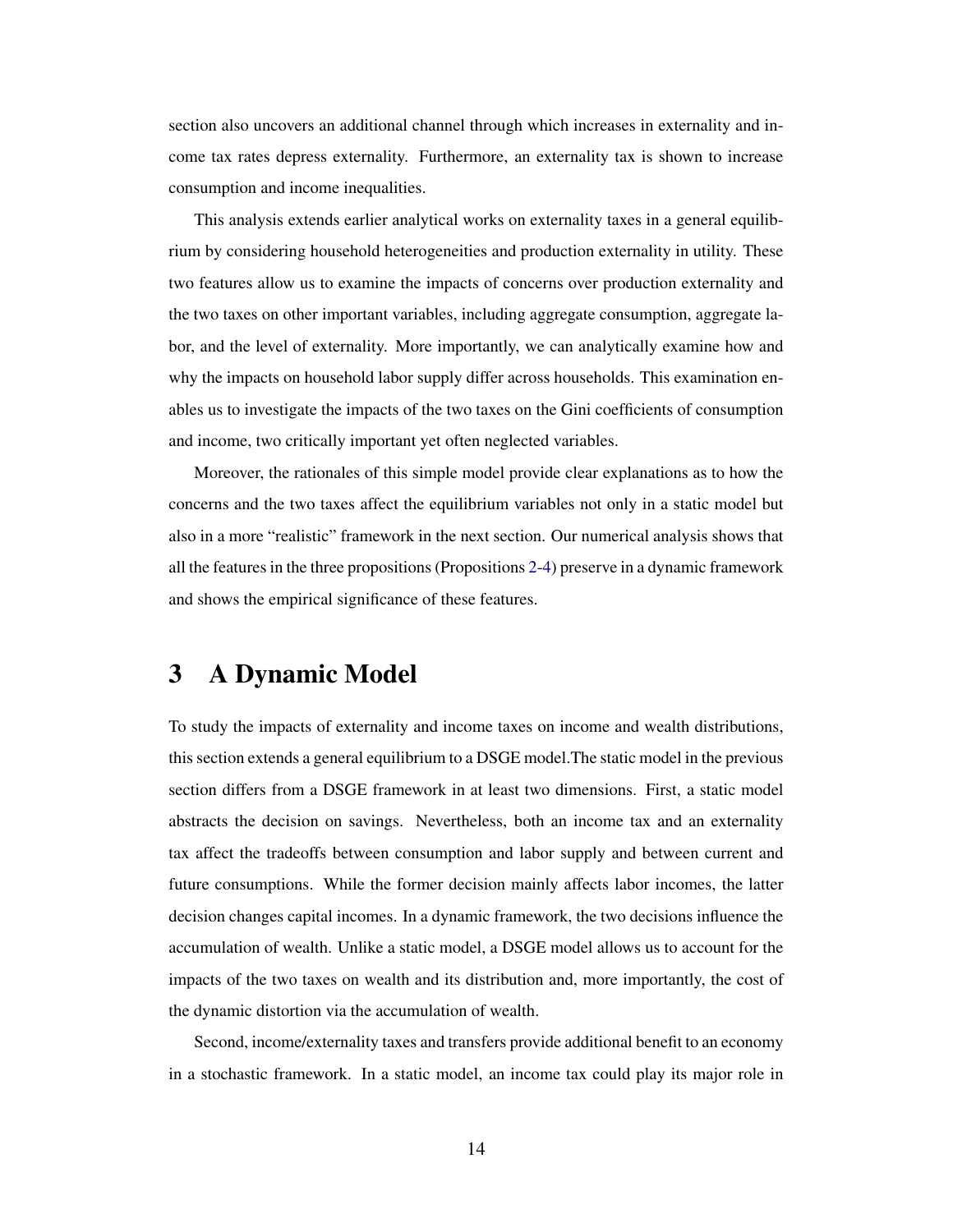equity and an externality tax mainly combats production externality. With an idiosyncratic productivity shock to an imperfectly insured market, tax revenues and transfers serve as a social insurance as partial precautionary savings in addition to its role in equity.

This section constructs a heterogeneous agent model that closely follows the seminal work of [Aiyagari](#page-39-0) [\(1994\)](#page-39-0), in which households face idiosyncratic earnings uncertainty that cannot be insured. This model provides a framework to study endogenous cross-sectional consumption, income, and wealth distributions that largely depend on policy instruments. Our model also features, in addition to the decision on savings as in [Aiyagari](#page-39-0) [\(1994\)](#page-39-0), the choice between labor and leisure, which is shown to be important in the prescription of optimal tax codes [\(Hsu and Yang,](#page-42-4) [2013\)](#page-42-4). Furthermore, negative production externality (emission) is embedded into a utility function so that policymakers are concerned with externality not because externality hurts a production sector, but because households are affected by production externality, providing policymakers incentives to combat externality using the two policy tools: externality and income taxes.

In this model economy, time is discrete and is denoted by  $t = \{0, 1, ...\infty\}$ . There are four sectors in the economy: households, a production sector, an abatement sector, and a government. There is a unit measure of utility-maximizing households that are infinitely lived and risk-averse. Households differ by their histories of realizations of idiosyncratic shocks to their labor productivity. In a production sector, a risk-neutral firm employs aggregate capital and labor to produce goods with externality. The government implements its policy instruments to maximize the welfare of an economy. We will discuss the measure of welfare after outlining the basic model setup. In response to these policies, firms allocate a fraction of resources to abate externality. There are four types of goods: labor hours, capital, final goods, and abatement services. The final good is the numeraire.

#### 3.1 Labor Productivity Shock

Labor productivity is subject to idiosyncratic shocks. At time 0, all households begin with the same productivity level  $l_0$ . At the beginning of each period t, labor productivity  $l_t$  is realized. To simplify the analysis, this stochastic process of the shock is assumed to be identical and independent across households and is assumed to follow a Markov chain with a stationary transition over time. We normalize the mean productivity  $l_t$  to be unity. The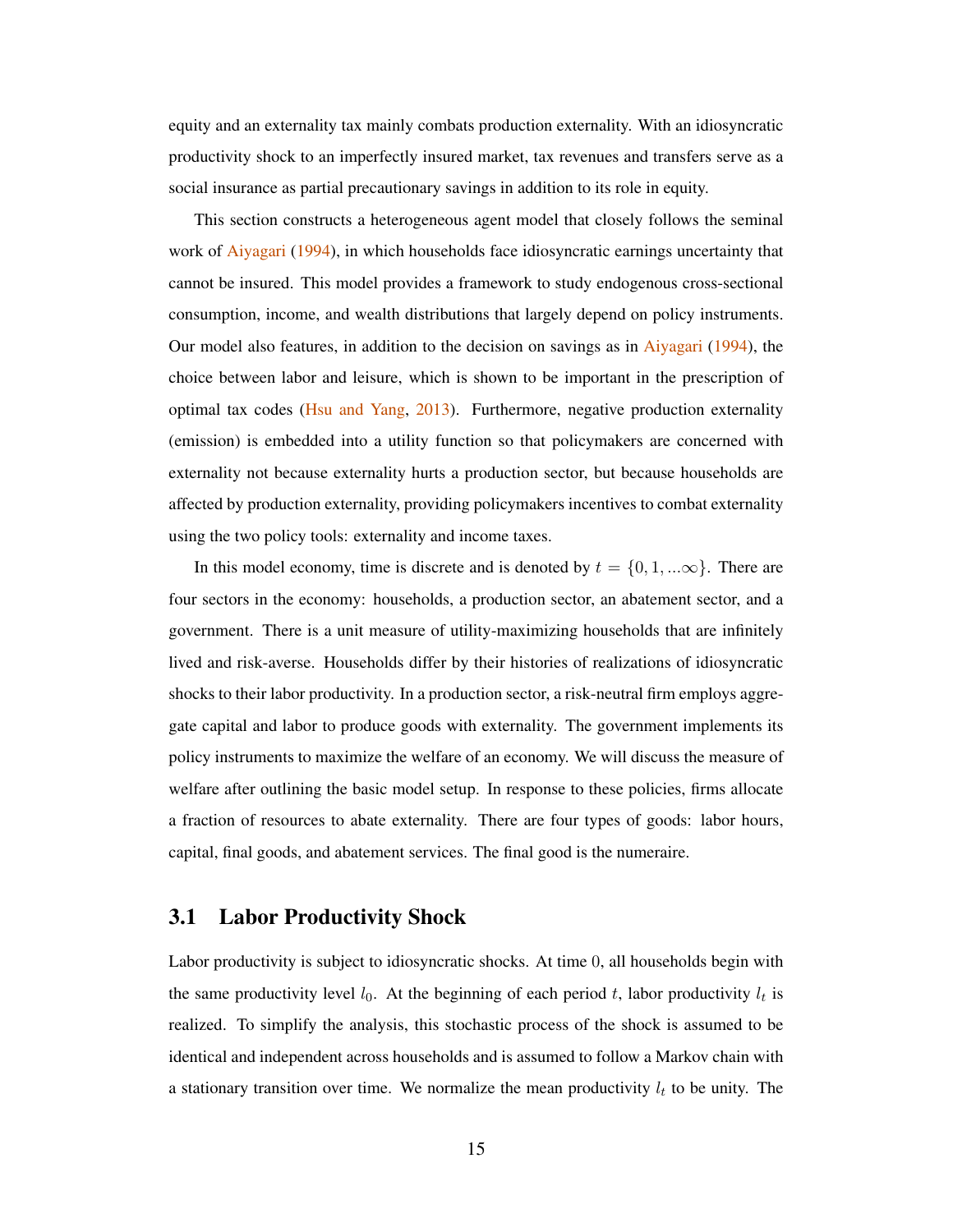effective labor hour equals  $n_t l_t$ , where  $n_t$  is the number of labor hours. The market price of a unit of effective labor hours is  $w_t$ .

#### 3.2 Production Sector and Abatement Sector

The aggregate output of an economy is given by the following production function

<span id="page-16-0"></span>
$$
Y_t = \mu_t K_t^{\alpha} L_t^{1-\alpha},\tag{14}
$$

where  $K_t \geq 0$  and  $L_t \geq 0$  are aggregate capital and effective labor, respectively, and  $\alpha > 0$  is a technological parameter of a production function. A firm allocates a fraction of resources  $\mu_t \in [0, 1]$  to a production sector and allocates the rest to abate production externality. This externality is a by-product of production and is given by

<span id="page-16-1"></span>
$$
E_t = \mu_t^{\frac{1}{1-\gamma}} K_t^{\alpha} L_t^{1-\alpha},\tag{15}
$$

where  $\gamma > 0$  is a technological parameter of an abatement production function. It is straightforward to see that  $E_t \geq 0$  increases with  $\mu_t$ : the smaller the fraction of resources (i.e.,  $1-\mu_t$ ) allocated to an abatement sector, the greater the negative production externality.

A firm is required to pay an externality tax  $\nu \geq 0$  per unit of externality. Of course, a firm has an option to allocate a fraction of resources to abate externality. Without abatement,  $\mu_t$  is one, and the externality reaches its maximum level  $K_t^{\alpha} L_t^{1-\alpha}$ . As more resources are allocated to abatement (i.e.,  $\mu_t$  drops), an externality falls. Using the two production functions  $(14)$  and  $(15)$ , we have

<span id="page-16-2"></span>
$$
Y_t = (K_t^{\alpha} L_t^{1-\alpha})^{\gamma} E_t^{1-\gamma},\tag{16}
$$

which is a constant return to scale technology. All markets are assumed to be perfectly competitive. We assume the existence of a representative firm operating the production without loss of generality.

Given an hourly wage  $w_t$ , an interest rate  $r_t$ , and an externality tax rate  $\nu$ , a firm, instead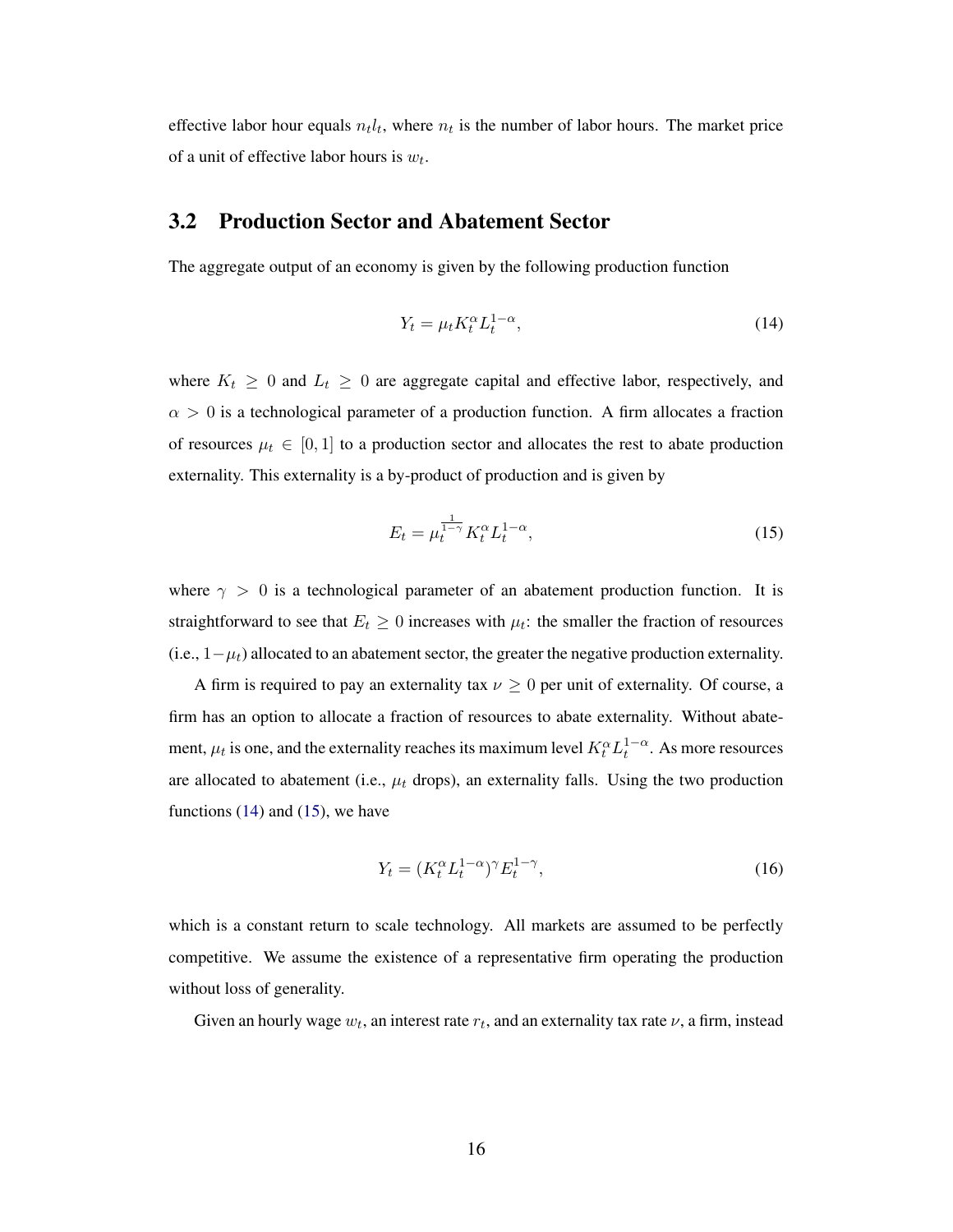of choosing  $K_t$ ,  $L_t$ , and  $\mu_t$ , chooses  $K_t$ ,  $L_t$ , and  $E_t$  to maximize its profit:

<span id="page-17-0"></span>
$$
\max_{E_t, K_t, L_t} Y_t - w_t L_t - r_t K_t - \nu E_t.
$$

The following first-order conditions are satisfied in the equilibrium for an interior solution:

$$
r_t = \gamma \alpha \frac{Y_t}{K_t}, w_t = \gamma (1 - \alpha) \frac{Y_t}{L_t}, \text{ and } \nu = (1 - \gamma) \frac{Y_t}{E_t},
$$
\n(17)

An externality tax payment is the only cost of externality for a firm. The third equation equates the marginal benefit of abatement to its marginal cost. To abate a unit of externality, a firm saves a unit of externality tax and simultaneously reduces its production level by the marginal product of externality. One can show that if  $\nu < 1 - \gamma$ , the marginal cost of abatement exceeds its marginal benefit for all  $\mu_t \in [0, 1]$ . A unique corner solution arises: a firm allocates no resources to an abatement sector (*i.e.*,  $\mu^* = 1$ ), and the corresponding externality level is given by  $E_t^* = K_t^{*\alpha} L_t^{*1-\alpha}$ . In this case, only the first two equations of the first-order conditions [\(17\)](#page-17-0) hold to determine the optimal  $K_t$  and  $L_t$ . In particular, if an externality tax is zero (so that  $\nu < 1 - \gamma$ ), this firm problem reduces to the standard one with the production function  $Y_t = K_t^{\alpha} L_t^{1-\alpha}$  and choice variables  $K_t$  and  $L_t$ . Hence, an economy without any externality tax is a special case of our model and serves as a baseline model later in this paper.

### 3.3 Household

Given a wage rate  $w_t$ , an interest rate  $r_t$ , a government transfer  $T_t$ , and an externality level  $E_t$ , each household chooses the sequence of consumption and leisure to maximize its expected discounted lifetime utility:

<span id="page-17-1"></span>
$$
\max_{\{c_t, n_t\}_{t=0}^{t=\infty}} \mathbb{E}_0 \sum_{t=0}^{\infty} \beta^t u(c_t, n_t, E_t).
$$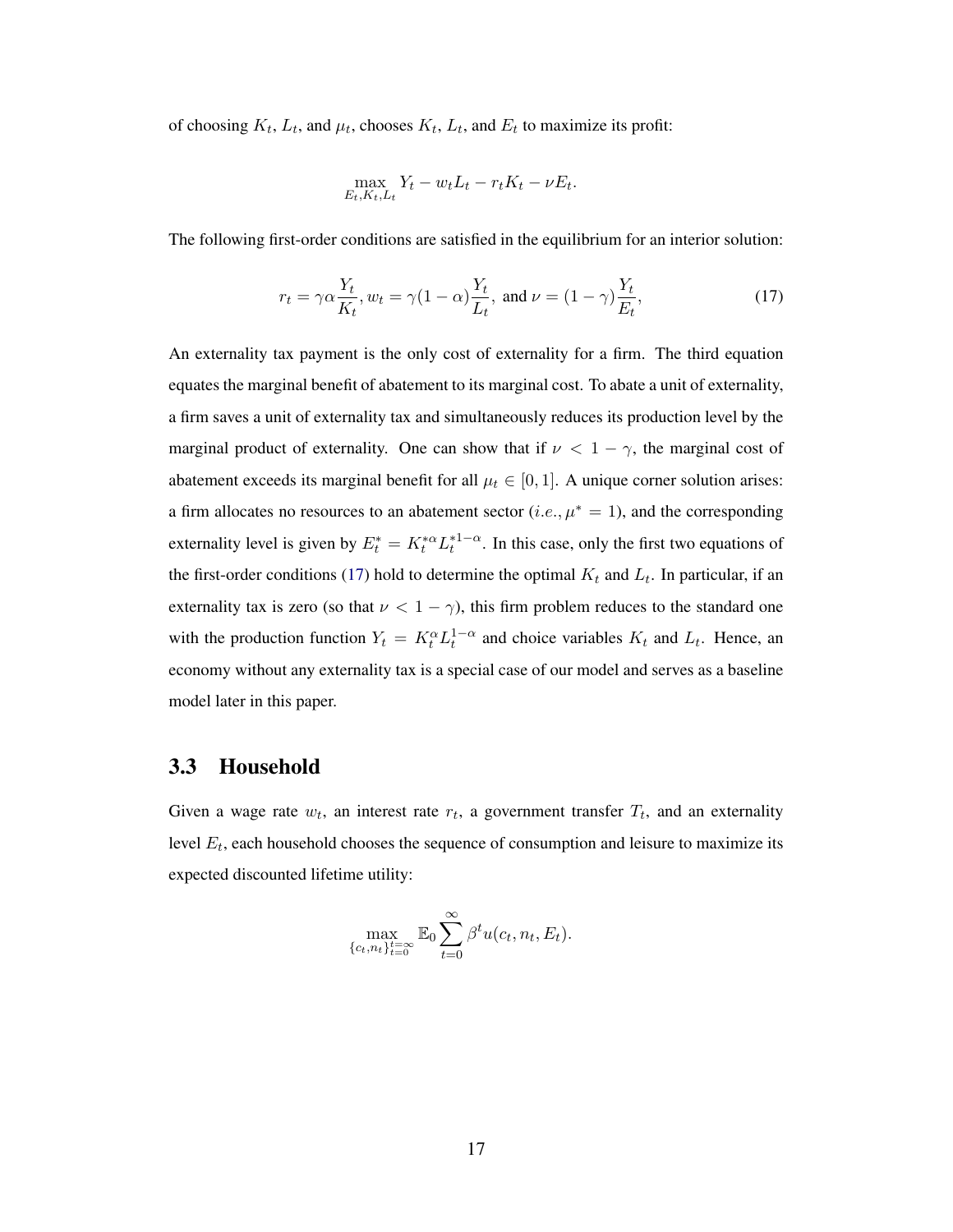And the choices of  $c_t$  and  $n_t$  are subject to the following budget and borrowing constraints:

$$
k_{t+1} = k_t + (1 - \tau)(w_t n_t l_t + (r_t - \delta) k_t) - c_t + T_t, \text{ for all } t = 0, 1, 2, ...
$$
  
\n
$$
k_{t+1} \geq b, \text{ for all } t = 0, 1, 2, ...
$$
  
\n
$$
c_t \geq 0, \text{ and } 0 \leq n_t \leq 1, \text{ for all } t = 0, 1, 2, ...
$$

where  $\beta \in (0,1)$  is a time discount factor,  $\delta \geq 0$  is a depreciation rate, and  $\eta \in [0,1]$ measures the importance of externality relative to consumption. Each household receives an labor income  $w_t n_t l_t$  and a capital income  $(r_t - \delta) k_t$ , where  $n_t l_t$  is an effective labor hour, and  $r_t - \delta$  is the return rate to capital. Each household pays an income tax from the two incomes at a rate of  $\tau \geq 0$ .<sup>[11](#page-18-0)</sup> Besides, each household receives a transfer  $T_t$ from the government in each period. Households face a borrowing constraint b, which serves two purposes. First, it rules out Ponzi schemes, and second, it provides a motive for precautionary savings to against future income fluctuations.

Following the literature on consumption externalities [\(Clark and Oswald,](#page-40-4) [1998;](#page-40-4) [Bowles](#page-40-5) [and Park,](#page-40-5) [2005;](#page-40-5) [Tideman et al.,](#page-43-7) [2008\)](#page-43-7), we embed negative production externality into a utility function as follows:

$$
u(c_t, n_t, E_t) = \frac{[(c_t - \eta E_t)^{\phi}(1 - n_t)^{1 - \phi}]^{1 - \sigma}}{1 - \sigma},
$$

where  $c_t$  and  $n_t$  are consumption and labor hours at time t, and  $\sigma$  is a parameter governing the degree of risk aversion of a household. Such a household maximization problem can be shown to be satisfied by a Bellman equation at any  $t$  as follows:

$$
V(k_t, l_t) = \max_{c_t, n_t} u(c_t, n_t, E_t) + \beta \mathbb{E}_t V(k_{t+1}, l_{t+1}),
$$
\n(18)

subject to the household budget and borrowing constraints, where  $V(k_t, l_t)$  denotes the value function of households of state  $s_t \equiv (k_t, l_t)$ . We denote by  $F_t(\cdot)$  the cumulative distribution function of  $s_t$ . The heterogeneity across households arises from a labor productivity shock, which in turn affects household decisions on their consumption and labor supply and thus income and wealth distributions. The household expected discounted life-

<span id="page-18-0"></span><sup>&</sup>lt;sup>11</sup>We follow [Hsu and Yang](#page-42-4) [\(2013\)](#page-42-4) to assume that the tax rate does not distinguish sources of income in general, which is similar to the case in the current U.S. personal income tax code.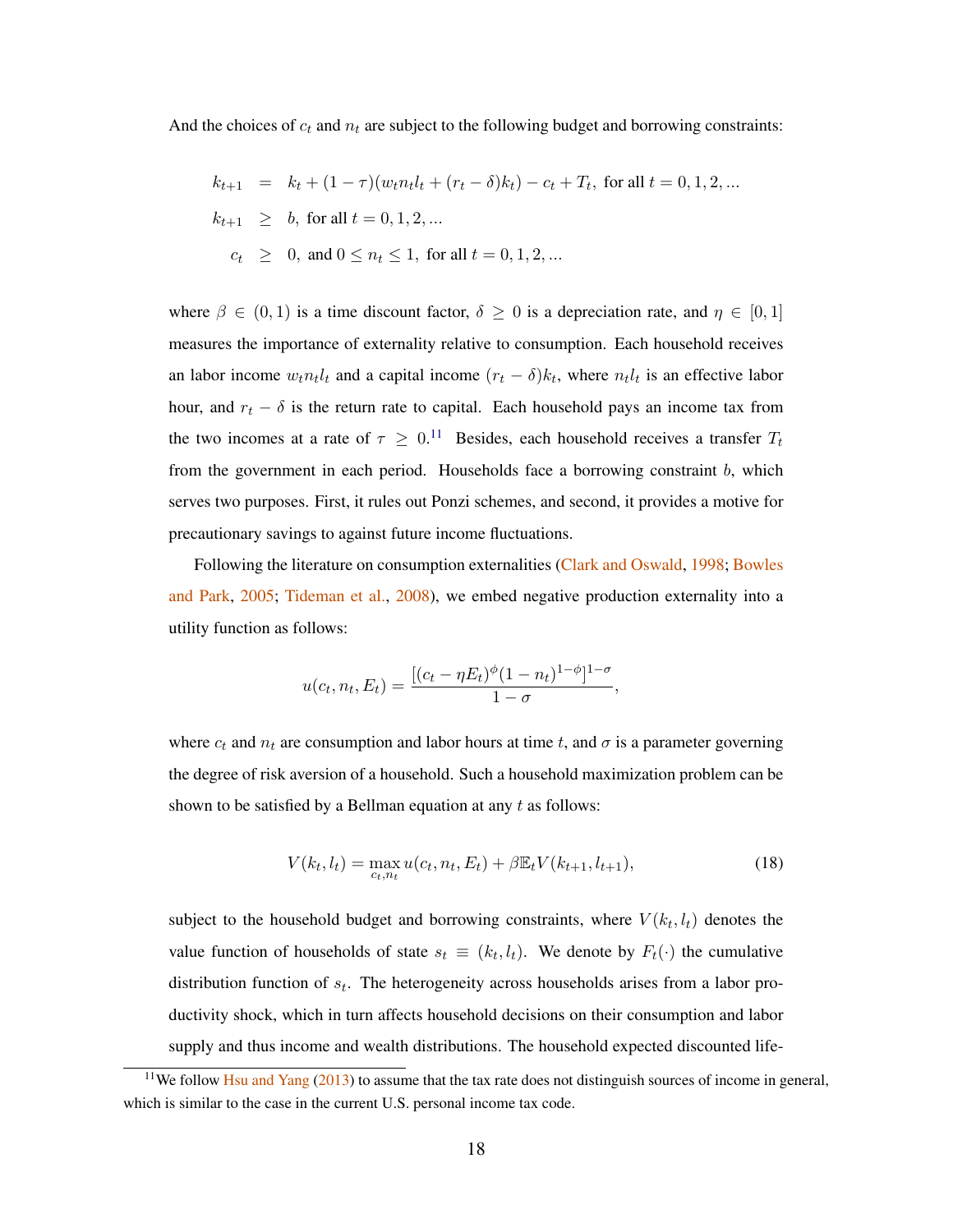time utility, denoted by  $V^*(s_0)$ , is the optimal value function given by the Bellman equation [\(18\)](#page-17-1).

#### 3.4 Government

We follow [Conesa et al.](#page-41-7) [\(2009\)](#page-41-7) and [Hsu and Yang](#page-42-4) [\(2013\)](#page-42-4) to assume that the government redistributes tax revenues equally across households and simultaneously balances its budget in each period so that

<span id="page-19-1"></span>
$$
\underbrace{\int T_t(s) dF_t(s)}_{\text{Government Transfer}} = \underbrace{\nu E_t}_{\text{Externality Tax Revenue}} + \underbrace{\int \tau(w_t l_t n_t(s) + r_t k_t) dF_t(s)}_{\text{Income Tax Revenue}}.
$$
 (19)

The main purpose of the externality tax is to combat production externality. Here, the externality tax revenue could also serve as social insurance to absorb income fluctuations. Similar to [Hsu and Yang](#page-42-4)  $(2013)$ , the redistribution of income tax revenues to households in a lump-sum manner has two benefits. First, the lump-sum transfer serves as social insurance to absorb income fluctuations and share the idiosyncratic risk across households as in [Mirrlees](#page-43-4) [\(1974\)](#page-43-4) and [Varian](#page-44-5) [\(1980\)](#page-44-5). Second, the transfer corrects the income distribution for equity as in [Mirrlees](#page-43-3) [\(1971\)](#page-43-3).

## 3.5 Stationary Equilibrium

Our analysis focuses on a stationary equilibrium because it allows us to focus on the effects of the two taxes in the long-run.<sup>[12](#page-19-0)</sup> Conditional on an income tax  $\tau$  and an externality tax  $\nu$ , a stationary equilibrium is defined as aggregate output level  $Y^*$ , aggregate consumption  $C^*$ , aggregate capital  $K^*$ , aggregate labor  $L^*$ , externality  $E^*$ , investment  $I^*$ , the lump-sum transfer  $T^*$ , the decision rule  $(c^*(s), n^*(s), k'^*(s))$  for households, the state distribution  $F^*(s)$ , and the relative prices of capital and labor  $(r^*, w^*)$  such that the following is satisfied.

1. (Production of Goods): Y ∗ satisfies the production function [\(16\)](#page-16-2).

<span id="page-19-0"></span> $12$ Readers who are interested in the short-run effects of environmental policy instruments are referred to [Fischer](#page-41-8) [and Springborn](#page-41-8) [\(2011\)](#page-41-8), [Heutel](#page-42-8) [\(2012\)](#page-42-8), [Annicchiarico and Di Dio](#page-39-4) [\(2015\)](#page-39-4), and [Dissou and Karnizova](#page-41-9) [\(2016\)](#page-41-9).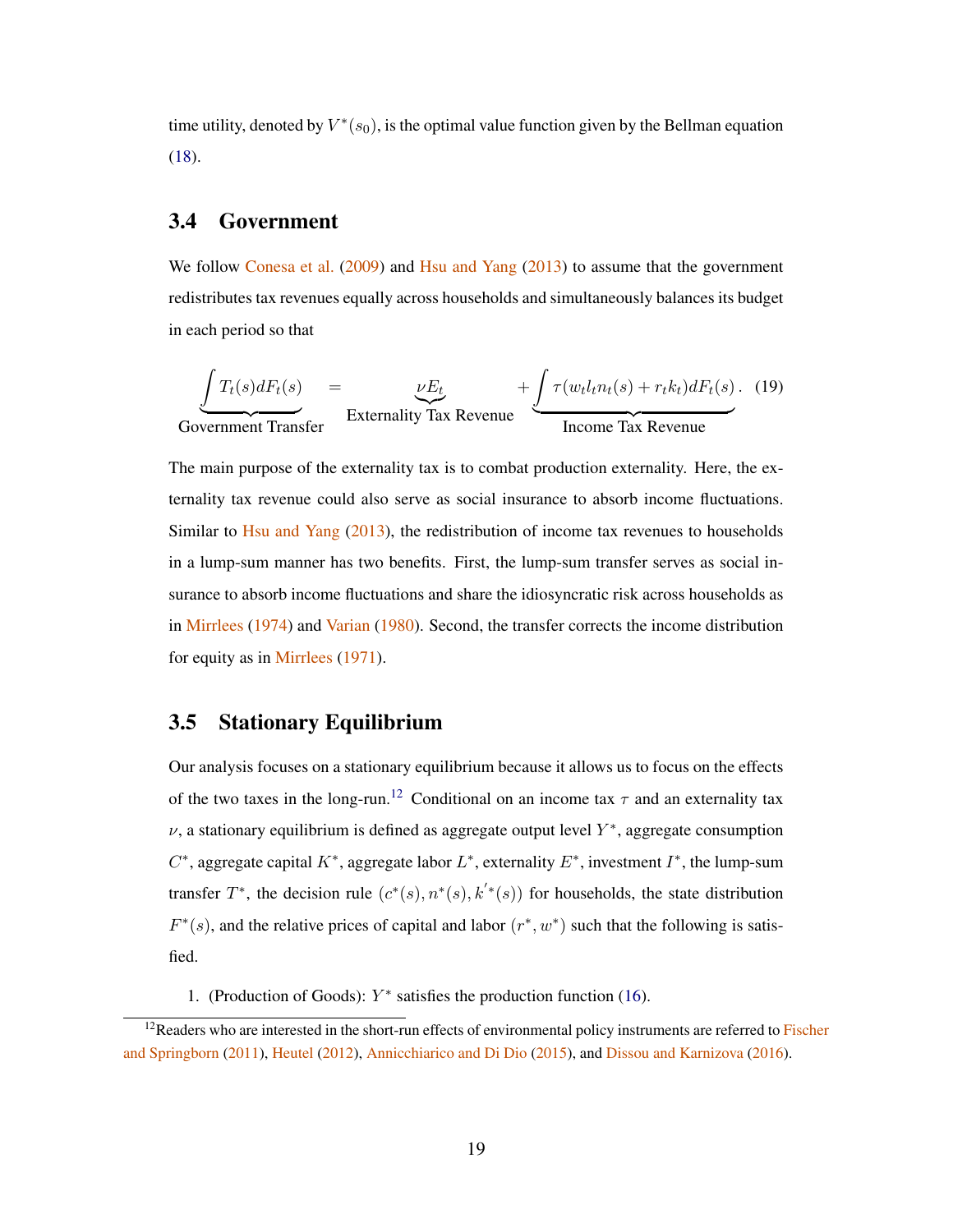- 2. (Profits Maximization): Given  $(r^*, w^*, T^*)$ ,  $(K^*, L^*, E^*)$  maximizes firm's profit, satisfying equations [\(17\)](#page-17-0).
- 3. (Optimal Consumption and Leisure Level): Given  $(r^*, w^*)$ ,  $(c^*(s), n^*(s), k'^*(s))$ solves the household's maximization problem [\(18\)](#page-17-1) for all s.
- 4. (Government Budget Balanced): The government balances its budget, satisfying the budget constraint [\(19\)](#page-19-1).
- 5. (Stationary Type Distribution): Given  $(r^*, w^*)$ ,  $F^*(s)$  is consistent with the decision rule  $k'^*(s)$  and the Markov chain for all labor productivity shocks l.
- 6. (All Markets Clearing):  $K^* = \int k^*(s) dF^*(s)$ ,  $L^* = \int n^*(s) dF^*(s)$ ,  $Y^* = C^* +$ *I*<sup>\*</sup>, and *I*<sup>\*</sup> =  $K'^{*} - (1 - \delta)K^*$ , where  $C^* = \int c^*(s) dF^*(s)$ .

In the stationary equilibrium, the state distribution is unchanged over time, implying that aggregate capital and labor are also constant. It is worth noting that the state facing each household is time-variant because there is an idiosyncratic shock. Since the analytical results of DSGE models with heterogeneous households are allowed in very few exceptions, we will analyze the equilibrium numerically.

## 3.6 Welfare Criterion

We assume a utilitarian welfare criterion, which is the average of the expected lifetime values of all households in the stationary equilibrium:

<span id="page-20-1"></span>
$$
SW = \int_0^1 V^*(s) dF^*(s).
$$
 (20)

The government chooses the policy tools  $\{v^*, \tau^*\}$  to maximize this welfare function [\(20\)](#page-20-1) subject to the budget constraint [\(19\)](#page-19-1) and policy constraints (if any).

## <span id="page-20-0"></span>4 Parameterization

Our model is calibrated to the U.S. annual data. We closely follow the calibration strategy in [Aiyagari](#page-39-0) [\(1994\)](#page-39-0) and [Hsu and Yang](#page-42-4) [\(2013\)](#page-42-4). As noted by [Aiyagari](#page-39-0) [\(1994\)](#page-39-0), parameter values for preference and technology are quite consistent in the postwar U.S. economy, and the parameter values in this paper are commonly adopted in macroeconomic models.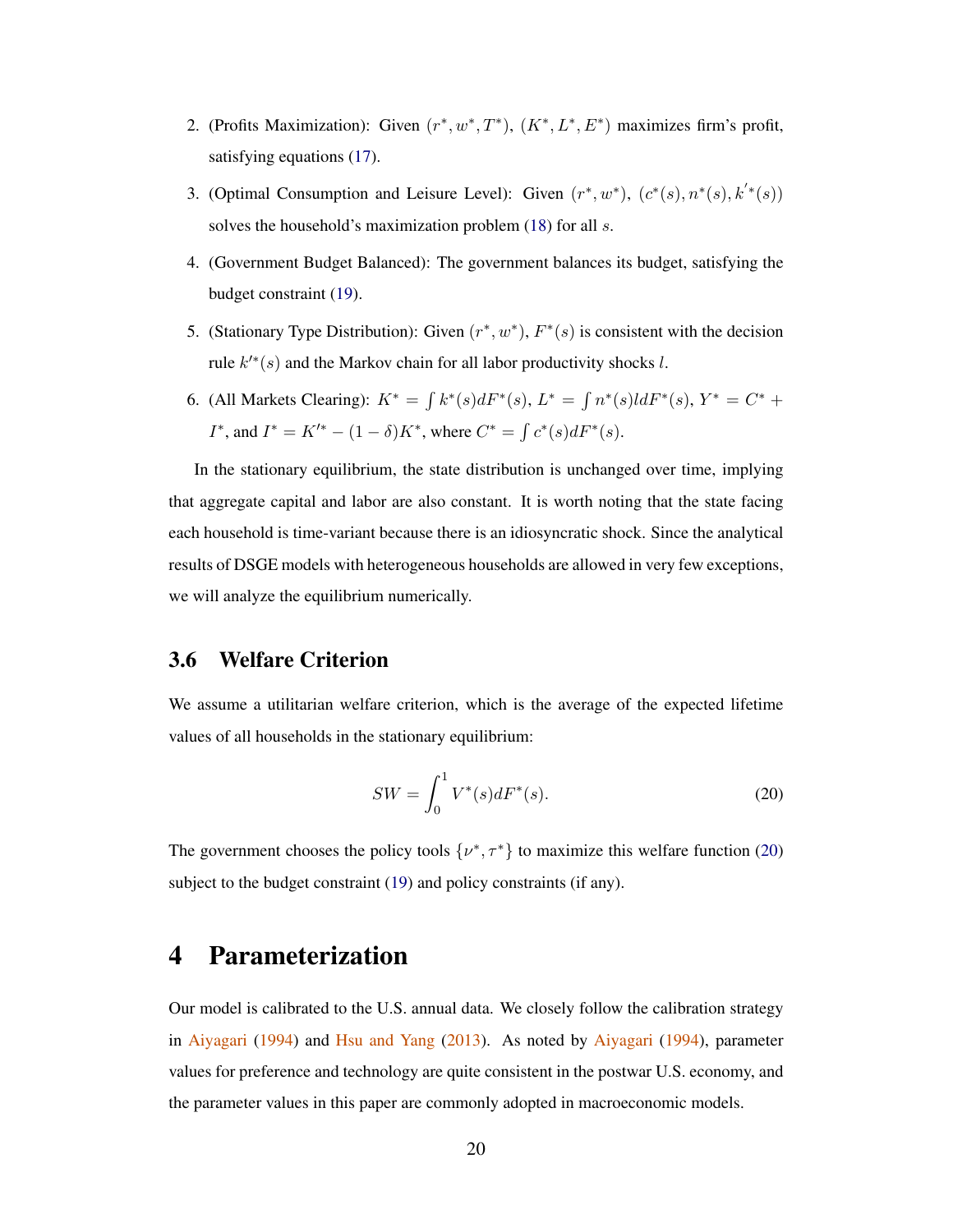Following [Aiyagari](#page-39-0) [\(1994\)](#page-39-0) and [Hsu and Yang](#page-42-4) [\(2013\)](#page-42-4),  $\alpha$  is set to 0.36, and the depreciation rate  $\delta$  is set to 0.08. We follow [Hsu and Yang](#page-42-4) [\(2013\)](#page-42-4) to set the elasticity of utility with respect to labor hours  $\phi$  to 0.4 and the risk aversion  $\sigma$  to 2, both of which are quite standard in the literature. We will show in subsection [6.4](#page-33-0) that the key results of this paper are not sensitive to the degree of risk aversion. The discount factor  $\beta$  is 0.96 as in [Aiyagari](#page-39-0) [\(1994\)](#page-39-0) and [Hsu and Yang](#page-42-4) [\(2013\)](#page-42-4). Following [Aiyagari](#page-39-0) [\(1994\)](#page-39-0), [Huggett](#page-42-9) [\(1997\)](#page-42-9), and [Hsu and Yang](#page-42-4)  $(2013)$ , the borrowing constraint b is set to zero. We assume that production externality is generated from pollution, which is proportional to the energy expenditure in a production sector. Hence,  $\gamma$  is set to 0.02 so that the capital, labor, and energy shares of output are 0.3528, 0.6272, and 0.02, respectively.

We lack the literature that calibrates the parameter value of  $\eta$ . Thus, we consider a wide range of  $\eta$  from 0 to 0.2. We first examine an economy in which households are not concerned with negative production externality (i.e.,  $\eta = 0$ ). This will serve as a baseline model. We believe  $\eta \in (0, 0.2)$  because  $\eta = 0.2$  means a unit increase of externality will reduce the consumption of the final goods in terms of the household's utility values by 0.2 units. Hence, the exploration for  $\eta \in [0, 0.2]$  should include the U.S. economy during the entire transition of the increasing concerns over production externality. Table [1](#page-22-1) summarizes the parametric values used in our model.

We follow [Hsu and Yang](#page-42-4) [\(2013\)](#page-42-4) to calibrate the labor endowment shock l. This shock, the idiosyncratic component in our model, is assumed to follow a Markov process with five possible states:  $l \in \{0.3424, 0.5852, 1, 1.7089, 2.9202\}$  with the associated transition matrix:

$$
Pr(l'|l) = \left(\begin{array}{cccc} 0.8072 & 0.1925 & 0.0003 & 0 & 0 \\ 0.0694 & 0.7886 & 0.1418 & 0.0001 & 0 \\ 0.0001 & 0.1010 & 0.7980 & 0.1010 & 0.0001 \\ 0.0000 & 0.0001 & 0.1418 & 0.7886 & 0.0694 \\ 0 & 0 & 0.0003 & 0.1925 & 0.8072 \end{array}\right).
$$

The associated stationary distribution is unique and is given by

 $\phi(l) = (0.0874, 0.2424, 0.3405, 0.2424, 0.0874)$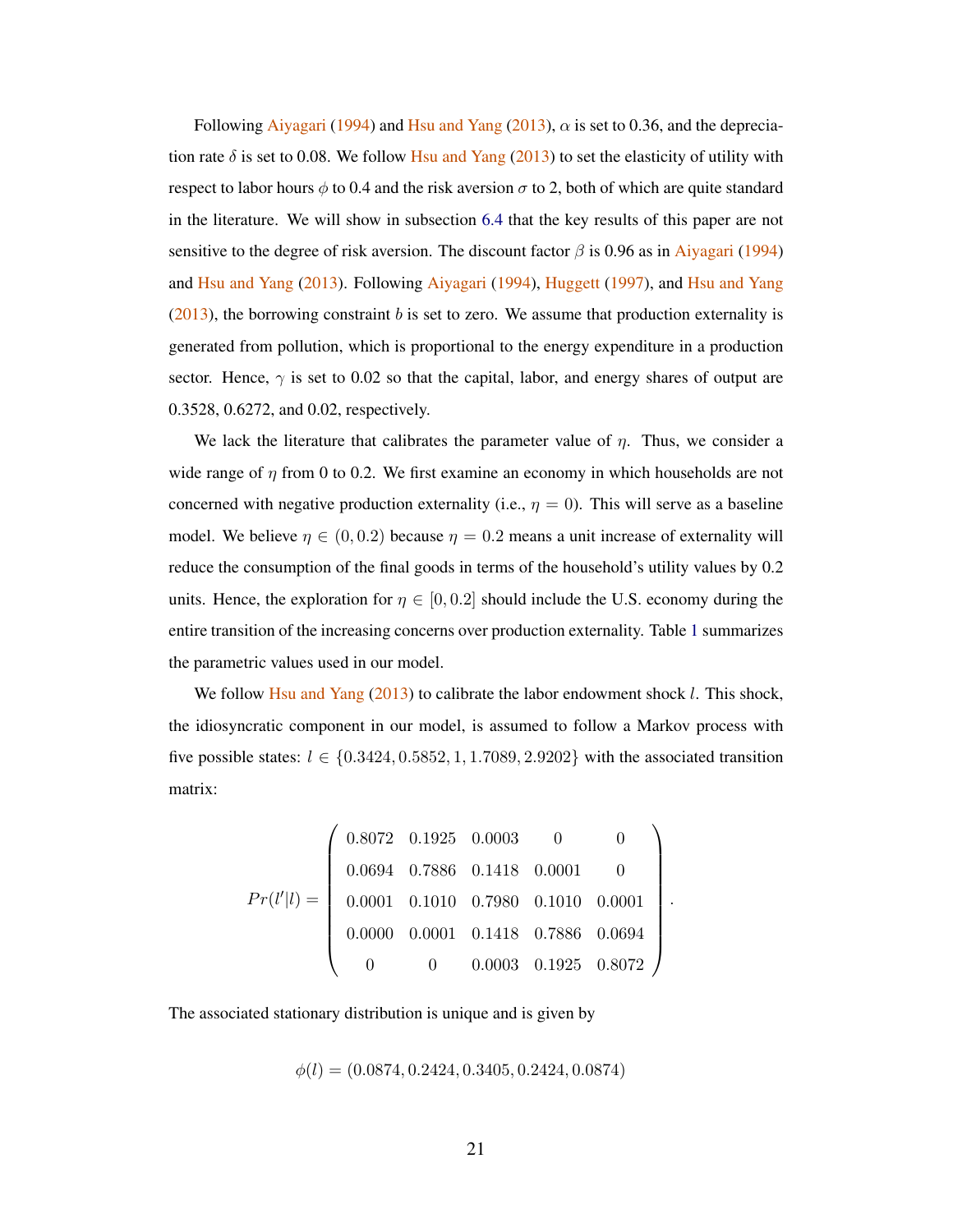Table 1: Summary of Parameters

<span id="page-22-1"></span>

| Parameter | Description                          | Value    | Source                                |
|-----------|--------------------------------------|----------|---------------------------------------|
| $\sigma$  | <b>Risk Aversion</b>                 | 2        | Aiyagari (1994) & Hsu and Yang (2013) |
|           | Discount Factor                      | 0.96     | Aiyagari (1994) & Hsu and Yang (2013) |
| Ф         | <b>Elasticity of Utility</b>         | 0.4      | Hsu and Yang $(2013)$                 |
| η         | <b>Externality Weight in Utility</b> | [0, 0.2] |                                       |
| h         | <b>Borrowing Constraint</b>          | 0        | Aiyagari (1994) & Huggett (1997)      |
| $\alpha$  | Capital Share                        | 0.36     | Aiyagari (1994) & Hsu and Yang (2013) |
| $\sim$    | Non-Externality Share                | 0.98     |                                       |
|           | <b>Depreciation Rate</b>             | 0.08     | Aiyagari (1994) & Hsu and Yang (2013) |

For technical details of the calibration of this idiosyncratic component, readers are referred to [Hsu and Yang](#page-42-4) [\(2013\)](#page-42-4).

# <span id="page-22-0"></span>5 Increasing Concerns Over Production Externalities

This section investigates how an increasing concern over production externality affects consumption, income, wealth, and their distributions. We begin our analysis with a baseline model in which households are not concerned with any production externality, and there is no externality tax. In this model economy, an income tax revenue is the only source to finance a lump-sum transfer.

The optimal income tax rate is about 10.55 percent. On the cost side, an income tax distorts decisions between labor and leisure and between current and future consumptions. Meanwhile, an economy benefits from the income redistribution due to equity and social insurance. While the marginal utility of consumption is higher for the poor, the income redistribution from the rich to the poor (i.e., the equity) increases the welfare based on a utilitarian welfare criterion. Also, the income redistribution could serve as precautionary savings (e.g. social insurance) against idiosyncratic shocks to smooth household consumption. The role as social insurance increases welfare in a market that cannot be fully-insured. At the optimal income tax, the marginal cost of distortion equals its marginal social benefit.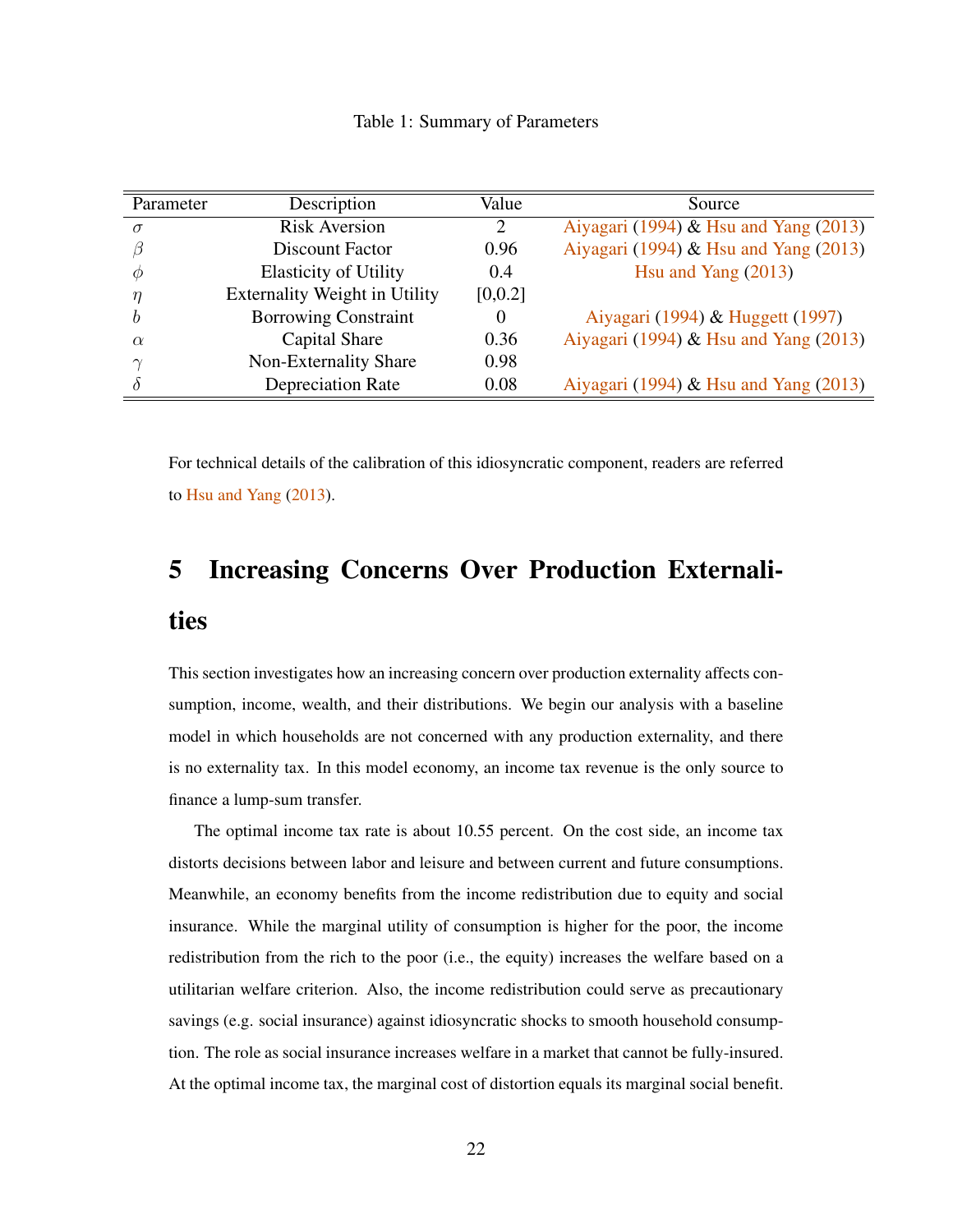Since [Hsu and Yang](#page-42-4) [\(2013\)](#page-42-4) analyzed a similar economy, interested readers are referred to their paper. Throughout this section, the income tax rate is set at 10.55 percent.



<span id="page-23-0"></span>Figure 1: Impacts of Increasing Concerns on Consumption, Income, Wealth, and Externality

We now proceed to analyze the economic consequences of the increasing concern. Figure [1](#page-23-0) presents aggregate consumption, income, and wealth as the concern over production externality  $\eta$  varies. The figure shows that aggregate consumption, income, and wealth increase with the concern. Intuitively, an increasing concern reduces the utility derived from household consumption, causing the marginal utility of consumption to rise. This induces household consumption and labor supply to rise in the equilibrium (see Proposition [2\)](#page-12-0). The increases in labor supply and thus labor income accumulate wealth. Consequently, both aggregate labor and capital supplies increase to sustain a higher level of aggregate consumption in the stationary equilibrium. Aggregate consumption, income, and wealth increase with this preference parameter for the externality  $\eta$ , as predicted by Proposition [2.](#page-12-0)

Figure [1](#page-23-0) shows that an externality level increases with  $\eta$ . As explained, in response to an increasing concern, households demand more final goods; firms respond by producing more goods and generating a higher level of production externality. While the increased consumption coheres with the overconsumption in the literature on consumption externalities [\(Dupor and Liu,](#page-41-0) [2003;](#page-41-0) [Liu and Turnovsky,](#page-43-9) [2005\)](#page-43-9), this paper complements the literature in the context of this added externality effect. Such an added externality effect shares the same notion in [\(Chang et al.,](#page-40-8) [2018\)](#page-40-8), which shows that the promotion of environmentallyfriendly products could increase pollution.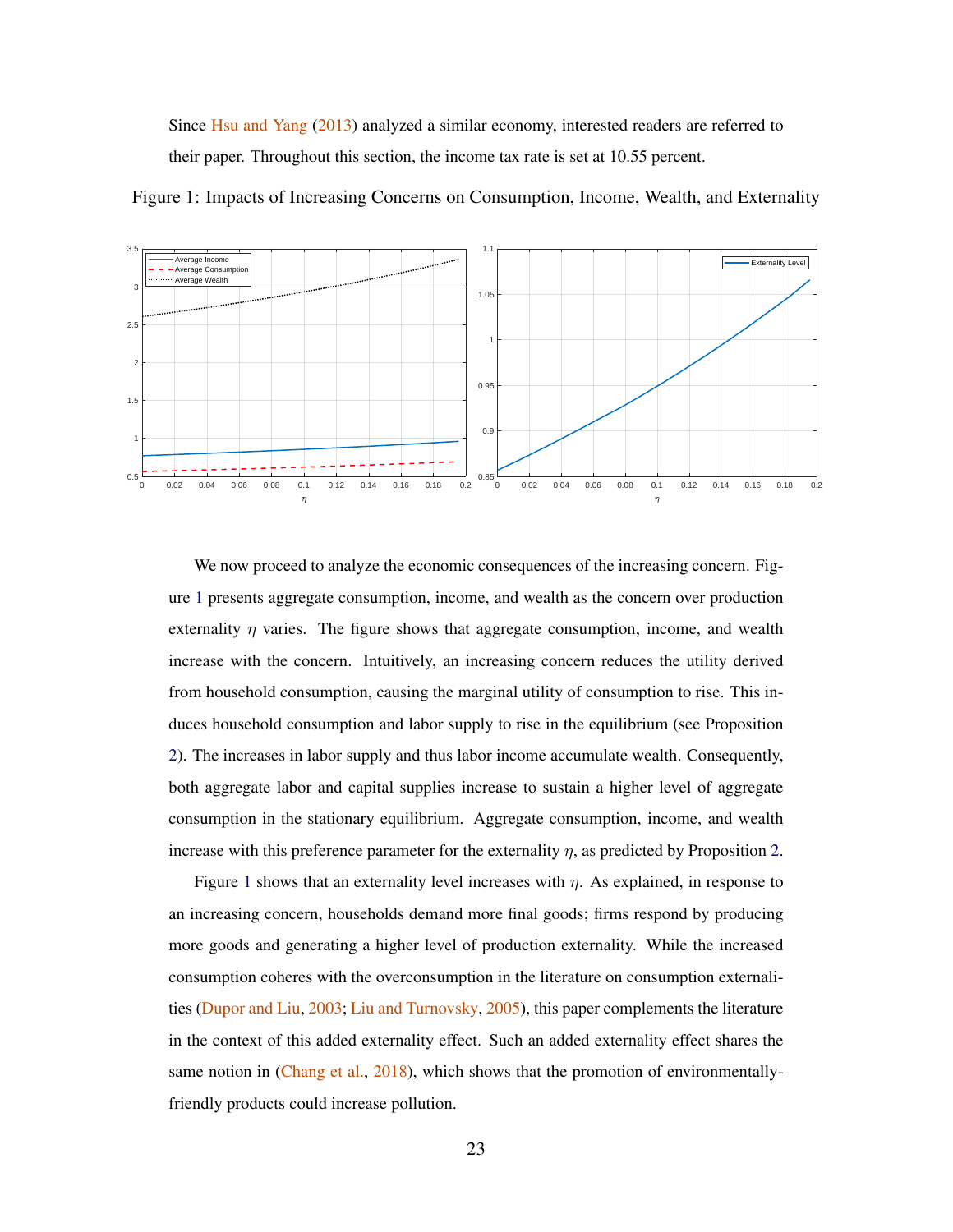<span id="page-24-0"></span>Figure 2: Impacts of  $\eta$  on the Fractions of Households Not Working or Holding Asset



The fractions of households supplying zero labor and those holding zero wealth de-crease with the concern. Figure [2](#page-24-0) illustrates the two fractions against  $\eta$ . It has been known that optimal income taxes are compatible with the equilibrium, in which non-trivial fractions of households do not work or accumulate wealth [\(Kaplow,](#page-42-10) [2011;](#page-42-10) [Hsu and Yang,](#page-42-4) [2013\)](#page-42-4). We show that it is also compatible in the presence of production externality; moreover, these two fractions are shown to fall as the public becomes more concerned with externality.

This increasing concern makes resource distributions more equal. Figure [3](#page-25-1) illustrates the Gini coefficients of consumption, income, and wealth as the concern varies. These coefficients cohere with the empirical order as in [Aiyagari](#page-39-0) [\(1994\)](#page-39-0): there is less dispersion in consumption and greater dispersion in wealth compared with income.

As shown in Proposition [2,](#page-12-0) the Gini coefficients of consumption and income decrease with  $\eta$ . In response to an increasing concern, households increase their labor supplies disproportionately: the increase is less pronounced for a more-productive household. With a higher level of a household consumption, a more-productive household is less affected by the increasing concern because the diminishing marginal utility of consumption ensures the impacts of the increasing concern on its marginal utility of consumption are smaller. Meanwhile, a more-productive household takes less leisure than her less-productive counterparts; hence, the diminishing marginal utility of leisure requires a smaller adjustment of a marginal utility of leisure in a more-productive household. These two reasons ex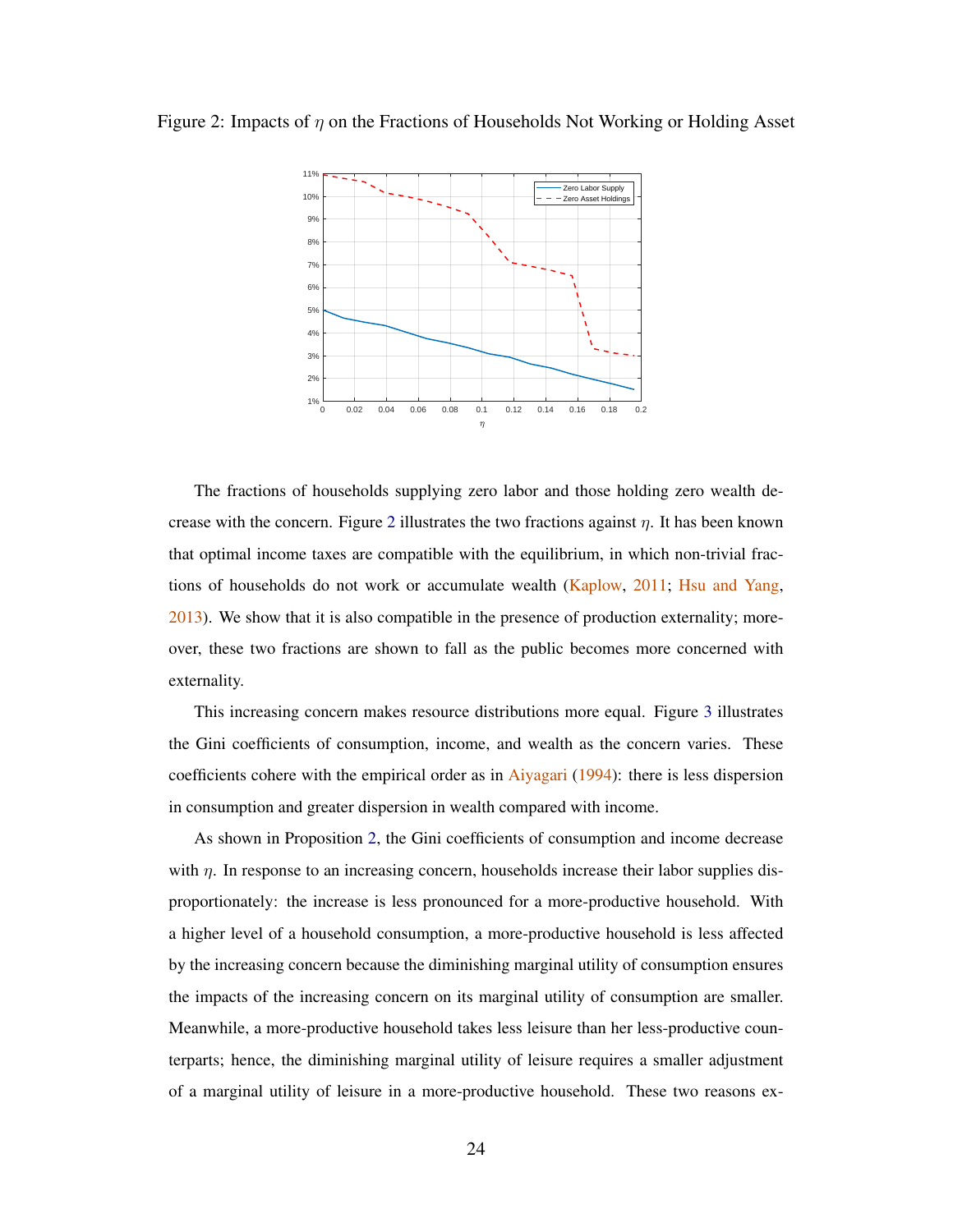plain why the distribution of labor income in terms of the Gini coefficient improves, in line with Proposition [2.](#page-12-0) A similar mechanism can be applied: the accumulation of capital becomes slower for a wealthier household, causing the Gini coefficient of capital income to decline. Since the distributions of the labor and capital incomes become more equal, the Gini coefficients of income, wealth, and, thus, consumption decrease. It is worth noting that the decision on savings is abstracted from a static model; we were unable to examine the impacts of the increasing concern on the distributions of capital income and thus wealth. This numerical analysis adds to the literature demonstrating that the inequalities of consumption, income, and wealth become less severe as the public is more concerned with production externality.



<span id="page-25-1"></span>Figure 3: Impacts of  $\eta$  on the Gini Coefficients of Consumption, Income, and Wealth

## <span id="page-25-0"></span>6 Optimal Taxation

This section investigates the interplay of the optimal externality and income taxes and explores how policy constraints affect the optimal taxation and their consequences. This analysis is informative for two reasons. First, it provides an opportunity to measure aggregate consumption, income, wealth, and their distributions at the optimum under realistic policy constraints. In addition to aggregate welfare, policymakers are, undoubtedly, interested in the comparisons of these economic outcomes, especially their distributions, for political considerations. Second, this exercise enhances our understanding of the functioning of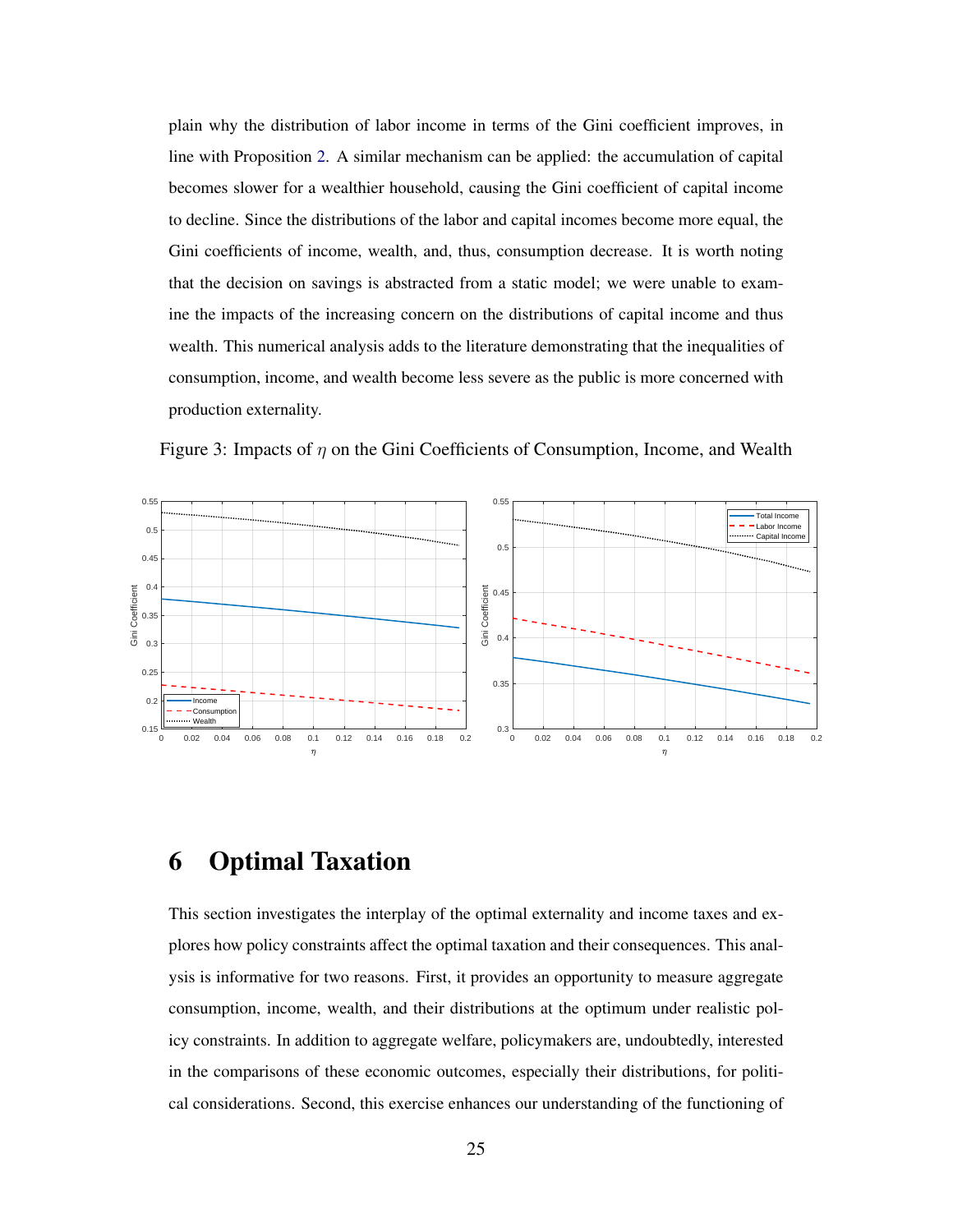these taxes in combating negative production externality and in redistributing resources for equity and social insurance.

In particular, we analyze three case scenarios (policy constraints). First, only income taxes are adjusted in the absence of an externality tax. That is,  $\{\nu, \tau\} \subseteq \{0, \mathbb{R}_+\}$ . This case seems extreme but appears at the federal level in the United States. Second, both externality and income taxes are freely adjusted simultaneously (i.e.,  $\{\nu, \tau\} \subseteq \mathbb{R}^2_+$ ). In other words, there exists no policy constraint. This is an ideal case that the literature typically analyzes. Third, externality taxes are adjusted at the optimal income tax rate chosen in the first case. Often, income tax rates were designed without expecting or considering that an externality tax is (allowed) to be imposed. Once an externality tax is introduced, there may exist another policy constraint in refining the pre-existing income tax. Hence,  $\{\nu, \tau\} \subseteq {\mathbb{R}_+}, \tau_1^*$ , where  $\tau_j^*$  is the optimal income tax rate in the case scenario  $j \in \{1, 2, 3\}$ .

Figure [4](#page-27-0) displays social welfare in the baseline model and the three case scenarios. We normalize social welfare in terms of the utilitarian welfare criterion [\(20\)](#page-20-1) in the baseline model, in which the public is not concerned with production externality, to 100. Two points emerge from the figure. First, welfare is the highest in the second case because there exists no policy constraint. Next in line is the third case scenario, followed by the first one. Since both the tax rates ( $\nu = 0$  and  $\tau = 0.1055$ ) are fixed for all  $\eta$  in the baseline model, an economy under this policy constraint has the lowest social welfare. Second, social welfare declines with  $\eta$  regardless of the policy constraint. When households dislike negative externality more, social welfare falls with  $\eta$ . In addition, as shown in Proposition [2,](#page-12-0) there are more externalities if the public becomes more concerned with externality, further decreasing social welfare as  $\eta$  increases.

Figure [5](#page-28-0) illustrates the optimal income and externality tax rates in the three case scenarios. In response to an increasing concern over externality, the optimal income tax increases when the adjustment of an externality tax is not permitted (Scenario 1). As shown in Propositions [3](#page-13-0) and [4,](#page-13-1) both taxes could reduce externality; hence, the optimal income tax increases to combat externality to increase social welfare. However, given this optimal income tax rate, the government will still prefer to increase an externality tax rate (if it is allowed to be adjusted as in Scenario 3). This significant increase in the optimal externality tax rate in Scenario 3 reflects that it is more efficient to adjust externality tax, not income tax, to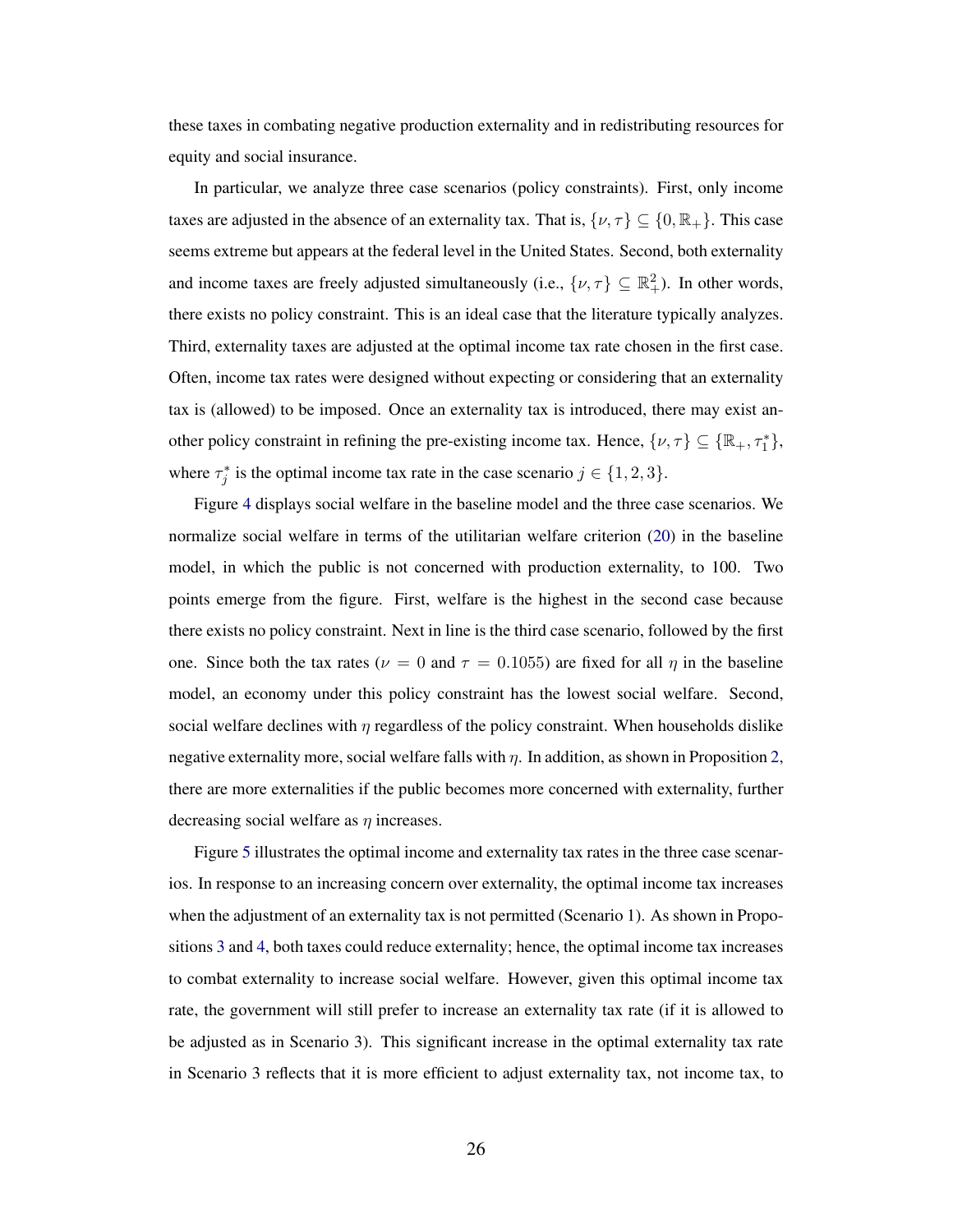

<span id="page-27-0"></span>Figure 4: Welfare under Policy Constraints at Optimum

combat externality.

The responses of the two taxes are different in Scenario 2 in which the two taxes are freely chosen. Figure [5](#page-28-0) shows that when  $\eta$  is below 0.04, the optimal income tax slightly increases with  $\eta$ . It remains unaffected for all  $\eta \in (0.05, 0.20)$ . In contrast, the optimal externality tax increases over 19 times from  $\eta = 0$  to  $\eta = 0.2$ . This result coheres with that in Scenario 3: the adjustment of an externality tax rate rather than an income tax rate is more efficient in combating externality. The literature [\(Goulder,](#page-42-1) [1995;](#page-42-1) [Bovenberg and](#page-40-1) [Goulder,](#page-40-1) [1996;](#page-40-1) [Goulder et al.,](#page-42-2) [1997\)](#page-42-2) suggests that the introduction of externality taxes will exaggerate the distortionary cost of the pre-existing income tax, and the size of this exaggeration increases with the income tax. Hence, this exaggeration is more pronounced in Scenario 3 than 2 because  $\tau_3^*$  is far above  $\tau_2^*$ . The social benefit of an externality tax to combat externality is so large that even though the externality tax could enlarge the distortionary cost of the income tax much more in Scenario 3,  $\nu_3^*$  is just slightly below than  $\nu_2^*$ , where  $\nu_j^*$  is the optimal externality tax in the case scenario  $j \in \{1, 2, 3\}$ .

In brief, there is little room for improvement in social welfare if an externality tax is not allowed to be adjusted. In Figure [4,](#page-27-0) social welfare is close in magnitude in the baseline model and in Scenario 1, in which an externality tax rate cannot be adjusted. Once an externality tax is freely chosen as in Scenarios 2 and 3, welfare improves significantly, and the improvement is, as expected, more pronounced when the public becomes more concerned with externality. It is worth noting that such an improvement does not arise from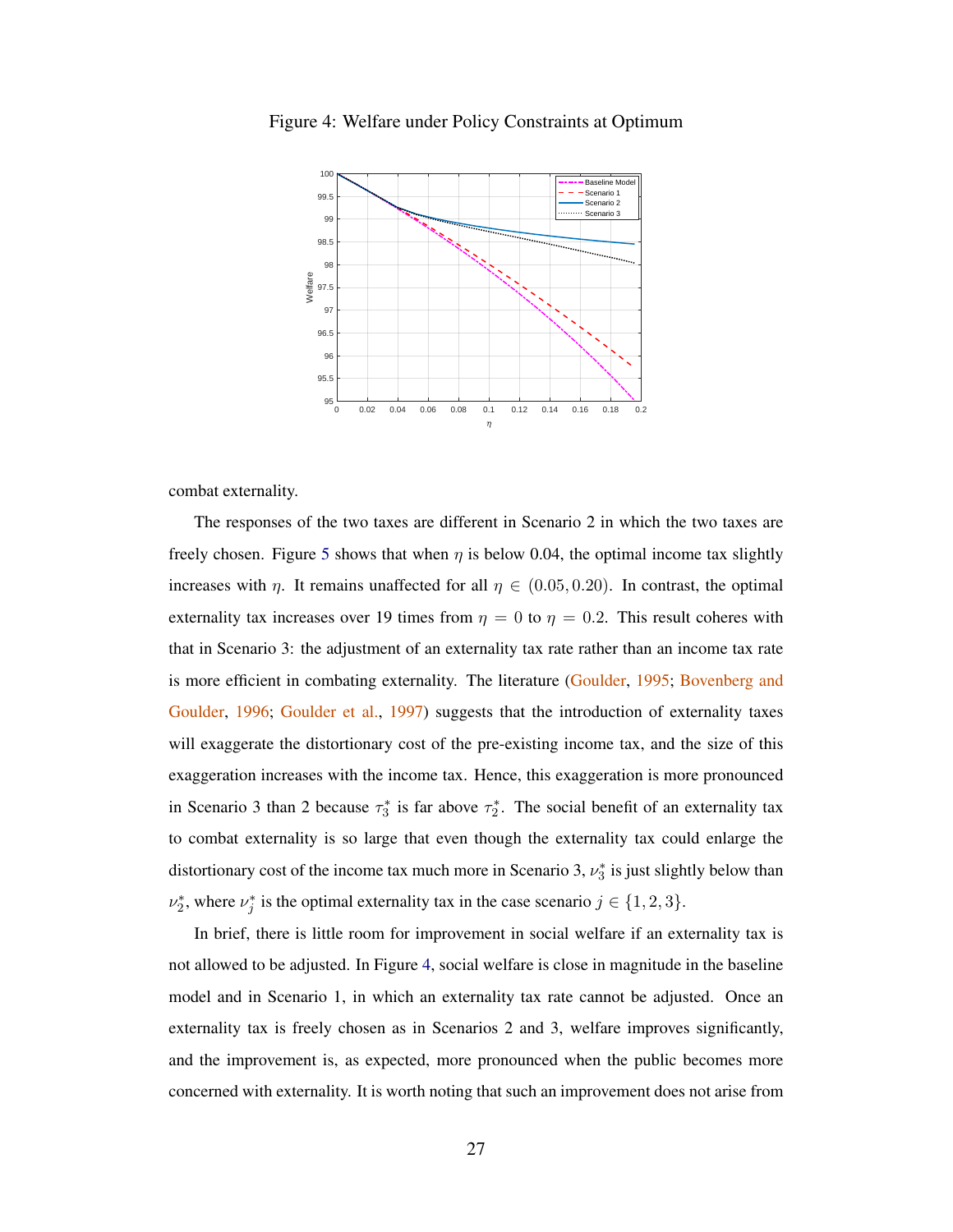the interaction between an income tax and an externality tax. Notice that the two taxes are freely adjusted in Scenario 2 and, to a certain extent, are chosen in Scenario 3. According to Figure [5,](#page-28-0) the optimal income tax  $\tau_2^*$  hardly reacts to the change in the preference parameter  $\eta$ : the adjustment in the optimal externality tax alone improves welfare significantly. We will compare the impacts on aggregate consumption, income, wealth, and their distributions under various policy constraints and discuss the intuitions behind these impacts of the taxes in detail.



<span id="page-28-0"></span>

# **6.1** Case Scenario 1:  $\{\nu, \tau\} \subseteq \{0, \mathbb{R}_+\}$

In response to an increasing concern about externality (i.e., the increase in  $\eta$ ), the optimal income tax increases as shown in Figure [5.](#page-28-0) In the absence of an externality tax, an income tax is the only policy instrument. The difference between this case and the baseline model is solely driven by the higher income tax, and the comparison between the economies in this case and the baseline model illustrates the impacts of a higher income tax on economic activities.

Apparently, an increase in the  $\tau$  reduces the returns to labor and capital, slowing the accumulation of wealth and thus generating fewer goods and production externalities in a stationary equilibrium. This policy is costly: as illustrated in Figure [6,](#page-29-0) it reduces aggregate consumption, income, and wealth. Meanwhile, an increase in the  $\tau$  generates more tax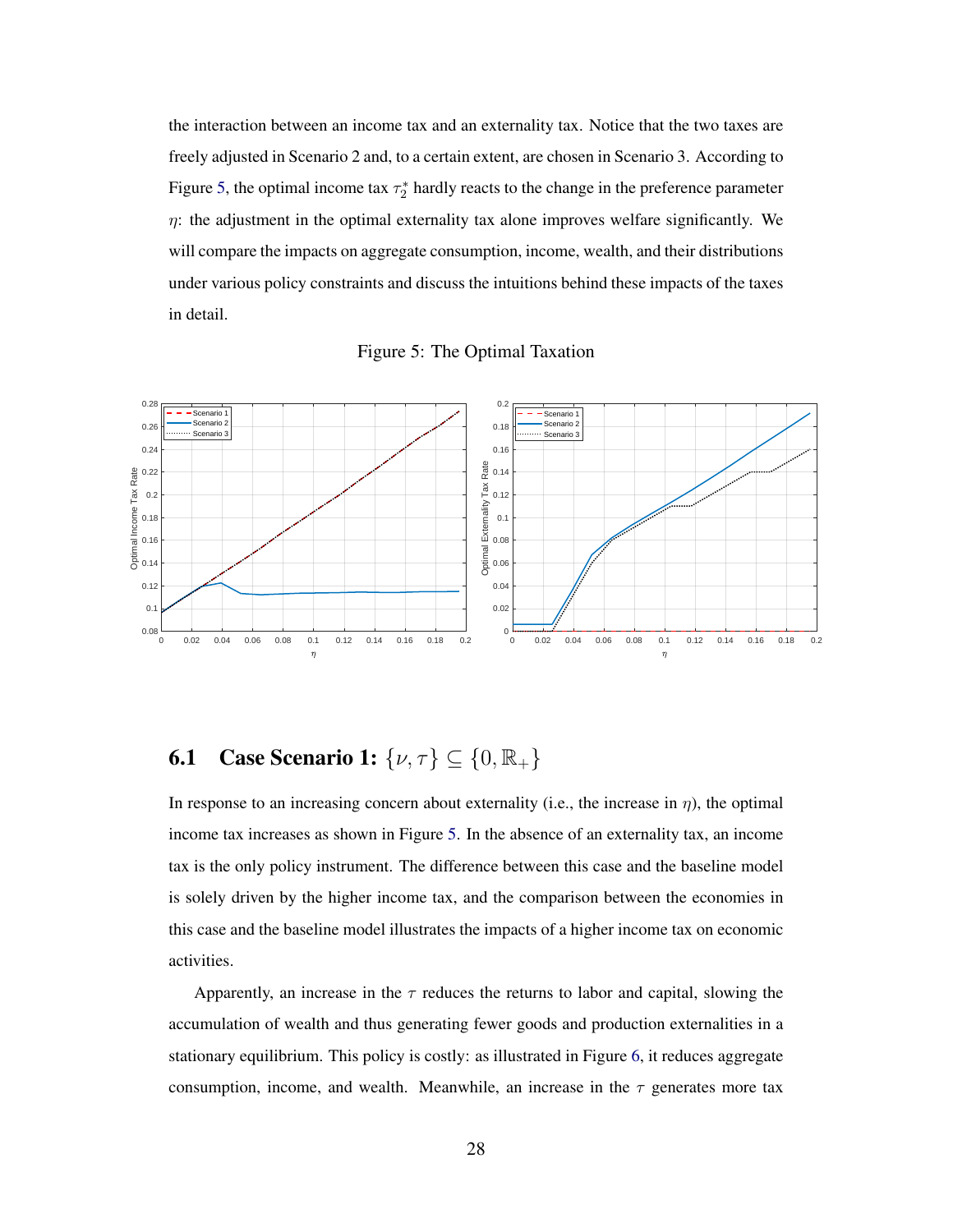revenues for redistribution and precautionary saving, both of which increase social welfare. As highlighted above, the optimal income tax equates the marginal social benefit to its marginal cost of distortion.

<span id="page-29-0"></span>Figure 6: Consumption, Income, Wealth, and Externality under Policy Constraints at Optimum



Households respond to this policy differently. Figure [7](#page-30-0) displays the Gini coefficients of consumption, income, and wealth as  $\eta$  varies. Two points merge from this figure. First, the distributions of income and wealth, in terms of Gini coefficients, are more disperse relative to the baseline model. As shown in Proposition [4,](#page-13-1) household labor supply is less sensitive to policy changes in a more-productive household. When an income tax increases, there is a smaller proportional reduction of labor income in a more-productive household. Consequently, the Gini coefficient of labor income increases. A similar mechanism can be applied to capital income, causing the Gini coefficient of capital income to rise. Hence, the optimal taxation widens the income and wealth inequalities, measured in the Gini coefficients, in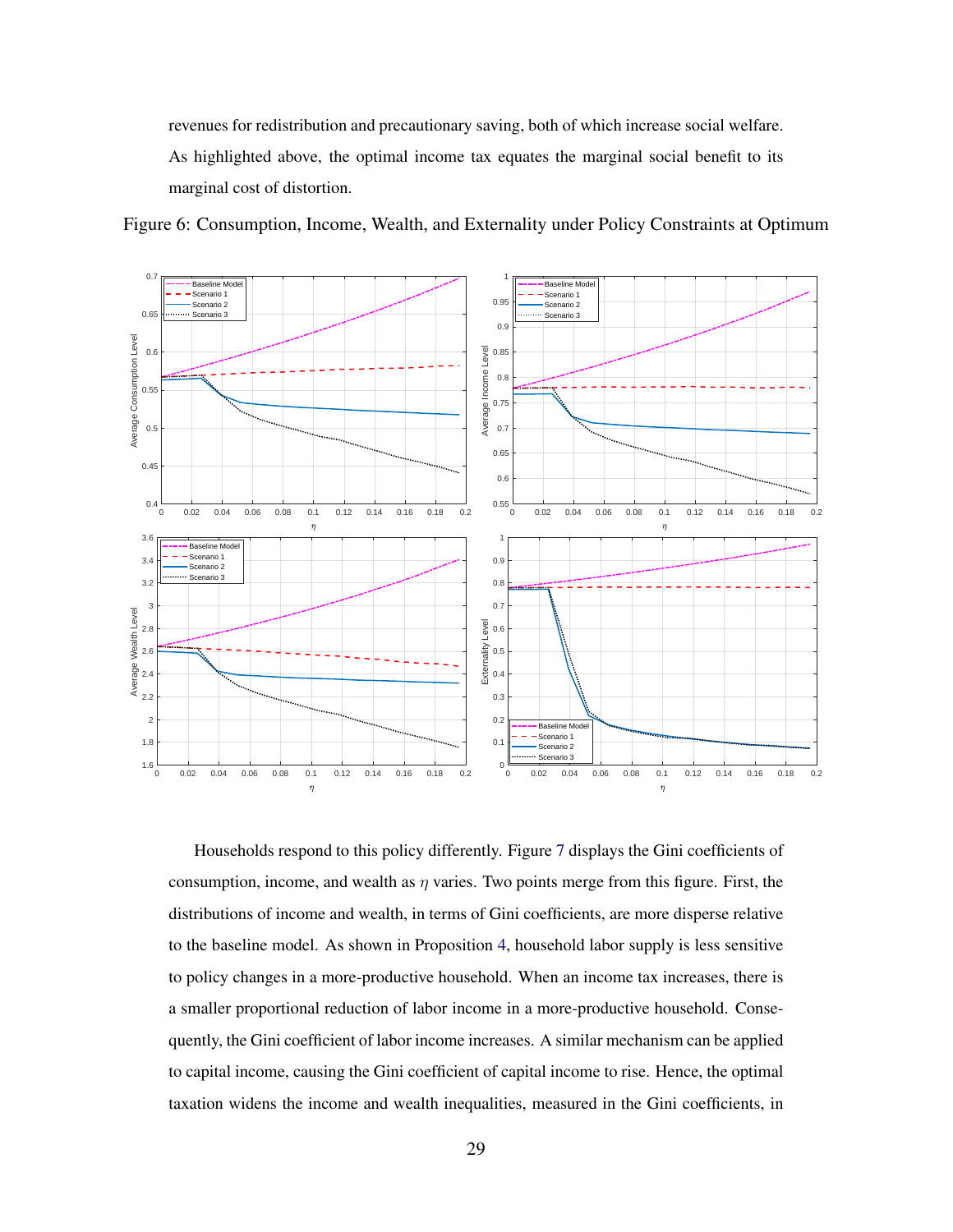Scenario 1.

Second, the optimal taxation improves consumption inequality in Scenario 1, relative to the baseline model. A higher income tax in Scenario 1 generates more tax revenues and thus transfer amounts. The transfer in a lump-sum fashion favors the poor because of a larger proportional increase of their income. Therefore, the Gini coefficient of consumption is lower in Scenario 1.



<span id="page-30-0"></span>Figure 7: Consumption, Income, and Wealth Inequalities under Policy Constraints at Optimum

#### **6.2** Case Scenario 2:  $\{\nu, \tau\} \subseteq \mathbb{R}^2_+$  $^{+}$

In the absence of policy constraints, the optimal income tax hardly reacts to changes in the preference parameter  $\eta$ , but the optimal externality tax rate tends to increase with  $\eta$ . Hence, the differences between Scenario 2 and the baseline model is largely attributed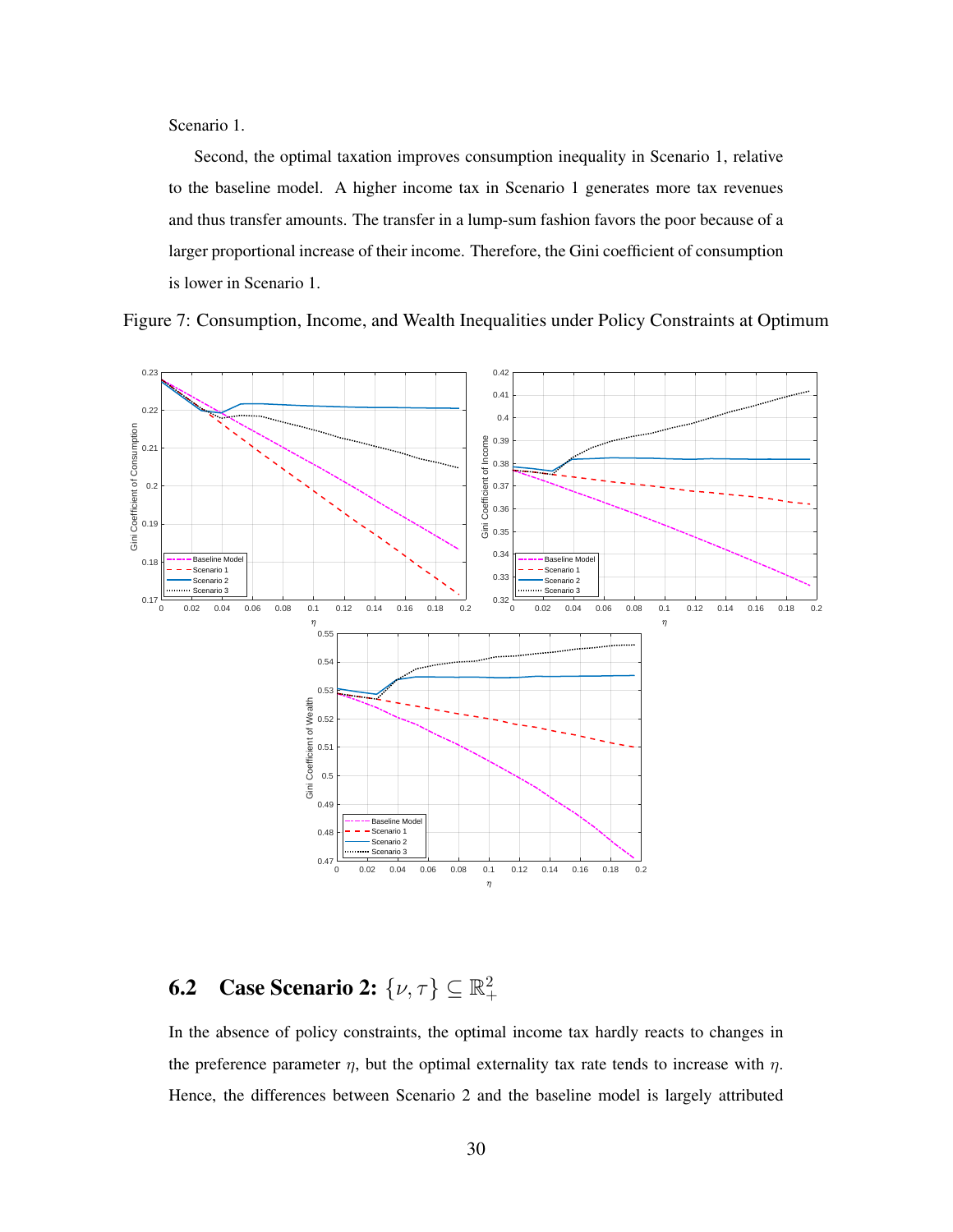to the higher externality tax in Scenario 2. Figure [6](#page-29-0) shows that a higher externality tax generates lower consumption, income, and wealth and a lower externality level relative to the baseline model. The Gini coefficients of consumption, income, and wealth are higher in Scenario 2 as shown in Figure [7.](#page-30-0) These results are, to a certain extent, expected because of Proposition [3.](#page-13-0)

This numerical exercise adds to the literature by comparing the consequences of the above variables between Scenarios 1 and 2. According to Figure [6,](#page-29-0) aggregate consumption, income, and wealth levels are close in the two scenarios for all  $\eta$ . However, the externality level is substantially lower at a higher externality tax level, largely explaining why social welfare is, as shown in Figure [4,](#page-27-0) higher in Scenario 2.

The literature on revenue-neutral carbon taxes suggests that externality tax revenues are recycled to lower corporate and/or income taxes to yield double-dividends: better environment quality and less pre-existing distortion due to the reduction in corporate and/or income taxes [\(Parry and Bento,](#page-43-2) [2000;](#page-43-2) [Manresa and Sancho,](#page-43-10) [2005;](#page-43-10) [Chiroleu-Assouline and](#page-40-9) [Fodha,](#page-40-9) [2006;](#page-40-9) [Bento and Jacobsen,](#page-40-3) [2007;](#page-40-3) [Dissou and Sun,](#page-41-10) [2013;](#page-41-10) [Williams III et al.,](#page-44-6) [2014\)](#page-44-6). Here,  $\tau_2^* < \tau_1^*$  not necessarily because of more tax revenues generated from externality taxes. Given  $\eta$ , it is possible that a higher externality tax reduces labor supply and thus labor income, shrinking the income tax revenue. Meanwhile, a higher externality tax incents firms' abatement, reducing externality and the associated tax revenue. Therefore,  $\tau_2^* < \tau_1^*$ is not necessarily attributed to increased tax revenues. Instead,  $\tau_2^* < \tau_1^*$  may simply reflect that an externality tax, not an income tax, is a more efficient mean to combat externality to increase social welfare.

In these two scenarios, the Gini coefficients of income and wealth are close. While Propositions [3](#page-13-0) and [4](#page-13-1) indicate that the two taxes increase the Gini coefficient of income, it is expected that the Gini coefficients of income and wealth are higher in the two scenarios relative to the baseline model. This numerical exercise indicates that the impact of both policy tools on income inequality are close in magnitude at optimum.

Nevertheless, the impact of the optimal taxation on consumption inequality is qualitatively different. Compared to the baseline model, a higher income tax slightly improves consumption inequality in Scenario 1; in contrast, a higher externality tax significantly deteriorates consumption inequality in Scenario 2, in line with Proposition [3.](#page-13-0) This discrepancy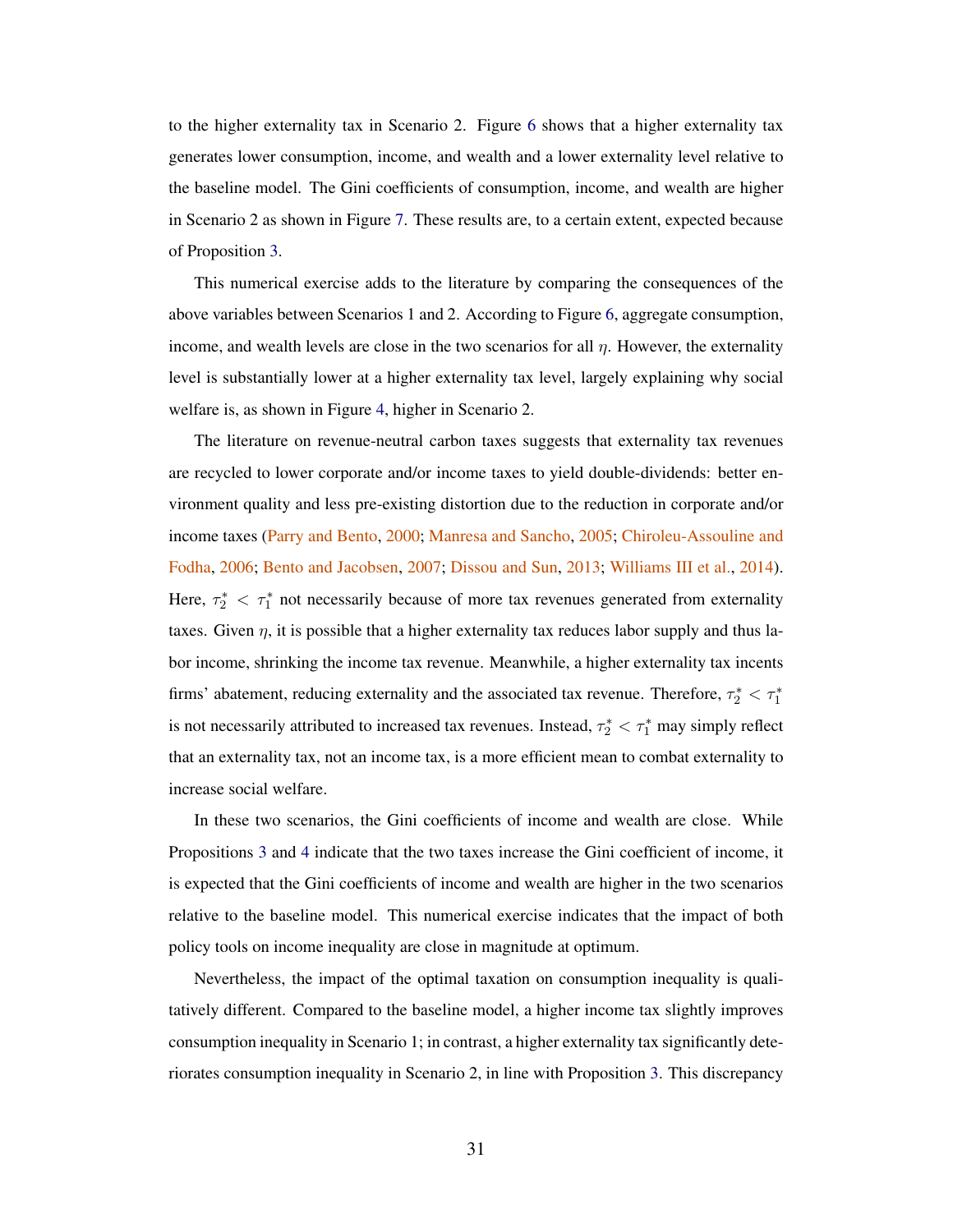in consumption inequality between the two scenarios becomes wider as  $\eta$  increases because  $\tau_1^*$  and  $\nu_2^*$  rise with  $\eta$ . These findings highlight two important implications. First, it is more efficient to adopt an externality tax, rather than an income tax, to combat a production externality; nevertheless, an externality (income) tax increases (decreases) consumption inequality, which should also be considered in the prescriptions of the externality tax code. Second, the impacts of the policy constraints become more significant as the public grows more concerned with externality.

In sum, if both taxes are freely adjusted, an externality tax increases with  $\eta$  and an income tax rate hardly reacts to  $\eta$ . Compared to the equilibrium at  $\eta = 0$ , aggregate consumption, income, and wealth slightly decrease with  $\eta$  at the optimum. Meanwhile, production externality plunges substantially, which is the major channel to increase social welfare. While an increasing concern over externality decreases those inequalities, the response of the corresponding optimal externality tax slightly increases inequalities. In the end, our numerical exercise uncovers that the Gini coefficients of consumption, income, and wealth are rather stable at the optimum for all  $\eta$  in Scenario 2. Therefore, the designation of income and externality tax rates under no policy constraint not only improves social welfare via the reduction in a production externality but also brings about no welfare loss associated with consumption, income, and wealth inequalities.

# **6.3** Case Scenario 3:  $\{\nu, \tau\} \subseteq {\mathbb{R}_+}, \tau_1^*$

In this case scenario, an externality tax is freely adjusted, but there exists a policy constraint in refining the pre-existing optimal income tax set in Scenario 1. Given  $\tau_1^*$ , the optimal externality tax continues to increase with  $\eta$ . Since the income tax rates are identical in Scenarios 1 and 3, the only difference is the higher externality tax in Scenario 3. As expected from Proposition [3,](#page-13-0) this higher externality tax decreases aggregate consumption, income, and wealth (as shown in Figure [6\)](#page-29-0) but increases the Gini coefficients of consump-tion, income, and welfare (as shown in Figure [7\)](#page-30-0). When  $\eta = 0.1$ , consumption, income, and wealth inequalities in Scenario 3, measured in terms of the Gini Coefficient, are 7.94, 6.83, and 3.98 percent higher than the respective inequality in Scenario 1.

A higher externality tax improves social welfare because it incents firms to abate externality. Meanwhile, this higher tax reduces social welfare via at least two channels. It lowers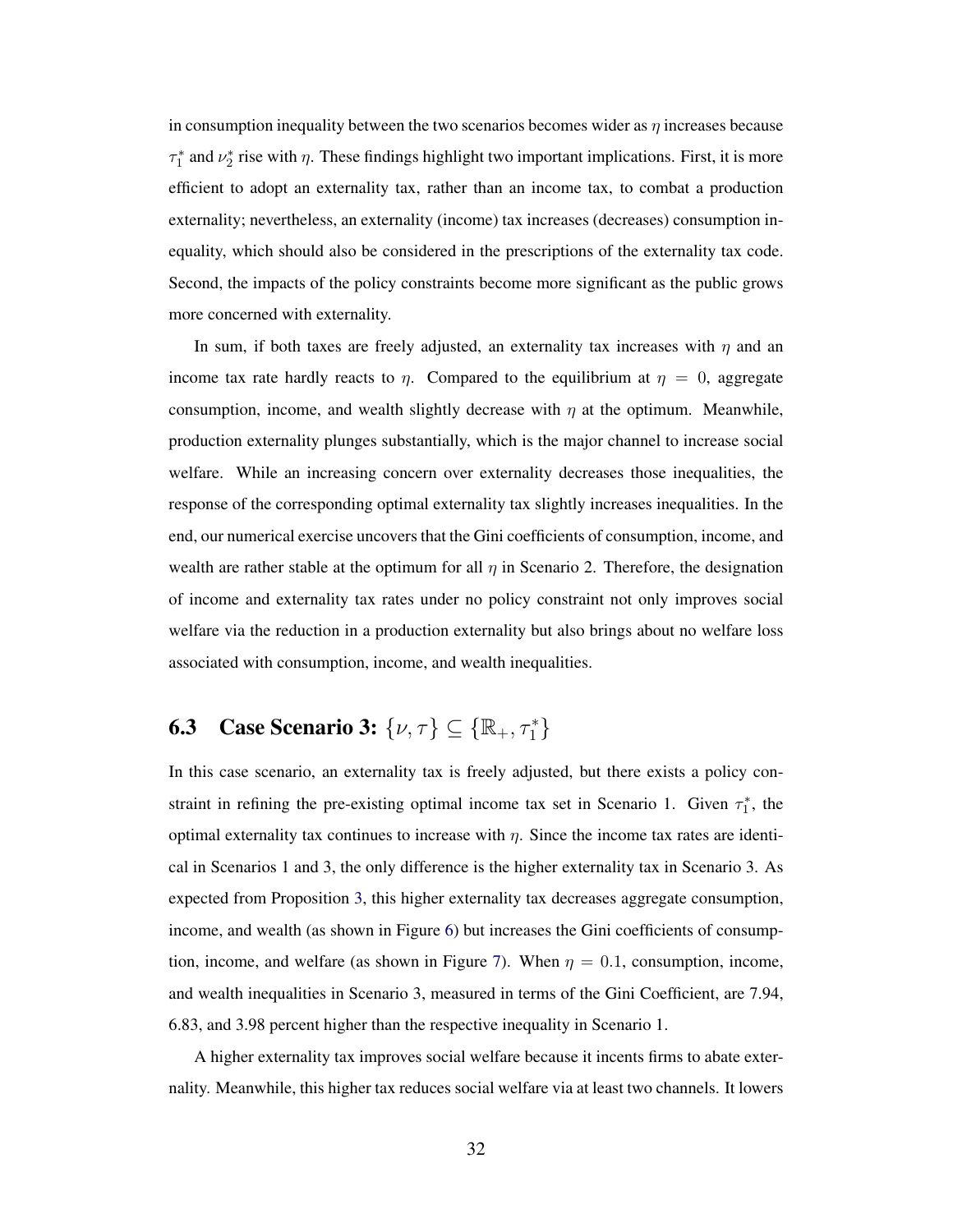aggregate consumption, income, and wealth in a stationary equilibrium and makes an economy unequal in terms of the Gini coefficients of consumption, income, and wealth. These channels hurt an economy in terms of social welfare. Since the welfare gains from the reduction in production externalities outweigh the welfare loss due the reduction in aggregate consumption and its inequality, it is beneficial to raise the externality tax in response to the increasing concern over externality.

In reality, income and externality tax rates are not jointly chosen by policymakers. As noted by [Goulder](#page-42-1) [\(1995\)](#page-42-1), [Bovenberg and Goulder](#page-40-1) [\(1996\)](#page-40-1) and, [Goulder et al.](#page-42-2) [\(1997\)](#page-42-2), externality taxes are often introduced in the presence of distortionary taxes, including income taxes. If the income tax rates were determined to accommodate concerns over production externality in the first place, the introduction of an externality tax does improve social welfare as measured by an utilitarian welfare criterion. Nevertheless, the imposition of an externality tax in this situation significantly increases the inequalities of consumption, income, and wealth. If households are concerned with aggregate consumption and consumption inequality as in [Dupor and Liu](#page-41-0) [\(2003\)](#page-41-0), [Abel](#page-39-1) [\(2005\)](#page-39-1), [Alonso-Carrera et al.](#page-39-2) [\(2008\)](#page-39-2), [Wendner and Goulder](#page-44-1) [\(2008\)](#page-44-1), [Wendner](#page-44-3) [\(2010\)](#page-44-3), and [Bishnu](#page-40-6) [\(2013\)](#page-40-6), this policy constraint will severely hurt an economy, and the effects on these inequalities will be more pronounced as the concern over production externalities rises. This inequality concern, though important in a political consideration, have not been highlighted in this literature. Moreover, our finding also bridges externality preference to the relationship between optimal taxation and consumption, income, and wealth inequalities.

### <span id="page-33-0"></span>6.4 Sensitivity Analysis: Risk Aversion

We perform the same numerical simulation to assess the sensitivity of our results to preference parameters. We allow for different degrees of risk aversion for households and report the results of the optimal taxation and Gini coefficients in Tables [2](#page-34-0) and [3,](#page-35-0) respectively.

Two results emerge from Table [2.](#page-34-0) First, the optimal income tax rate is higher as households become more risk averse regardless of policy constraint and externality preference. Sharing idiosyncratic risk between households would be more valuable if households are more risk averse. Hence, the optimal income tax rate increases with the degree of risk aversion for households, in line with that in [Low and Maldoom](#page-43-6) [\(2004\)](#page-43-6) and [Hsu and Yang](#page-42-4)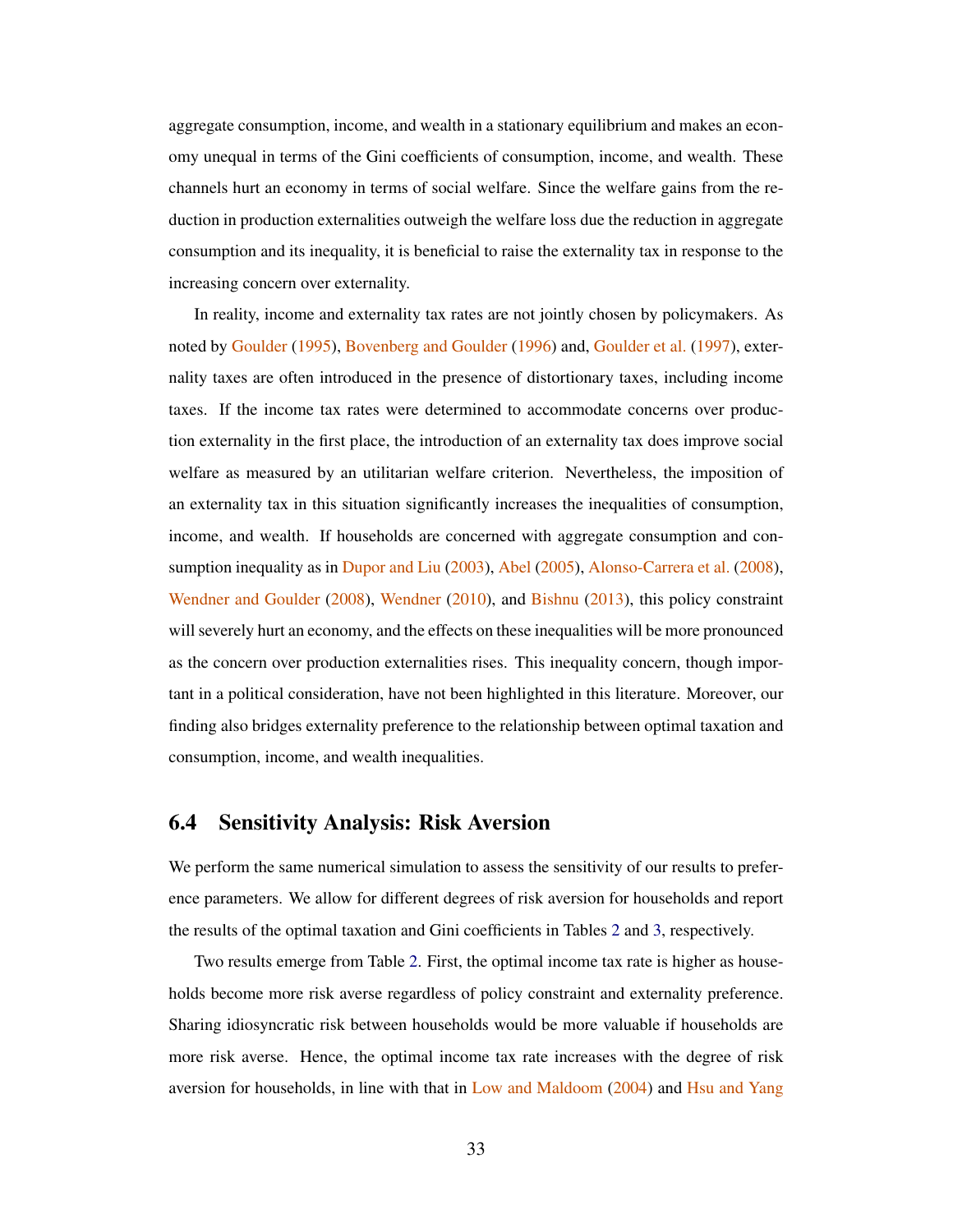<span id="page-34-0"></span>

|                                | Optimal                     | Optimal                          | Optimal                        | Optimal                          | Optimal                     | Optimal                          |  |  |  |
|--------------------------------|-----------------------------|----------------------------------|--------------------------------|----------------------------------|-----------------------------|----------------------------------|--|--|--|
| <b>Scenario</b>                | <b>Income</b><br><b>Tax</b> | <b>Externality</b><br><b>Tax</b> | <b>Income</b><br><b>Tax</b>    | <b>Externality</b><br><b>Tax</b> | <b>Income</b><br><b>Tax</b> | <b>Externality</b><br><b>Tax</b> |  |  |  |
|                                |                             | $\eta = 0.05$                    |                                | $\eta = 0.10$                    |                             | $\eta = 0.15$                    |  |  |  |
|                                |                             |                                  | <b>Panel A:</b> $\sigma = 1.5$ |                                  |                             |                                  |  |  |  |
| $\mathbf{1}$                   | 0.124                       | 0.000                            | 0.168                          | 0.000                            | 0.214                       | 0.000                            |  |  |  |
| $\overline{2}$                 | 0.097                       | 0.063                            | 0.096                          | 0.109                            | 0.097                       | 0.150                            |  |  |  |
| 3                              | 0.124                       | 0.060                            | 0.168                          | 0.100                            | 0.214                       | 0.130                            |  |  |  |
|                                |                             |                                  | <b>Panel B:</b> $\sigma = 2$   |                                  |                             |                                  |  |  |  |
| 1                              | 0.140                       | 0.000                            | 0.185                          | 0.000                            | 0.231                       | 0.000                            |  |  |  |
| $\overline{2}$                 | 0.114                       | 0.064                            | 0.113                          | 0.110                            | 0.115                       | 0.152                            |  |  |  |
| 3                              | 0.140                       | 0.060                            | 0.185                          | 0.100                            | 0.231                       | 0.130                            |  |  |  |
| <b>Panel C:</b> $\sigma = 2.5$ |                             |                                  |                                |                                  |                             |                                  |  |  |  |
| 1                              | 0.155                       | 0.000                            | 0.199                          | 0.000                            | 0.248                       | 0.000                            |  |  |  |
| $\overline{2}$                 | 0.129                       | 0.065                            | 0.129                          | 0.111                            | 0.130                       | 0.153                            |  |  |  |
| 3                              | 0.155                       | 0.060                            | 0.199                          | 0.100                            | 0.248                       | 0.130                            |  |  |  |

#### Table 2: Optimal Taxation: Sensitivity to Risk Preferences

[\(2013\)](#page-42-4). Second, the optimal externality tax rate hardly reacts to a risk preference. Table [2](#page-34-0) indicates that the optimal externality tax rates range 0.060-0.065, 0.109-0.111, and 0.130-0.153 when externality preference parameters are 0.05, 0.10, and 0.15, respectively. This finding suggests that the optimal externality tax rate hardly reacts to a risk preference regardless of externality preference.

Several important implications of this paper preserve as a risk preference varies. First, the optimal income tax rate increases as the public grows more concerned with externality in the absence of externality tax (Scenario 1). When  $\eta$  increases from 0.05 to 0.15,  $\tau_1^*$ increases from 0.124 to 0.214, from 0.140 to 0.231, and from 0.155 to 0.248 at  $\sigma = 1.5, 2$ , and 2.5, respectively. In the absence of an externality tax, the income tax  $\tau_1^*$  should increase to combat an externality as the public is more concerned with externality.

Second, the optimal income tax rate hardly reacts to externality preference in the absence of policy constraint (Scenario 2).  $\tau_2^*$  ranges 0.096-0.097 (at  $\sigma = 1.5$ ), 0.113-0.114 (at  $\sigma = 2$ ), and 0.129-0.130 (at  $\sigma = 2.5$ ) when  $\eta$  is 0.05, 0.10, and 0.15, respectively. In response to the increasing concern in the absence of policy constraint, the  $\nu_2^*$  should increase and the  $\tau_2^*$  should remain unaffected because it is less efficient to combat an externality with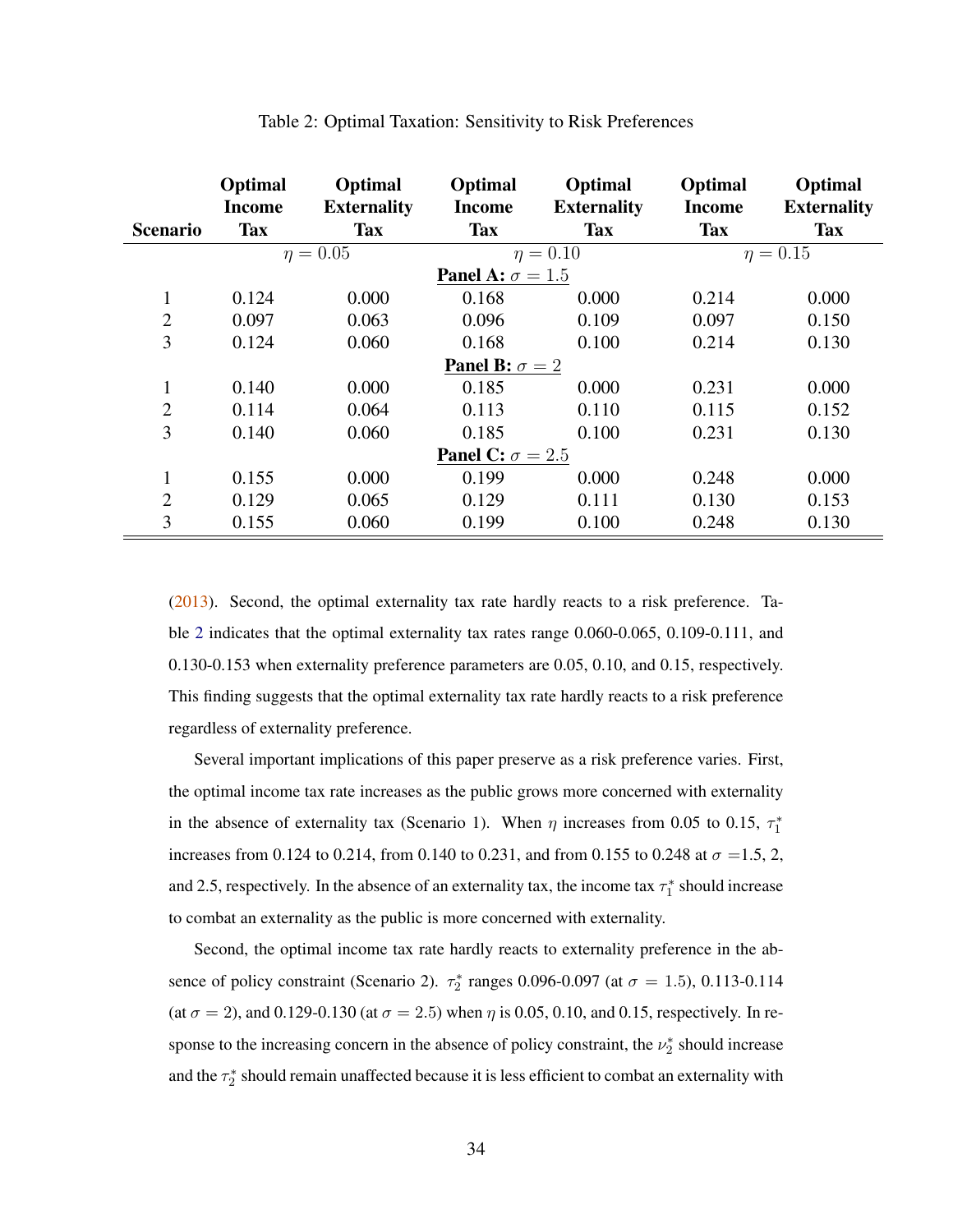<span id="page-35-0"></span>

|                             | THE OTHER COEFFICIENTS OF CONSUMPTION $(C)$ , HICOHIC $(I)$ , and Wealth $(V)$ |       |       |             |                              |       |             |               |       |  |  |
|-----------------------------|--------------------------------------------------------------------------------|-------|-------|-------------|------------------------------|-------|-------------|---------------|-------|--|--|
|                             | C                                                                              | I     | W     | $\mathbf C$ | I                            | W     | $\mathbf C$ | I             | W     |  |  |
|                             | $\eta = 0.05$                                                                  |       |       |             | $\eta = 0.10$                |       |             | $\eta = 0.15$ |       |  |  |
|                             | <b>Panel A:</b> $\sigma = 1.5$                                                 |       |       |             |                              |       |             |               |       |  |  |
| 1                           | 0.214                                                                          | 0.378 | 0.540 | 0.200       | 0.374                        | 0.536 | 0.186       | 0.370         | 0.531 |  |  |
| 2                           | 0.223                                                                          | 0.387 | 0.550 | 0.222       | 0.386                        | 0.550 | 0.222       | 0.386         | 0.551 |  |  |
| 3                           | 0.220                                                                          | 0.391 | 0.552 | 0.216       | 0.399                        | 0.556 | 0.211       | 0.407         | 0.558 |  |  |
|                             |                                                                                |       |       |             | <b>Panel B:</b> $\sigma = 2$ |       |             |               |       |  |  |
| 1                           | 0.213                                                                          | 0.373 | 0.525 | 0.199       | 0.369                        | 0.520 | 0.185       | 0.366         | 0.515 |  |  |
| $\mathcal{D}_{\mathcal{L}}$ | 0.222                                                                          | 0.382 | 0.535 | 0.221       | 0.382                        | 0.535 | 0.221       | 0.382         | 0.535 |  |  |
| 3                           | 0.219                                                                          | 0.387 | 0.538 | 0.214       | 0.394                        | 0.541 | 0.209       | 0.404         | 0.544 |  |  |
|                             | <b>Panel C:</b> $\sigma = 2.5$                                                 |       |       |             |                              |       |             |               |       |  |  |
| 1                           | 0.212                                                                          | 0.371 | 0.512 | 0.198       | 0.367                        | 0.507 | 0.183       | 0.363         | 0.502 |  |  |
| $\mathcal{D}_{\mathcal{L}}$ | 0.220                                                                          | 0.379 | 0.523 | 0.220       | 0.379                        | 0.522 | 0.219       | 0.378         | 0.522 |  |  |
| 3                           | 0.218                                                                          | 0.384 | 0.526 | 0.213       | 0.391                        | 0.529 | 0.208       | 0.401         | 0.533 |  |  |

Table 3: Gini Coefficients: Sensitivity to Risk Preferences

| <b>Panel A:</b> $\sigma = 1.5$ |                |                   |       |       |                         |       |       |       |       |  |
|--------------------------------|----------------|-------------------|-------|-------|-------------------------|-------|-------|-------|-------|--|
|                                | 0.214          | 0.378             | 0.540 | 0.200 | 0.374                   | 0.536 | 0.186 | 0.370 | 0.531 |  |
| 2                              | 0.223          | 0.387             | 0.550 |       | 0.222 0.386 0.550       |       | 0.222 | 0.386 | 0.551 |  |
| 3                              | 0.220          | 0.391             | 0.552 |       | 0.216 0.399 0.556       |       | 0.211 | 0.407 | 0.558 |  |
| <b>Panel B:</b> $\sigma = 2$   |                |                   |       |       |                         |       |       |       |       |  |
| $\mathbf{1}$                   | 0.213          | 0.373             | 0.525 |       | 0.199 0.369 0.520       |       | 0.185 | 0.366 | 0.515 |  |
| 2                              |                | 0.222 0.382 0.535 |       |       | $0.221$ $0.382$ $0.535$ |       | 0.221 | 0.382 | 0.535 |  |
|                                | 3 0.219 0.387  |                   | 0.538 |       | 0.214 0.394 0.541       |       | 0.209 | 0.404 | 0.544 |  |
| <b>Panel C:</b> $\sigma = 2.5$ |                |                   |       |       |                         |       |       |       |       |  |
| $\mathbf{1}$                   | 0.212          | 0.371             | 0.512 | 0.198 | 0.367                   | 0.507 | 0.183 | 0.363 | 0.502 |  |
| 2                              | 0.220          | 0.379             | 0.523 | 0.220 | 0.379                   | 0.522 | 0.219 | 0.378 | 0.522 |  |
|                                | $3\quad 0.218$ | 0.384             | 0.526 | 0.213 | 0.391                   | 0.529 | 0.208 | 0.401 | 0.533 |  |
|                                |                |                   |       |       |                         |       |       |       |       |  |

The Cini Coefficients of Consumption  $(C)$ , Income  $(D)$ , and Wealth  $(W)$ 

an increased income tax. Third, the optimal externality tax rate in Scenario 3  $\nu_3^*$  is close to but slightly less than  $\nu_2^*$  (i.e., the optimal externality tax rate in the absence of policy constraint (Scenario 2)) . Interestingly, if an externality tax rate is allowed to be adjusted at the optimal income tax as high as  $\tau_1^*$ , it remains beneficial to the society by setting the externality tax rate  $\nu_3^*$  as high as  $\nu_2^*$ .

Next in line are the implications on consumption, income, and wealth distributions in Table [3.](#page-35-0) Two important results of this paper preserve as a risk preference varies. First, as households become more risk averse, the Gini coefficients remain consistent with the empirical order as in [Aiyagari](#page-39-0) [\(1994\)](#page-39-0) and [Hsu and Yang](#page-42-4)  $(2013)$ : there is less dispersion in consumption and greater dispersion in wealth compared with income. Second, a rise in an externality tax rate increases the Gini coefficients of consumption, income, and wealth. It is noted that the optimal income tax rates are identical in Scenarios 1 and 3, but the optimal externality tax rate is higher in Scenario 3. Meanwhile, Table [3](#page-35-0) indicates that those Gini coefficients are higher in Scenario 3 than Scenario 1. This result, as expected from Proposition [3,](#page-13-0) holds regardless of risk and externality preferences.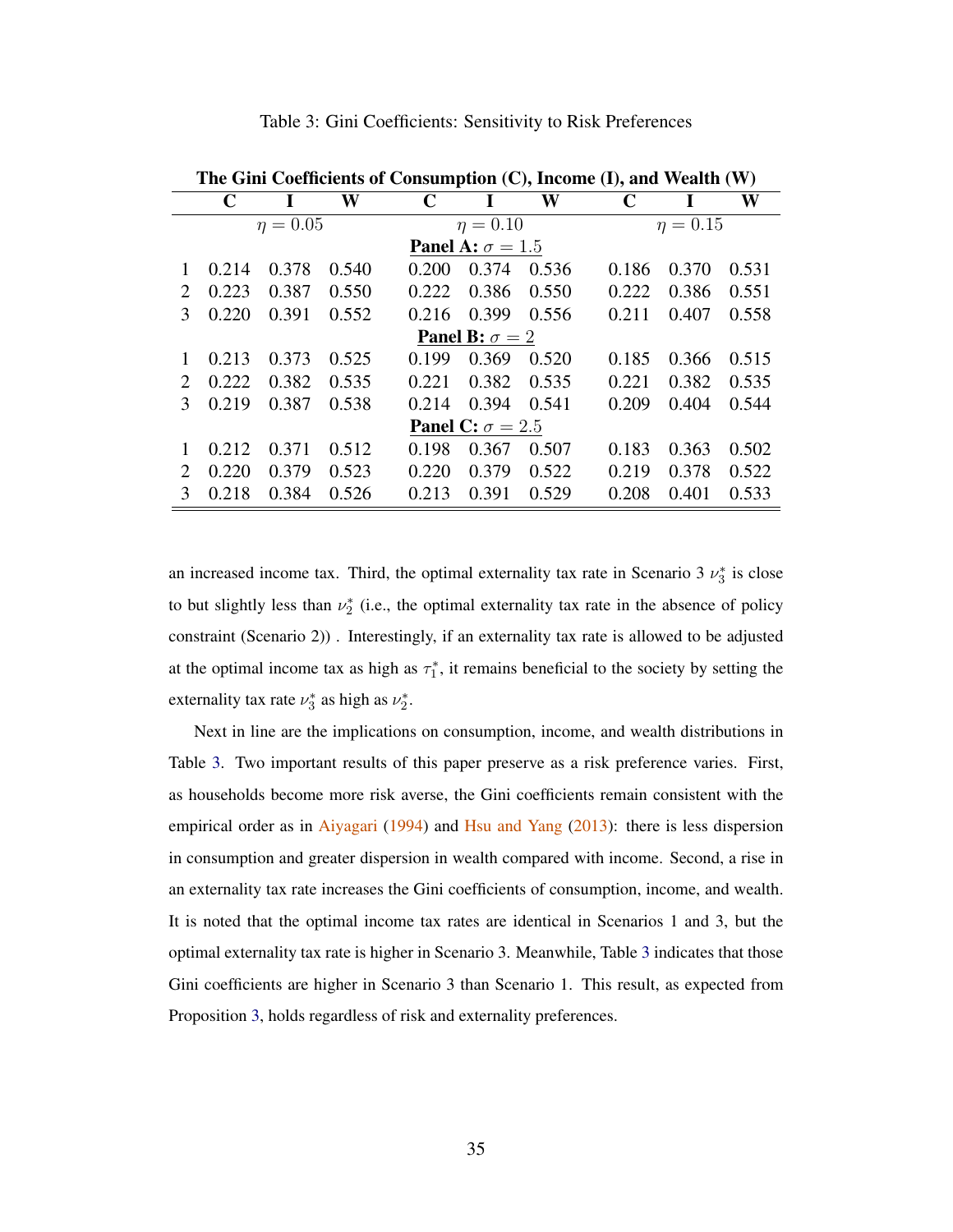## <span id="page-36-0"></span>7 Conclusion

This paper answers how households and firms behave as the households grow more concerned with negative production externalities, how externality and income taxes should respond to this increasing concern, and how the two taxes affect the distributions of the consumption, income, and wealth. It extends earlier analytical works in a general equilibrium setting by considering production externality in utility and household heterogeneities in productivity, both of which are directly relevant to the problem at hand. Such an extension allows us to uncover the mechanisms through which an increasing concern over production externality and the two taxes affect aggregate consumption, labor supply, externality, and, equally importantly, consumption and income inequalities in a stylized analytical model.

Moreover, this paper incorporates production externality into a utility function and quantitatively characterizes the optimal income and externality taxes under various policy constraints via the framework of [Aiyagari](#page-39-0) [\(1994\)](#page-39-0), in which households face idiosyncratic earnings risk that cannot be fully insured. Our numerical model measures the empirical significance of these mechanisms in a more realistic model framework.

Six substantive findings emerge from this paper. First, externality could increase as the public grows more concerned with externality. Second, an increasing concern could make the distributions of consumption, income, and wealth more equal. Third, an externality tax decreases aggregate consumption, aggregate output, and externality and increases the Gini coefficients of consumption and income. Fourth, the optimal income tax increases with the concern in the absence of externality taxes (Scenario 1). Fifth, if the two taxes are adjusted under no policy constraints, the optimal income tax hardly reacts to changes in externality preferences, and the externality tax rises with the concern. The policy tools do not change the inequalities of consumption, income, and wealth much at the optimum. Lastly, this paper explores the situation in which externality taxes are adjusted at the optimal income tax rate chosen in Scenario 1. Interestingly, the optimal externality tax sharply increases with concerns over production externality even though the chosen income tax rate rises with the concern. Under this policy constraint, the Gini coefficients of capital and labor incomes skyrocket. In the end, consumption, income, and wealth inequalities become more severe at the optimum. Our numerical analysis indicates that neglecting the policy constraints could lead to the prescription of tax codes that deviate substantially from the optimum and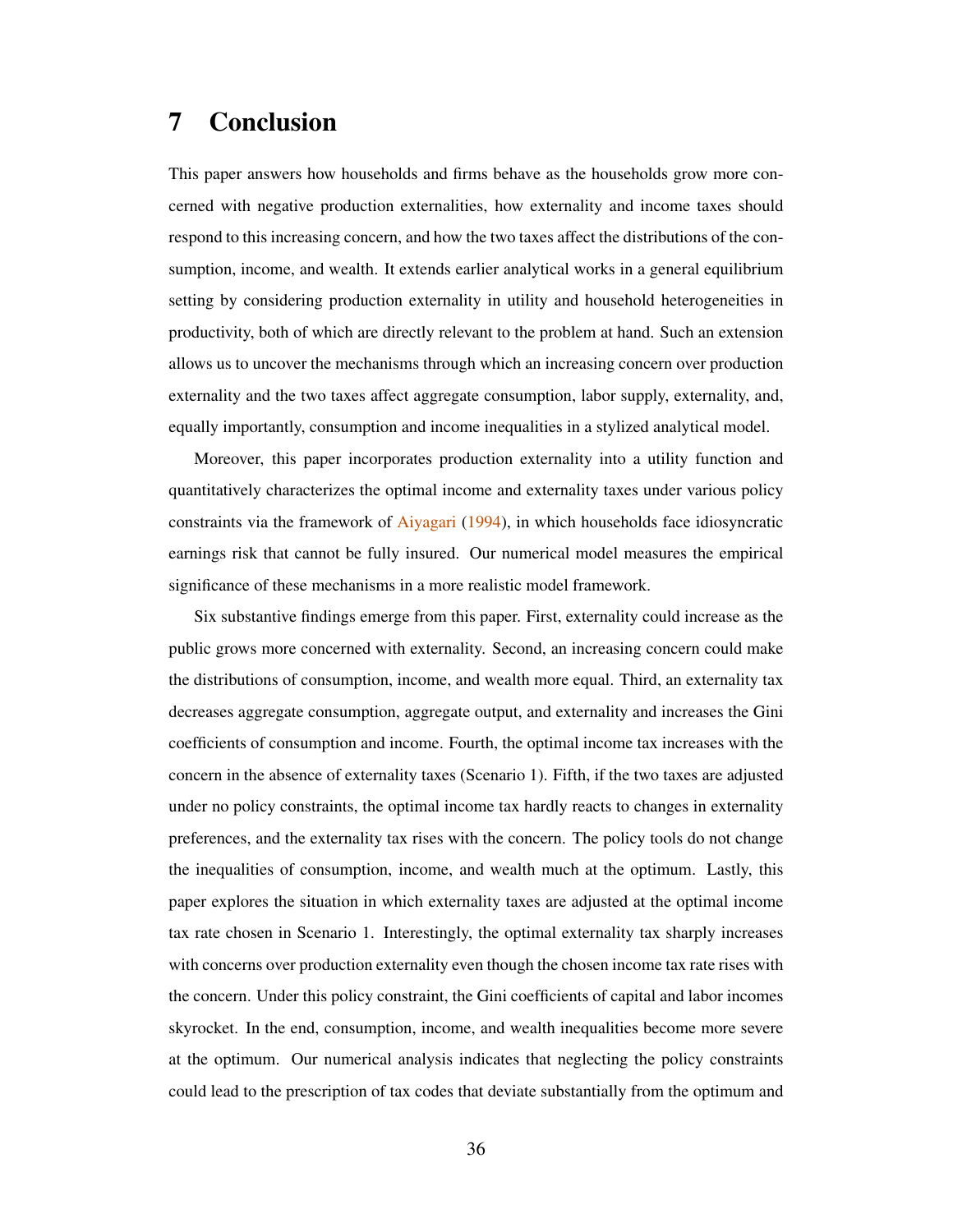to the distributional consequences that could be qualitatively and quantitatively different. Moreover, the impacts of policy constraints become more significant if externality arouses more public concern.

## 8 Appendix: Proof

## <span id="page-37-0"></span>8.1 The Derivation of Equation [\(8\)](#page-9-2)

Substituting equation  $(6)$  in equation  $(7)$ , we have

$$
L = \phi \tilde{l} - \frac{1-\phi}{1-\tau} \left( \tau L + \frac{(\nu - \eta)E}{w} \right).
$$

Rearranging terms, we have

$$
[(1 - \tau) - (1 - \phi)\tau] L = \phi(1 - \tau)\tilde{l} - (1 - \phi)\frac{(\nu - \eta)E}{w}.
$$

Using the first-order conditions [\(4\)](#page-7-3), we have

$$
\frac{E}{w} = \frac{1 - \gamma}{\gamma \nu} L.
$$

The above two equations give

$$
(1 - \phi \tau)L = \phi(1 - \tau)\tilde{l} - (1 - \phi)\frac{(1 - \gamma)(\nu - \eta)}{\gamma \nu}L.
$$

Rearranging terms in the above equation gives equation [\(8\)](#page-9-2).

## <span id="page-37-1"></span>8.2 Proof of Proposition [2](#page-12-0)

Totally differentiating equation [\(8\)](#page-9-2), it is straightforward to show that  $dL^*/d\eta > 0$ . By equations [\(6\)](#page-9-0), [\(9\)](#page-9-3), and [\(10\)](#page-9-4), we have  $dE^* / d\eta > 0$ ,  $dT^* / d\eta > 0$ , and  $dw/d\eta = 0$ . Hence,  $dC^*/d\eta > 0$  from equation [\(11\)](#page-10-0). Since  $dL^*/d\eta > 0$ , it is straightforward to see that  $dL^*/d\eta = -dB/d\eta > 0$  using equation [\(7\)](#page-9-1). Hence,  $dn^*(l)/d\eta = -l^{-1}dB/d\eta =$  $l^{-1}dL^*/d\eta > 0$  and  $dc^*(l)/d\eta > 0$  from equations [\(1\)](#page-5-1) and [\(2\)](#page-6-0). Furthermore,  $d^2n^*(l)/dld\eta =$  $-l^{-2}dL^{*}/d\eta < 0$  because  $L^{*}$  is independent of l.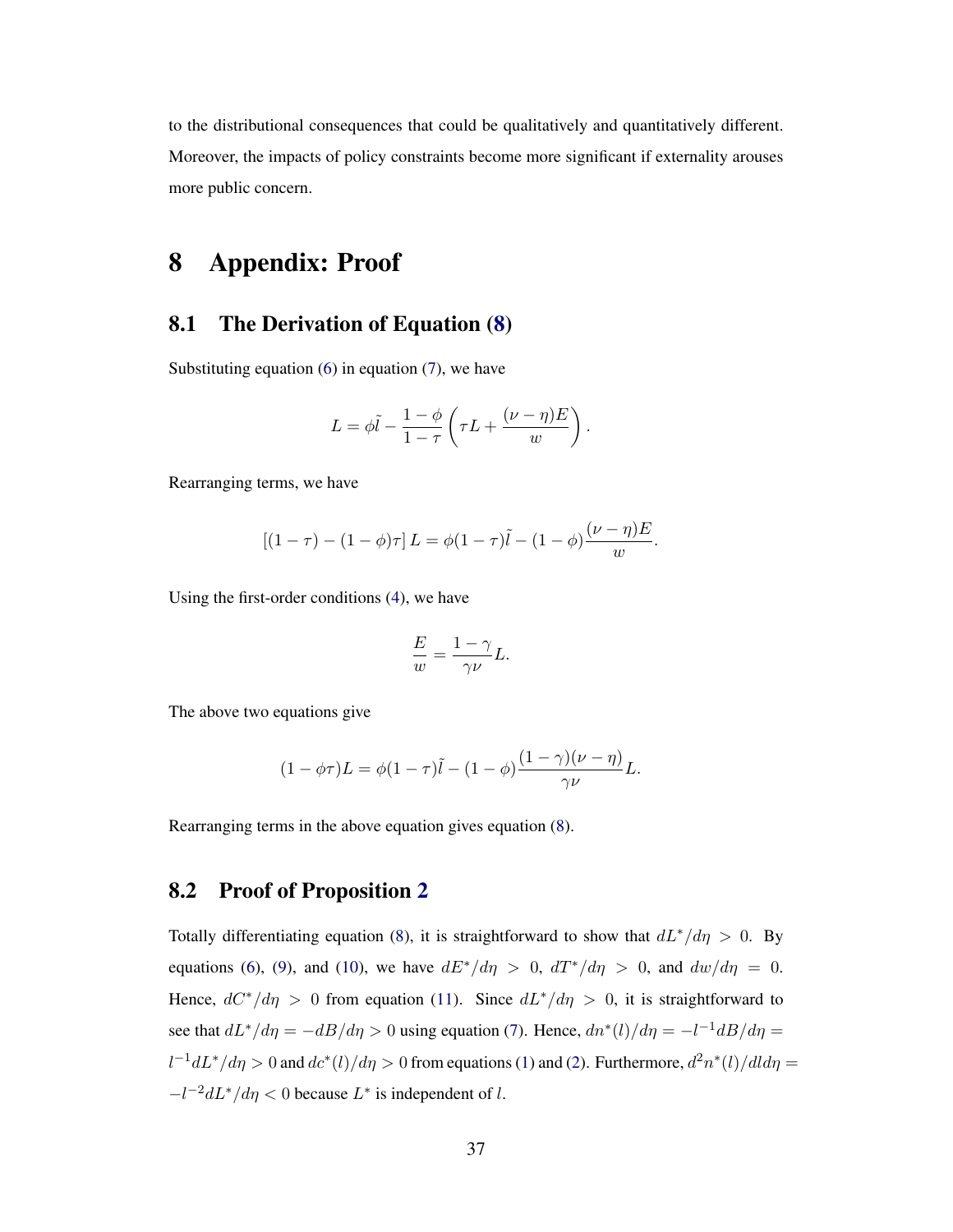Totally differentiating the Gini coefficient of consumption [\(12\)](#page-10-1) with respect to  $\eta$ , we have

$$
\frac{dG(c)}{d\eta} = -\frac{G(c)}{C}\frac{dC}{d\eta} < 0.
$$

Totally differentiating the Gini coefficient of income [\(13\)](#page-10-2) with respect to  $\eta$ , we have

$$
\frac{dG(z)}{d\eta} = -\frac{G(z)}{L}\frac{dL}{d\eta} < 0.
$$

## <span id="page-38-0"></span>8.3 Proof of Proposition [3](#page-13-0)

Using the first-order conditions [\(4\)](#page-7-3), it is straightforward to show that  $w^* = \gamma \nu E^* / (1 - \gamma) L^*$ and thus  $\xi_{E,v} - \xi_{w,v} = \xi_{L,v} - v^{-1}$ , where  $\xi_{a,b}$  is the elasticity of a with respect to b.

Totally differentiating aggregate consumption [\(11\)](#page-10-0) with respect to  $\nu$ , we have

$$
\frac{dC}{d\nu} = \phi \left[ (1 - \tau)\tilde{l} + \tau L \right] \frac{dw}{d\nu} + \phi \tau w \frac{dL}{d\nu} + \phi E + \left[ \phi \nu + (1 - \phi)\eta \right] \frac{dE}{d\nu}
$$
\n
$$
\nu \frac{dC}{d\nu} = \phi \left[ (1 - \tau)\tilde{l} + \tau L \right] w \xi_{w,\nu} + \phi \tau \nu w \frac{dL}{d\nu} + \phi \nu E + \left[ \phi \nu + (1 - \phi)\eta \right] E \xi_{E,\nu}
$$
\n
$$
\nu \frac{dC}{d\nu} = \left\{ C - \left[ \phi \nu + (1 - \phi)\nu \right] E \right\} \xi_{w,\nu} + \phi \tau \nu w \frac{dL}{d\nu} + \phi \nu E + \left[ \phi \nu + (1 - \phi)\eta \right] E \xi_{E,\nu}
$$
\n
$$
\nu \frac{dC}{d\nu} = C \xi_{w,\nu} + \phi \tau \nu w \frac{dL}{d\nu} + \phi \nu E + \left[ \phi \nu + (1 - \phi)\eta \right] E (\xi_{E,\nu} - \xi_{w,\nu})
$$
\n
$$
\xi_{C,\nu} - \xi_{w,\nu} = \frac{\phi \tau \nu w}{C} \frac{dL}{d\nu} + \frac{\phi \nu E}{C} + \left[ \phi \nu + (1 - \phi)\eta \right] \frac{E}{C} (\xi_{E,\nu} - \xi_{w,\nu})
$$
\n
$$
\xi_{w,\nu} - \xi_{C,\nu} = -\frac{\phi \tau \nu w}{C} \frac{dL}{d\nu} + \frac{\phi \nu E}{C} \left( -\xi_{L,\nu} + \frac{1 - \nu}{\nu} \right) + \frac{(1 - \phi)\eta E}{C} \left( -\xi_{L,\nu} + \frac{1}{\nu} \right) > 0
$$

The last step makes use of the result  $\xi_{E,v} - \xi_{w,v} = \xi_{L,v} - v^{-1}$ . The assumption  $v \in (0,1)$ is a sufficient condition to show the last step.

Totally differentiating the Gini coefficient of consumption [\(12\)](#page-10-1) with respect to  $\nu$ , we have

$$
\frac{dG(c)}{d\nu} = \frac{G(c)}{\nu} (\xi_{w,\nu} - \xi_{C,\nu}) > 0.
$$

Totally differentiating the Gini coefficient of labor income [\(13\)](#page-10-2) with respect to  $\nu$ , we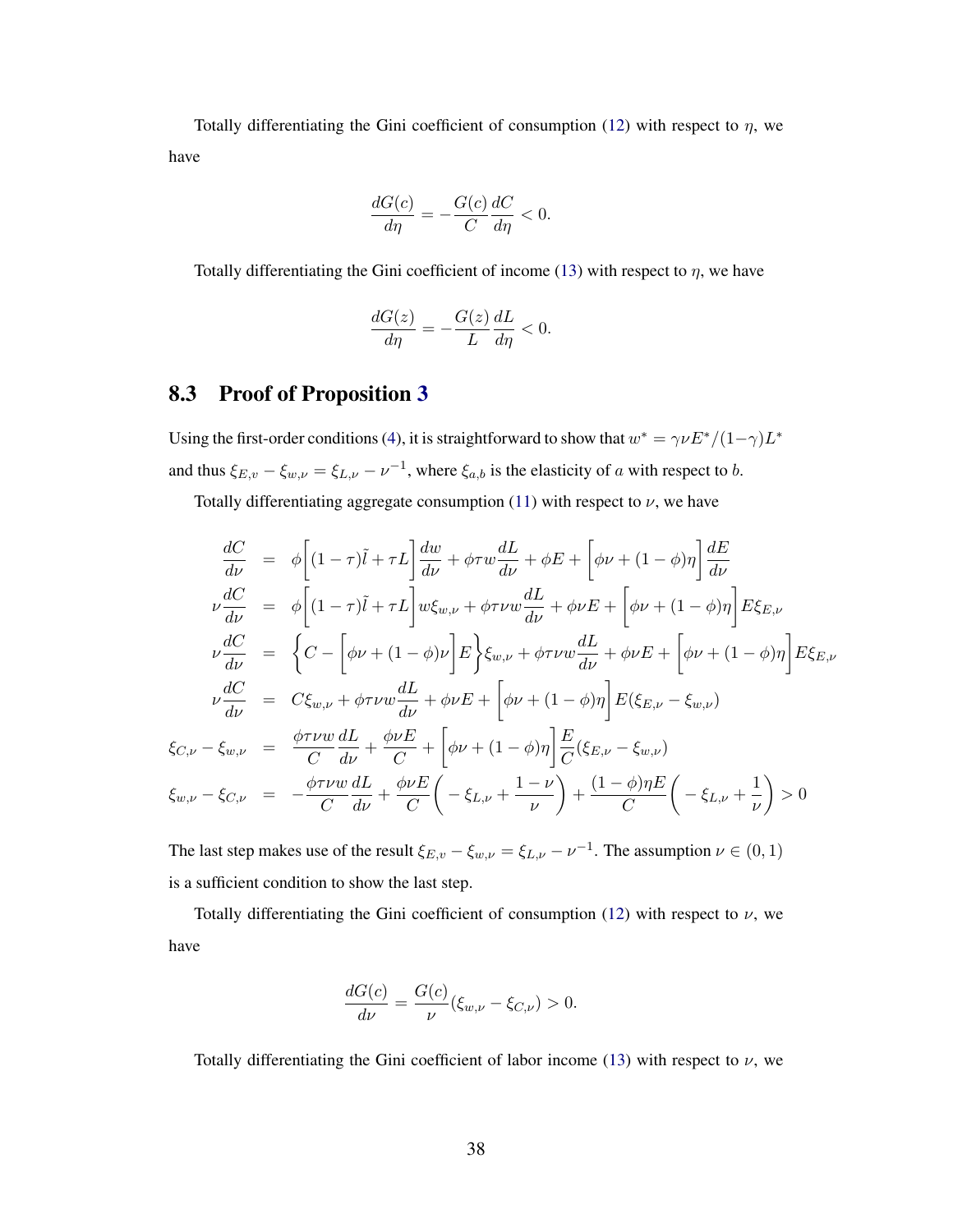have

$$
\frac{dG(z)}{d\nu} = -\frac{G(z)}{L}\frac{dL}{d\nu} > 0.
$$

### <span id="page-39-3"></span>8.4 Proof of Proposition [4](#page-13-1)

Totally differentiating equation [\(8\)](#page-9-2), it is straightforward to show that  $dL^*/d\tau < 0$ . By equations [\(9\)](#page-9-3) and [\(10\)](#page-9-4), we have  $dE^*/d\tau < 0$  and  $dw^*/d\tau = 0$ .

Totally differentiating aggregate consumption [\(11\)](#page-10-0) with respect to  $\tau$  gives us

$$
\frac{dC}{d\tau} = \phi \left[ (1 - \tau)\tilde{l} + \tau L \right] \frac{dw}{d\tau} + \phi \left[ -\tilde{l} + L + \tau \frac{dL}{d\tau} \right] w + \left[ \phi \nu + (1 - \phi)\eta \right] \frac{dE}{d\tau}.
$$

Since  $dw^*/d\tau = 0$ ,  $dL^*/d\tau < 0$ , and  $dE^*/d\tau < 0$ ,  $L^* \leq \tilde{l}$  implies  $dC^*/d\tau < 0$ . Note that  $L^* = \int n^*(l) l dH(l) \le \int l dH(l) = \tilde{l}$  because  $n^* \in [0, 1]$ . Hence,  $dC^* / d\tau < 0$ .

Totally differentiating the Gini coefficient of labor income [\(13\)](#page-10-2) with respect to  $\tau$ , we have

$$
\frac{dG(z)}{d\tau} = -\frac{G(z)}{L}\frac{dL}{d\tau} > 0.
$$

## References

- <span id="page-39-1"></span>Abel, A. B. (2005). Optimal Taxation when Consumers Have Endogenous Benchmark Levels of Consumption. *Review of Economic Studies 72*(1), 21–42.
- <span id="page-39-0"></span>Aiyagari, S. R. (1994). Uninsured Idiosyncratic Risk and Aggregate Saving. *Quarterly Journal of Economics 109*(3), 659–684.
- <span id="page-39-2"></span>Alonso-Carrera, J., J. Caballé, and X. Raurich (2008). Estate Taxes, Consumption Externalities, and Altruism. *Journal of Public Economics 92*(7), 1751–1764.
- <span id="page-39-4"></span>Annicchiarico, B. and F. Di Dio (2015). Environmental Policy and Macroeconomic Dynamics in a New Keynesian Model. *Journal of Environmental Economics and Management 69*, 1–21.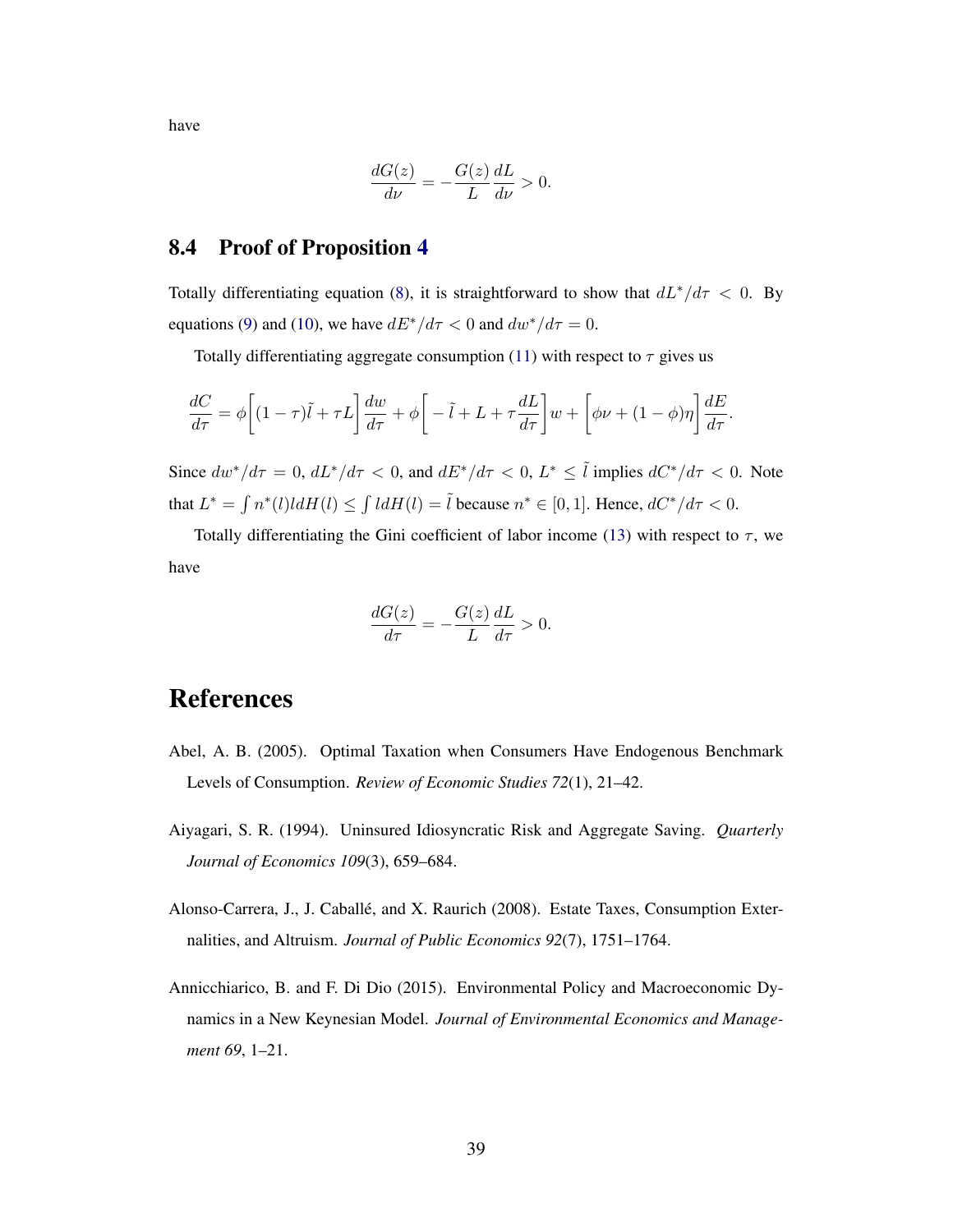- <span id="page-40-7"></span>Banzhaf, H. S. and R. P. Walsh (2008). Do People Vote with Their Feet? An Empirical Test of Tiebout. *American Economic Review 98*(3), 843–63.
- <span id="page-40-3"></span>Bento, A. M. and M. Jacobsen (2007). Ricardian Rents, Environmental Policy and the "Double-Dividend" Hypothesis. *Journal of Environmental Economics and Management 53*(1), 17–31.
- <span id="page-40-6"></span>Bishnu, M. (2013). Linking Consumption Externalities with Optimal Accumulation of Human and Physical Capital and Intergenerational Transfers. *Journal of Economic Theory 148*(2), 720–742.
- <span id="page-40-1"></span>Bovenberg, A. L. and L. H. Goulder (1996). Optimal Environmental Taxation in the Presence of Other Taxes: General-Equilibrium Analyses. *American Economic Review 86*(4), 985–1000.
- <span id="page-40-0"></span>Bovenberg, A. L., L. H. Goulder, and D. J. Gurney (2005). Efficiency Costs of Meeting Industry-Distributional Constraints under Environmental Permits and Taxes. *RAND Journal of Economics*, 951–971.
- <span id="page-40-5"></span>Bowles, S. and Y. Park (2005). Emulation, Inequality, and Work Hours: Was Thorsten Veblen Right? *Economic Journal 115*(507).
- <span id="page-40-2"></span>Carbone, J. C. and V. K. Smith (2008). Evaluating Policy Interventions with General Equilibrium Externalities. *Journal of Public Economics 92*(5), 1254–1274.
- <span id="page-40-8"></span>Chang, J.-J., W.-N. Wang, and J.-Y. Shieh (2018). Environmental Rebounds/Backfires: Macroeconomic Implications for the Promotion of Environmentally-Friendly Products. *Journal of Environmental Economics and Management 88*, 35–68.
- <span id="page-40-9"></span>Chiroleu-Assouline, M. and M. Fodha (2006). Double Dividend Hypothesis, Golden Rule and Welfare Distribution. *Journal of Environmental Economics and Management 51*(3), 323–335.
- <span id="page-40-4"></span>Clark, A. E. and A. J. Oswald (1998). Comparison-Concave Utility and Following Behaviour in Social and Economic Settings. *Journal of Public Economics 70*(1), 133–155.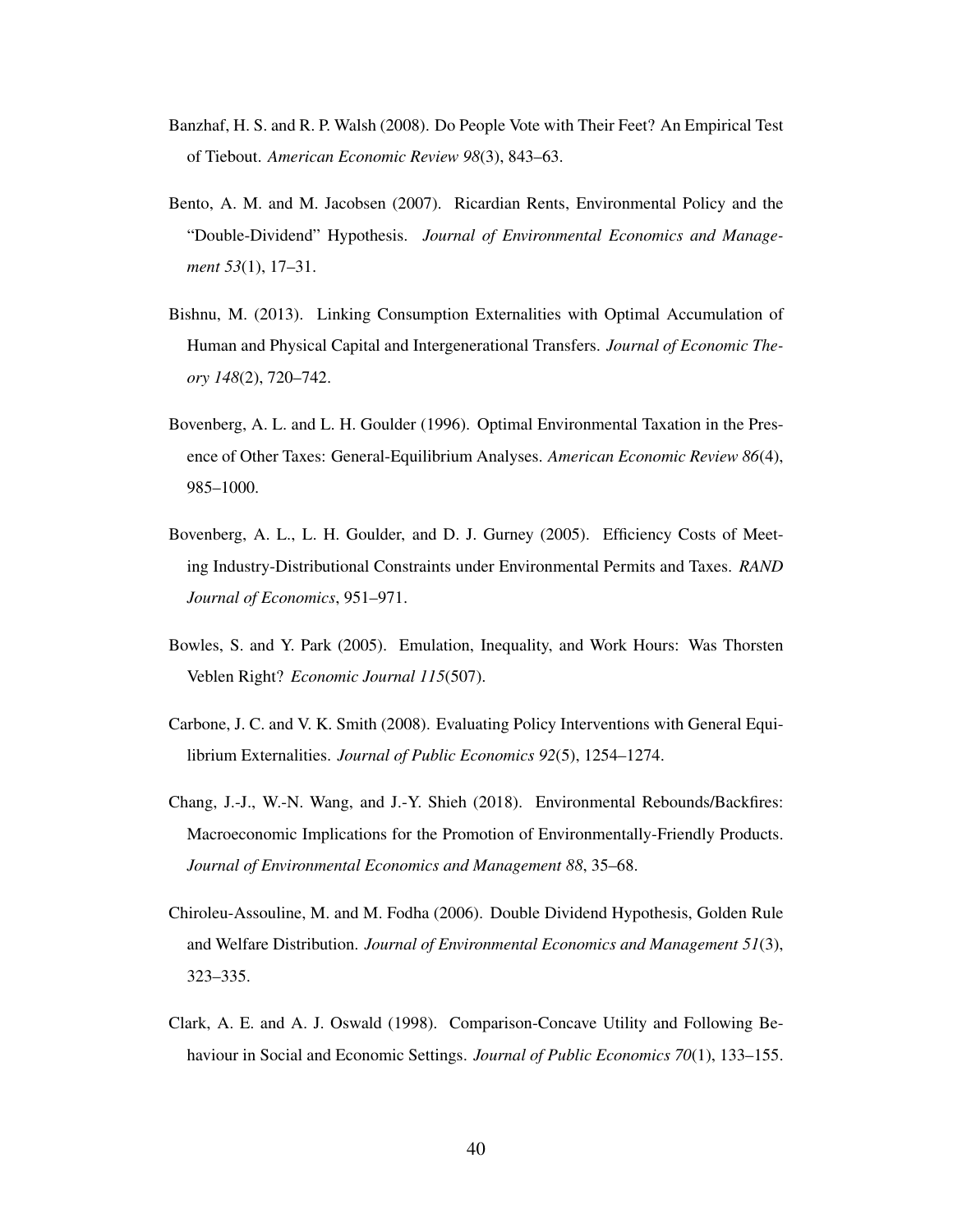- <span id="page-41-7"></span>Conesa, J. C., S. Kitao, and D. Krueger (2009). Taxing Capital? Not a Bad Idea After All! *American Economic Review 99*(1), 0025–48.
- <span id="page-41-5"></span>Copeland, B. R. and M. S. Taylor (1994). North-South Trade and the Environment. *Quarterly Journal of Economics 109*(3), 755–787.
- <span id="page-41-9"></span>Dissou, Y. and L. Karnizova (2016). Emissions Cap or Emissions Tax? A Multi-Sector Business Cycle Analysis. *Journal of Environmental Economics and Management 79*, 169–188.
- <span id="page-41-10"></span>Dissou, Y. and Q. Sun (2013). GHG Mitigation Policies and Employment: A CGE Analysis with Wage Rigidity and Application to Canada. *Canadian Public Policy/Analyse de Politiques*, S53–S65.
- <span id="page-41-0"></span>Dupor, B. and W.-F. Liu (2003). Jealousy and Equilibrium Overconsumption. *American Economic Review 93*(1), 423–428.
- <span id="page-41-1"></span>Eckerstorfer, P. and R. Wendner (2013). Asymmetric and Non-Atmospheric Consumption Externalities, and Efficient Consumption Taxation. *Journal of Public Economics 106*, 42–56.
- <span id="page-41-8"></span>Fischer, C. and M. Springborn (2011). Emissions Targets and the Real Business Cycle: Intensity Targets versus Caps or Taxes. *Journal of Environmental Economics and Management 62*(3), 352–366.
- <span id="page-41-2"></span>Fullerton, D. and G. Heutel (2007). The General Equilibrium Incidence of Environmental Taxes. *Journal of Public Economics 91*(3), 571–591.
- <span id="page-41-3"></span>Fullerton, D. and G. Heutel (2010a). Analytical General Equilibrium Effects of Energy Policy on Output and Factor Prices. *The BE Journal of Economic Analysis & Policy 10*(2).
- <span id="page-41-6"></span>Fullerton, D. and G. Heutel (2010b). The General Equilibrium Incidence of Environmental Mandates. *American Economic Journal: Economic Policy 2*(3), 64–89.
- <span id="page-41-4"></span>Fullerton, D., G. Heutel, and G. E. Metcalf (2012). Does the Indexing of Government Transfers Make Carbon Pricing Progressive? *American Journal of Agricultural Economics 94*(2), 347–353.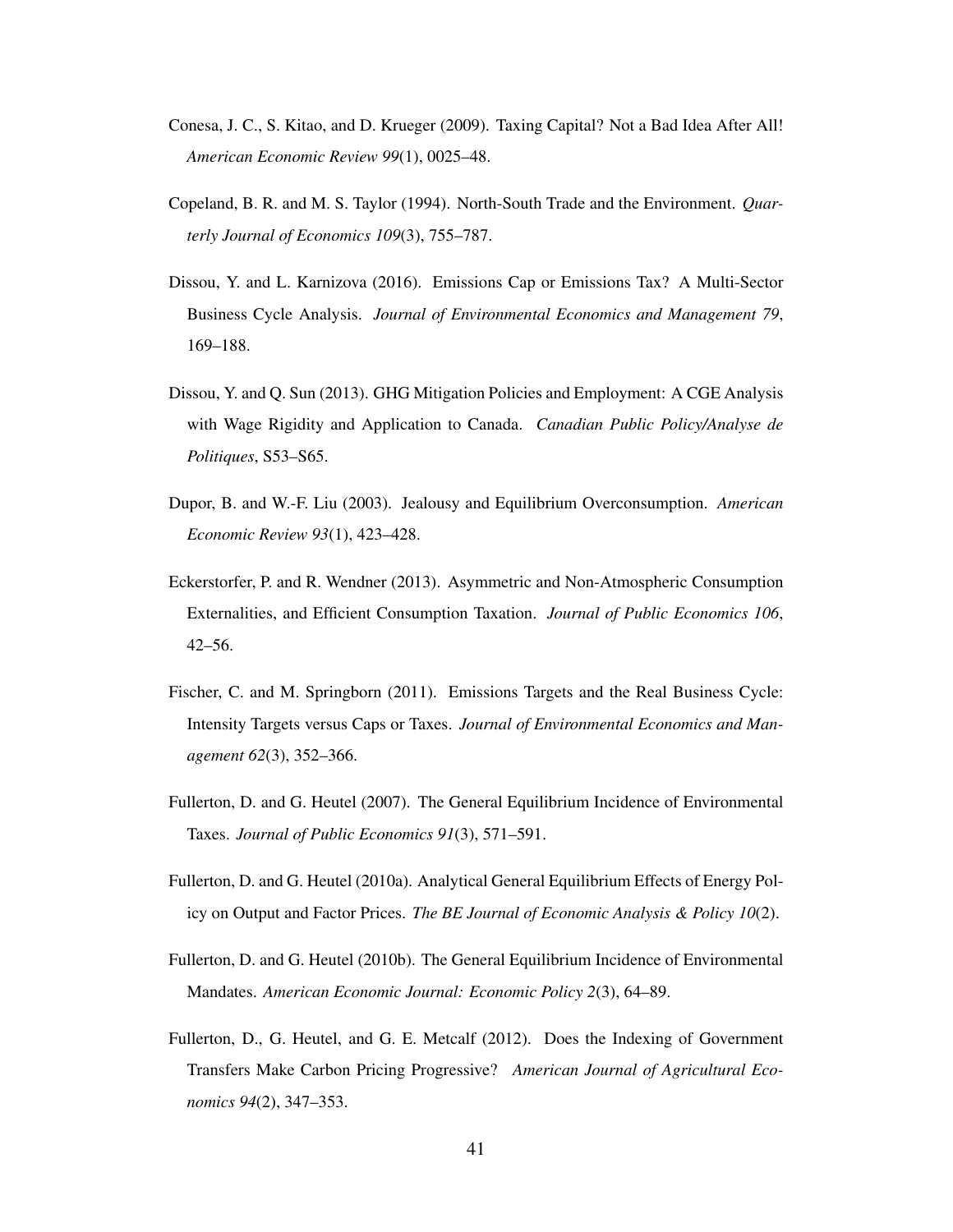- <span id="page-42-3"></span>Fullerton, D. and G. E. Metcalf (1997). Environmental Taxes and the Double-Dividend Hypothesis: Did You Really Expect Something for Nothing? Technical report, NBER.
- <span id="page-42-0"></span>Fullerton, D. and H. Monti (2013). Can Pollution Tax Rebates Protect Low-Wage Earners? *Journal of Environmental Economics and Management 66*(3), 539–553.
- <span id="page-42-6"></span>Gamper-Rabindran, S. and C. Timmins (2011). Hazardous Waste Cleanup, Neighborhood Gentrification, and Environmental Justice: Evidence from Restricted Access Census Block Data. *American Economic Review 101*(3), 620–624.
- <span id="page-42-1"></span>Goulder, L. H. (1995). Effects of Carbon Taxes in an Economy with Prior Tax Distortions: An Intertemporal General Equilibrium Analysis. *Journal of Environmental Economics and Management 29*(3), 271–297.
- <span id="page-42-7"></span>Goulder, L. H., M. A. Hafstead, and R. C. Williams III (2016). General Equilibrium Impacts of a Federal Clean Energy Standard. *American Economic Journal: Economic Policy 8*(2), 186–218.
- <span id="page-42-2"></span>Goulder, L. H., I. W. Parry, D. Burtraw, et al. (1997). Revenue-Raising versus Other Approaches to Environmental Protection: The Critical Significance of Preexisting Tax Distortions. *RAND Journal of Economics 28*(4), 708–731.
- <span id="page-42-8"></span>Heutel, G. (2012). How Should Environmental Policy Respond to Business Cycles? Optimal Policy under Persistent Productivity Shocks. *Review of Economic Dynamics 15*(2), 244–264.
- <span id="page-42-4"></span>Hsu, M. and C. Yang (2013). Optimal Linear and Two-Bracket Income Taxes with Idiosyncratic Earnings Risk. *Journal of Public Economics 105*, 58–71.
- <span id="page-42-9"></span>Huggett, M. (1997). The One-Sector Growth Model with Idiosyncratic Shocks: Steady States and Dynamics. *Journal of Monetary Economics 39*(3), 385–403.
- <span id="page-42-5"></span>Kanbur, R., J. Pirttilä, and M. Tuomala (2008). Moral Hazard, Income Taxation and Prospect Theory. *The Scandinavian Journal of Economics 110*(2), 321–337.
- <span id="page-42-10"></span>Kaplow, L. (2011). *The Theory of Taxation and Public Economics*. Princeton University Press.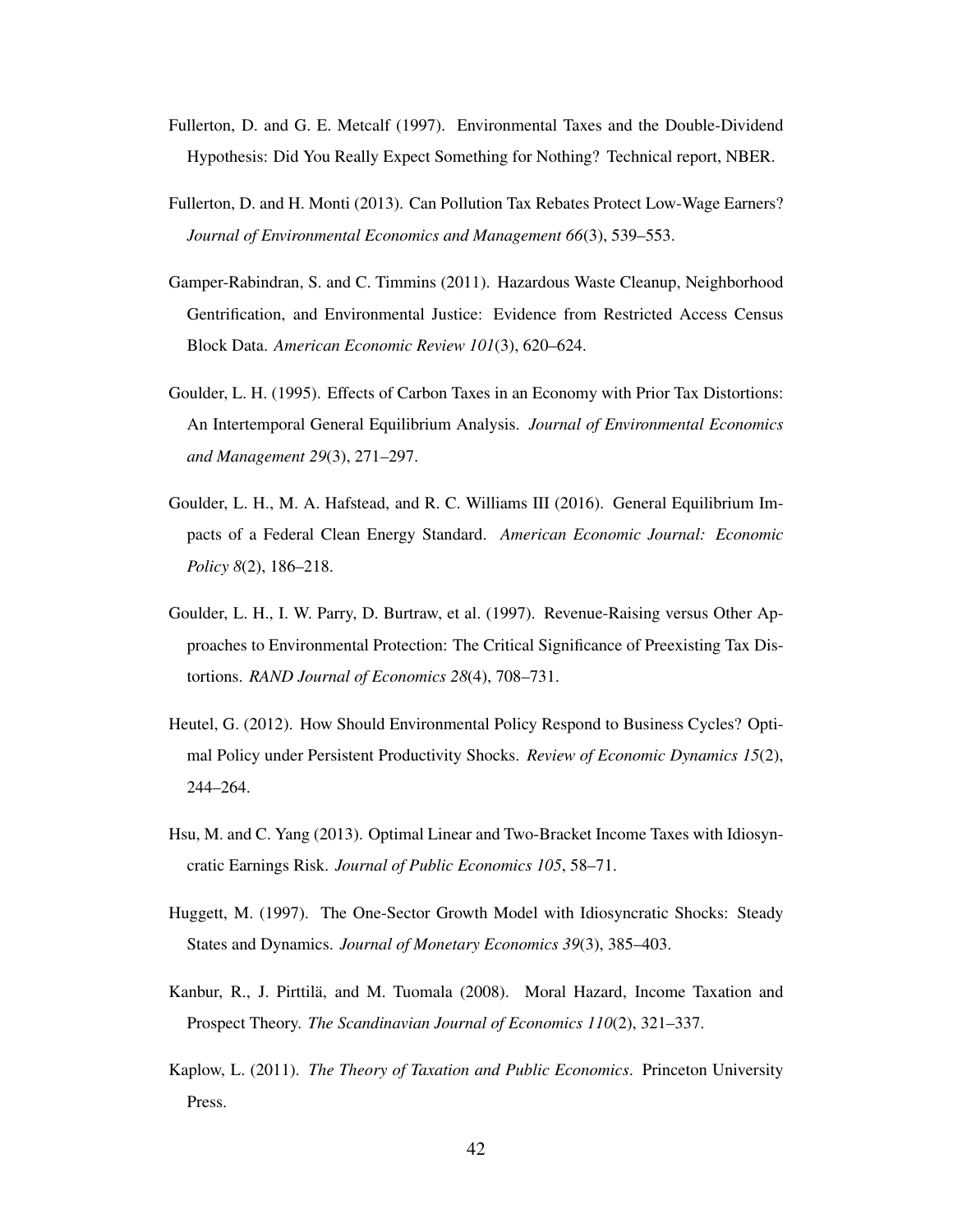- <span id="page-43-8"></span>Kaswan, A. (2008). Environmental Justice and Domestic Climate Change Policy. *Environmental Law Reporter 38*, 10261–10274.
- <span id="page-43-9"></span>Liu, W.-F. and S. J. Turnovsky (2005). Consumption Externalities, Production Externalities, and Long-Run Macroeconomic Efficiency. *Journal of Public Economics 89*(5), 1097–1129.
- <span id="page-43-6"></span>Low, H. and D. Maldoom (2004). Optimal Taxation, Prudence and Risk-Sharing. *Journal of Public Economics 88*(3), 443–464.
- <span id="page-43-10"></span>Manresa, A. and F. Sancho (2005). Implementing a Double Dividend: Recycling Ecotaxes Towards Lower Labour Taxes. *Energy Policy 33*(12), 1577–1585.
- <span id="page-43-4"></span>Mirrlees, J. (1974). Notes on Welfare Economics, Information and Uncertainty. *Essays on Economic Behavior under Uncertainty*, 243–261.
- <span id="page-43-3"></span>Mirrlees, J. A. (1971). An Exploration in the Theory of Optimum Income Taxation. *Review of Economic Studies 38*(2), 175–208.
- <span id="page-43-2"></span>Parry, I. W. and A. M. Bento (2000). Tax Deductions, Environmental Policy, and the "Double Dividend" Hypothesis. *Journal of Environmental Economics and Management 39*(1), 67–96.
- <span id="page-43-1"></span>Rausch, S. and G. A. Schwarz (2016). Household Heterogeneity, Aggregation, and the Distributional Impacts of Environmental Taxes. *Journal of Public Economics 138*, 43– 57.
- <span id="page-43-0"></span>Schwartz, J. and R. Repetto (2000). Nonseparable Utility and the Double Dividend Debate: Reconsidering the Tax-Interaction Effect. *Environmental and Resource Economics 15*(2), 149–157.
- <span id="page-43-5"></span>Strawczynski, M. (1998). Social Insurance and the Optimum Piecewise Linear Income Tax. *Journal of Public Economics 69*(3), 371–388.
- <span id="page-43-7"></span>Tideman, S., P. Frijters, and M. A. Shields (2008). Relative Income, Happiness, and Utility: An Explanation for the Easterlin Paradox and Other Puzzles. *Journal of Economic literature 46*(1), 95–144.